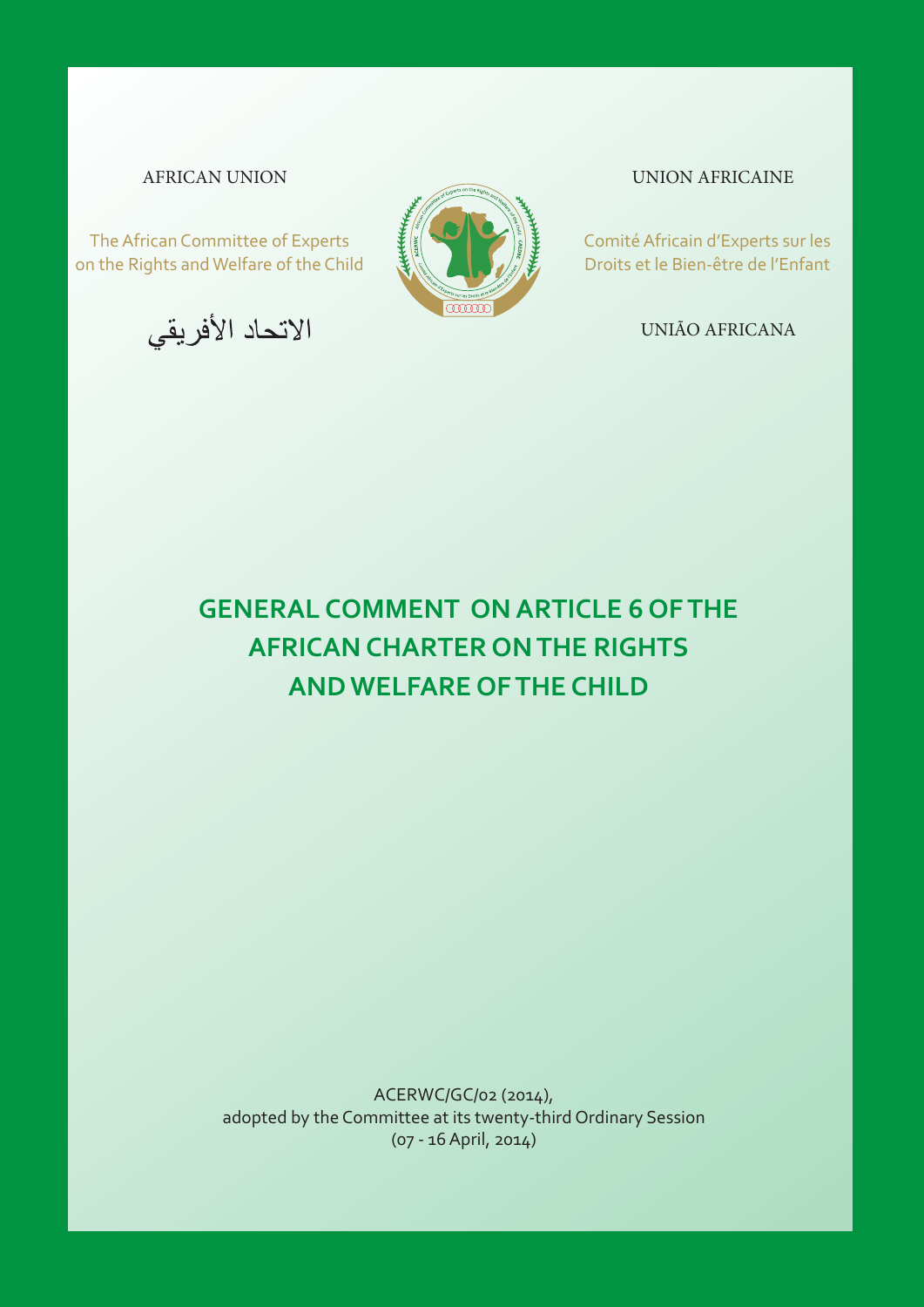# **Contents**

| Paragraphs | Page |
|------------|------|
|------------|------|

|                                                                                | $1 - 9$   | 3              |
|--------------------------------------------------------------------------------|-----------|----------------|
|                                                                                | $1 - 8$   | 3              |
|                                                                                | 9         | 6              |
|                                                                                | 10        | $\overline{7}$ |
|                                                                                | $11 - 12$ | 7              |
| 4. Key Principles underlying implementation of article 6                       | 13        | 8              |
|                                                                                | $14 - 15$ | 9              |
|                                                                                | 16        | 9              |
| £.                                                                             | $17 - 20$ | 10             |
| $\overline{\mathcal{R}}$                                                       | $21 - 22$ | 11             |
|                                                                                | 23-24     | 12             |
| 4.6 Interdependence and indivisbility of the rights within the African Charter | 25-37     | 13             |
|                                                                                | 38-101    | 18             |
| 5.1 The Right to a name Article 6 (1) CONCORCING CONTINUING CONTINUES.         | 38-42     | 18             |
|                                                                                | 43-82     | 20             |
| 5.3 Right to acquire a nationality Article 6 (3) and the obligation to         |           |                |
|                                                                                | 83-101    | 32             |
|                                                                                |           |                |
|                                                                                | 102       | 45             |
|                                                                                | 103-114   | 45             |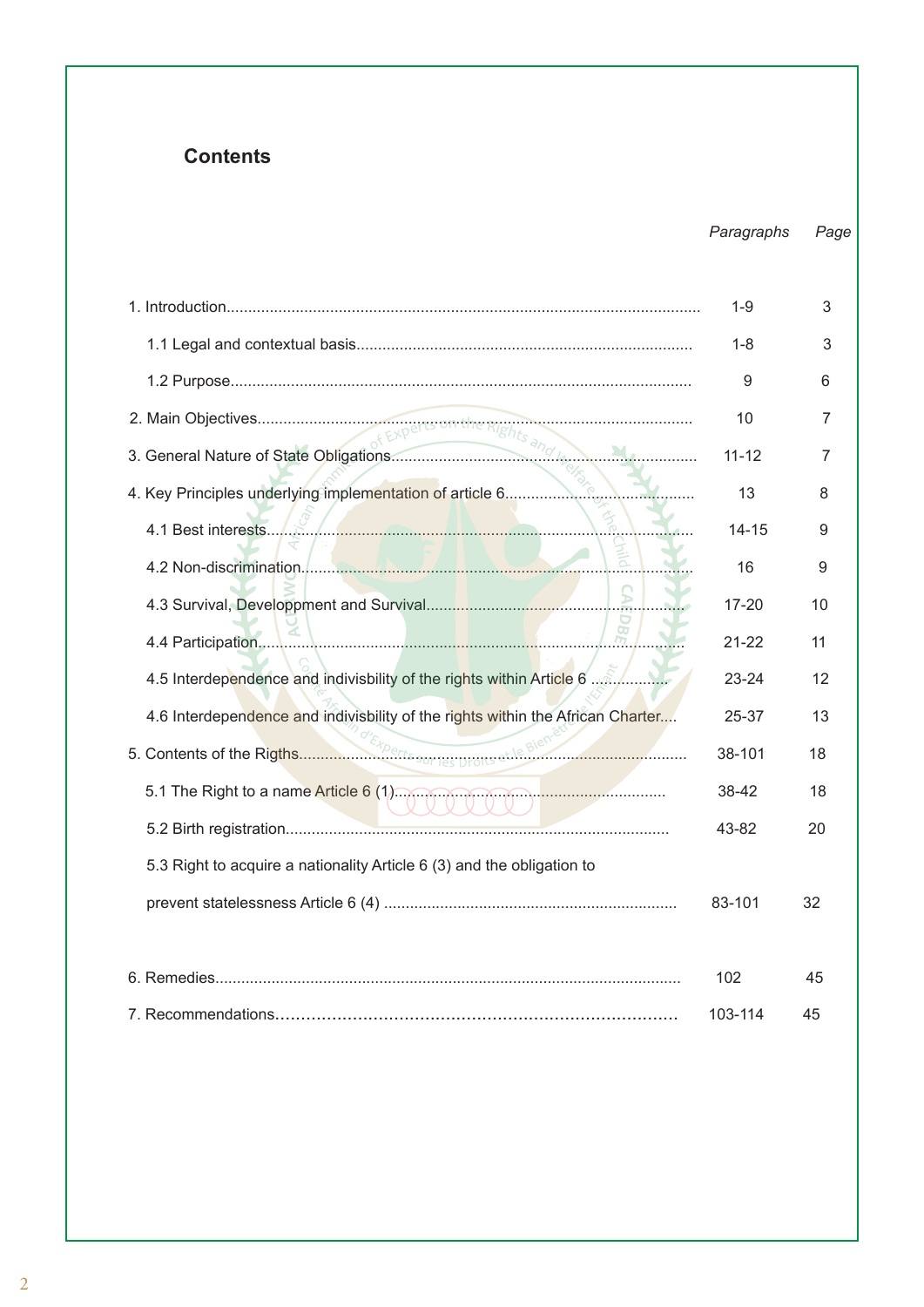# **GENERAL COMMENT ON ARTICLE 6 OF THE AFRICAN CHARTER ON THE RIGHTS AND WELFARE OF THE CHILD**

#### **1. Introduction**

#### **1.1. Legal and contextual basis**

- 1.The African Committee of Experts on the Rights and Welfare of the Child (the Committee) was established with a mandate to promote and protect the rights enshrined in the African Charter on the Rights and Welfare of the Child (African Children's Charter). In particular, under Article 42 (a) (ii), the Committee is expected to formulate and lay down principles and rules aimed at protecting the rights and welfare of children in Africa.
- 2. Through the Reporting procedure provided for under Article 43 of the African Children's Charter, the Committee interacts with States parties by reviewing their reports and issuing observations and recommendations aimed at improving the implementation of the rights of the child where the desired standard of implementation is deemed not to have been achieved.

3. The right to birth registration is one of the rights that consistently appears not to be fully implemented by States parties. In its observations and recommendations to the states that have so far submitted at least one report, the Committee has been concerned about the low rate of birth registration.<sup>1</sup> Millions of children go unregistered every year. According to the UN News Centre, a 2013 UNICEF Report reveals that 230 million children under the age of five had not had their birth registered, and the lowest rate of birth registration is in South Asia and in Sub-Saharan Africa.<sup>2</sup> It is

<sup>1</sup> See Recommendations and Observations sent to the Governments of Burkina Faso, Cameroon, Libya, Kenya, Mali, Tanzania and Uganda available at *http://acerwc.org/state-reports/* accessed 3 October 2013.

<sup>2</sup> UN News Centre 'One in three children do not officially exist, UNICEF reports' (11 December 2013)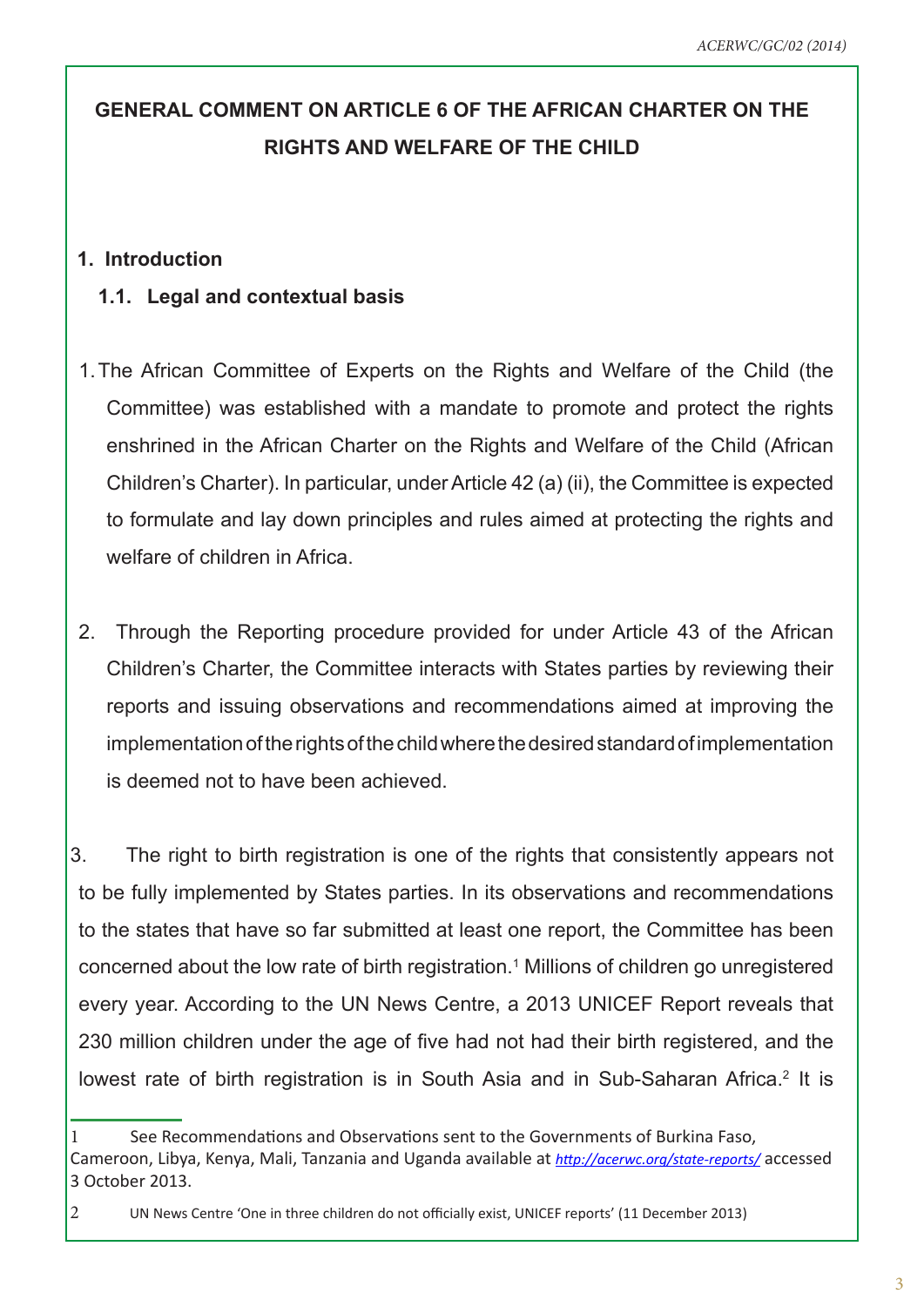believed that 20 million children in Sub-Saharan Africa do not have a birth certificate.<sup>3</sup> A number of factors explain this state of affairs including poverty, lack of education, discrimination against women, and membership of certain indigenous ethnic groups or belonging to vulnerable social groups such as refugees or migrants. A lack of decentralized, effective, well managed and affordable civil registration systems are also to blame. As a consequence, children become more vulnerable to all sorts of abuses such as recruitment into armed forces, sexual exploitation, child labour, human trafficking, early marriage, disinheritance, etc. Without a birth certificate, it is difficult to establish a child's parentage and his/her ties with the territory on which he/she was born. This puts the child in a precarious position when it comes to claiming a nationality and exposes him/her to the risk of becoming stateless. This alarming situation impelled the Committee to hold a theme day on birth registration and the rights of the child during its 20<sup>th</sup> session held in November 2012. At the conclusion of this day, the Committee decided to develop a General Comment on Article 6 of the African Charter on the Rights and Welfare of the Child. The Article provides for the rights to a name, to birth registration and to acquire a nationality.

4.There are hundreds of thousands of people living in Africa who are stateless, and many more whose nationality is in doubt or dispute.<sup>4</sup> The causes of this situation can be found in Africa's history, in the arbitrary creation of the borders of African States, in problems related to the transition from the colonial era to independence and more recent creations of states or transfers of territory, in both historical and contemporary migration, and in deficiencies in nationality laws and their implementation.

<sup>3</sup> See Humanium 'The right to an identity- The global situation: A look at a child identity across the globe' available at *http://www.humanium.org/en/world/right-to-identity/* accessed 25 January 2014.

<sup>4</sup> UNHCR estimates that there were at least 10 million stateless people globally in 2011, with the recognition that this is a very approximate figure. See "Stateless People" at *http://www. unhcr.org/pages/49c3646c155.html,* accessed 3 March 2014.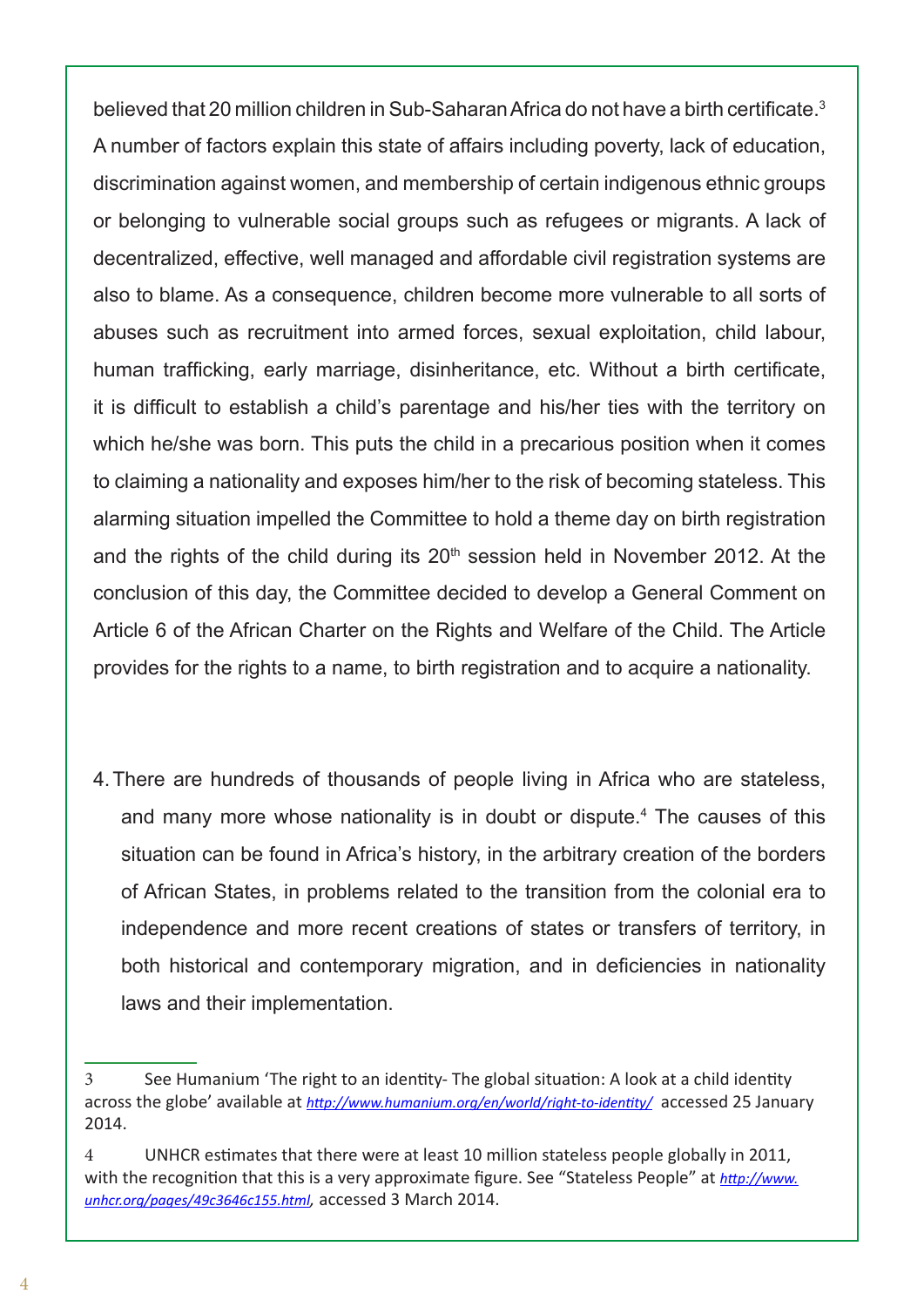- 5. All African States have rules providing for the conferral of their nationality<sup>5</sup> established in their constitutions and/or in other legislation. However, these laws often do not reflect the States' commitments to avoid statelessness established by Articles 6(3) and 6(4) of the African Children's Charter. In addition, many African nationality laws are in conflict with basic principles enshrined in the African Children's Charter and other human rights treaties.
- 6.In particular, around one dozen African states discriminate between men and women with regard to the right to confer their nationality on their children. A smaller number of African States have laws with provisions that explicitly discriminate on the basis of race, religion, ethnic group or national origin in the right of a child to a nationality from birth. A large number of States have adopted laws that provide for citizenship to be conferred at birth only on the basis of descent from a citizen, providing no rights to children who were born on the State's territory, even if they are still resident there at majority, and even if their parents and grandparents were also born there. Such a purely descent-based system leaves substantial numbers of children at risk of statelessness. In some States where this is the general rule, there is an exception for abandoned infants or small children ("foundlings"), but some do not provide a right to a nationality in the case of foundlings, leaving unaccompanied children separated from their parents at particular risk. In some States there is also an exception providing for nationality to be given to children born in the country whose parents are stateless; but this exception does not provide for children whose parents possess a nationality but cannot transmit that nationality to their children. Due process is often not respected in the recognition, conferral and withdrawal of nationality, creating the serious risk of arbitrary decision-making in the administrative application of nationality law.<sup>6</sup>

<sup>5</sup> Note that the countries with English as an official language often have laws that refer to "citizenship" rather than "nationality". In the context of this General Comment and in international law, the terms citizenship and nationality are used interchangeably.

<sup>6</sup> For background on African nationality laws, see Bronwen Manby, *Citizenship Laws in*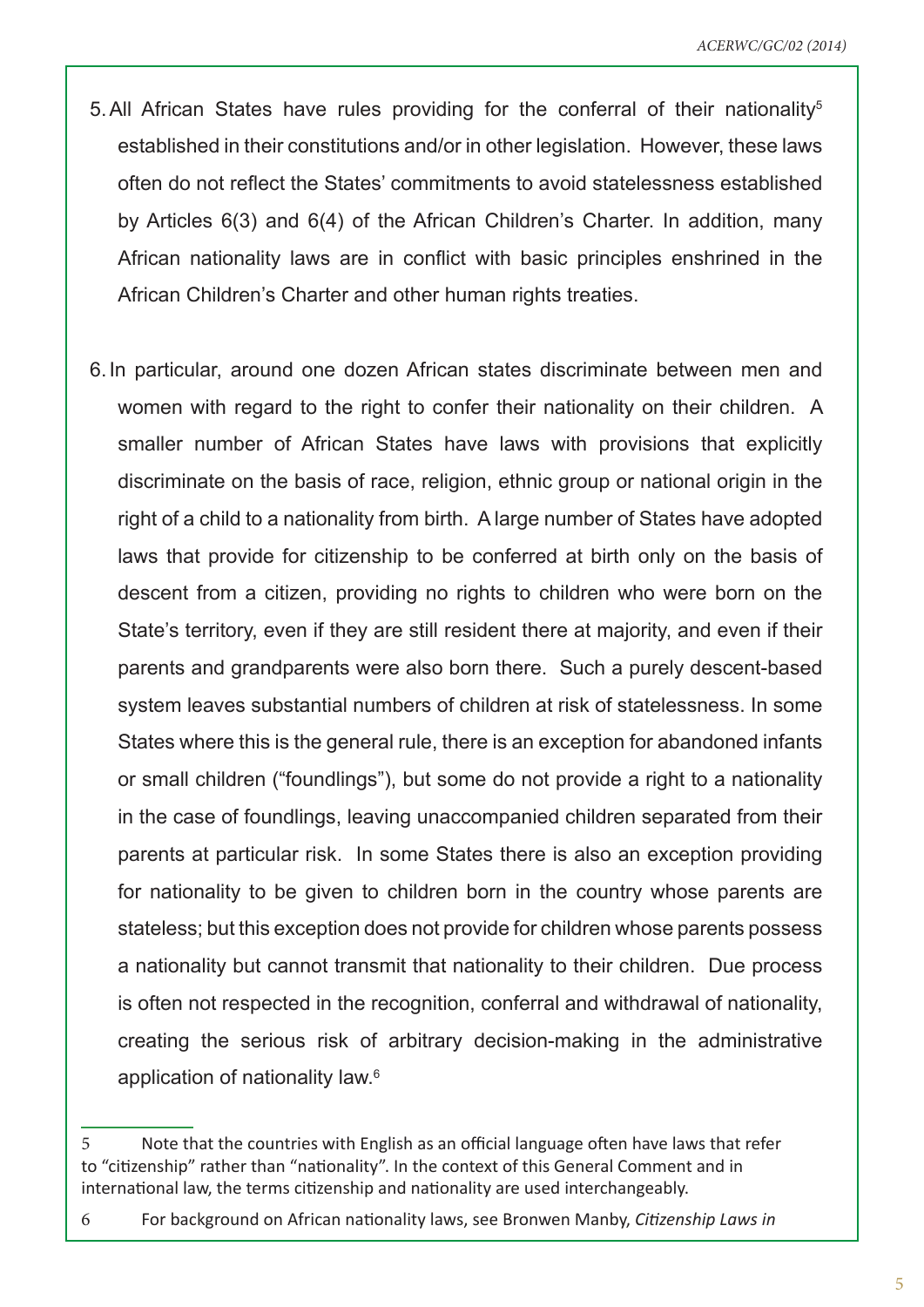- 7.At a practical level, the greatest obstacle to the effective realization of the right to a nationality in Africa is the lack of functional and universal civil registration systems. Absent proof of the circumstances of a child's birth – both the child's parentage and place of birth – it is very difficult to ensure that the child obtains recognition of its nationality, whether that of his or her parents, or of the State where he or she is born.
- 8. More importantly, the Committee recalls that the African Union Conference of Ministers in Charge of Civil Registration recommended the strengthening of Civil Registration and Vital Statistics (CRVS) Systems across the Continent as a development imperative. The Conference further recognized the importance of CRVS in ensuring good governance, in the realisation of human rights and in measuring the progress of development. The Committee is of the view that the rights to a name, to birth registration and to a nationality under review in this General Comment cannot be fully implemented without strong CRVS Systems in States parties.

#### **1.2. Purpose**

9. Notwithstanding its heading (Name and Nationality), Article 6 recognizes three interlinked rights namely the right to a name (Art 6 (1)), the right to birth registration (Art 6 (2)) and the right to a nationality (Art 6 (3)). It also provides for state obligations with regard to the implementation of the right to a nationality (Art 6 (4)). The purpose of this General Comment is to give the meaning and scope of these rights and explain the corresponding obligations of the States parties to the Charter for their implementation.

*Africa: A Comparative Study*, Open Society Foundation, 2nd edition, 2010.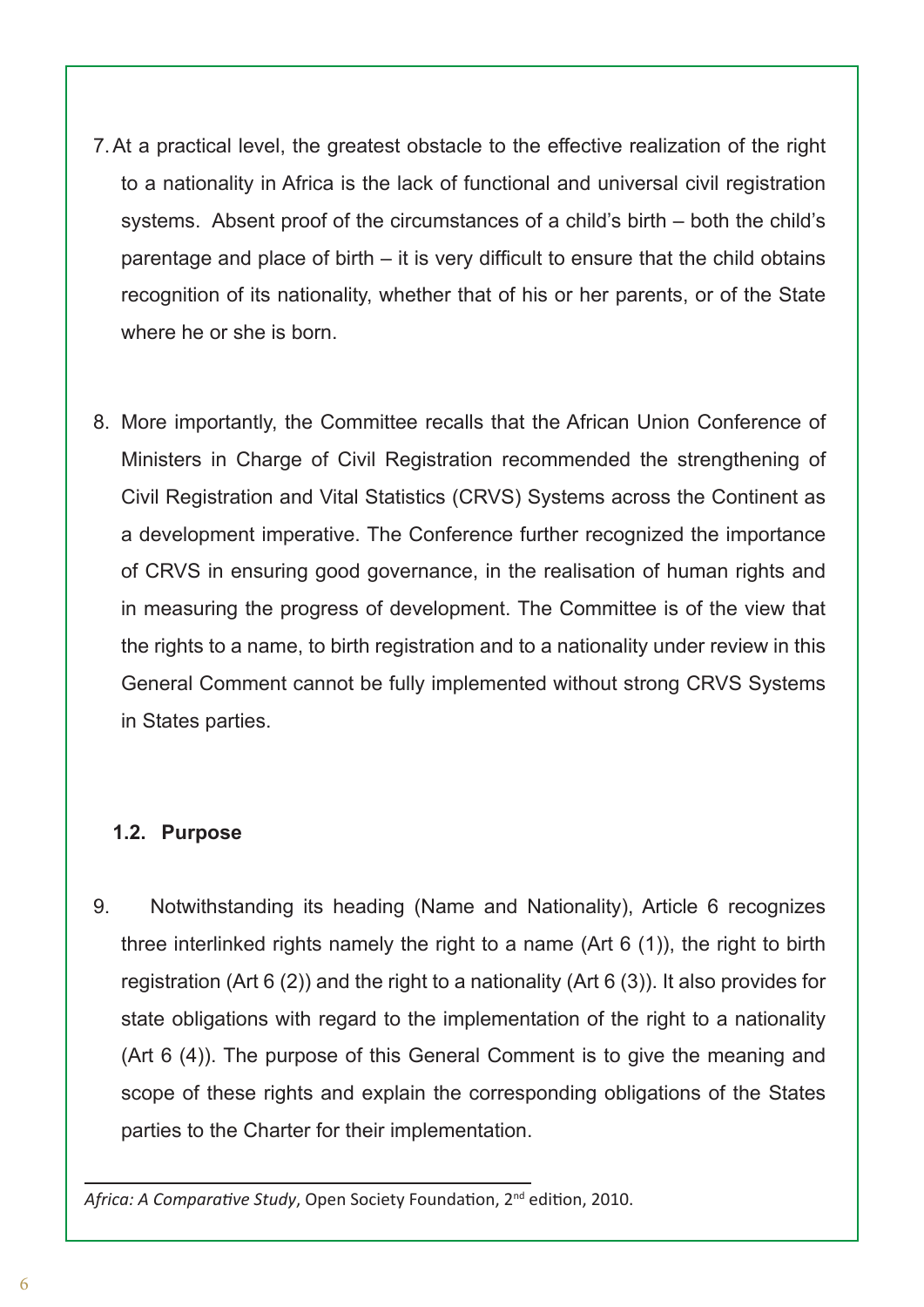## **2. Main Objectives**

10. This General Comment is addressed to all stakeholders who play a role in the implementation of the African Children's Charter and especially the rights embedded in Article 6. This includes agencies of States parties - Parliaments and judiciaries, civil society organizations, academics, legal practitioners, and civil registry authorities. Its main objectives are to explicate principles contained in the rights provided for under Article 6 and to give the above stakeholders guidance on its implementation in practical sense.

#### **3. General Nature of State Obligations**

11. In order to give effect to the rights enshrined in Article 6, States parties have to keep in mind their overall obligation to respect, protect, promote, fulfill children's rights in accordance with their obligations stemming from Article 1 of the African Children's Charter requiring them "to undertake the necessary steps, in accordance with their Constitutional processes and with the provisions of the present Charter, to adopt such legislative or other measures as may be necessary to give effect to the provisions of this Charter." The Committee specifically expects States parties which do not have civil registration laws to adopt them, those whose civil registration laws are not implemented to implement them, and those whose laws are deficient or outdated to align them to the required standards through law reform, drawing inspiration from the present General Comment and best practices from other States parties.

12. The Committee regards the existence of up to date, comprehensive and international law-compliant legislation underpinning civil registration as fundamental to the fulfillment of the child's right to a name, and to registration of birth. Legislation should specify, inter alia: the regulation of the role of government agencies involved in civil registration; the regulation of any semi government authorities involved in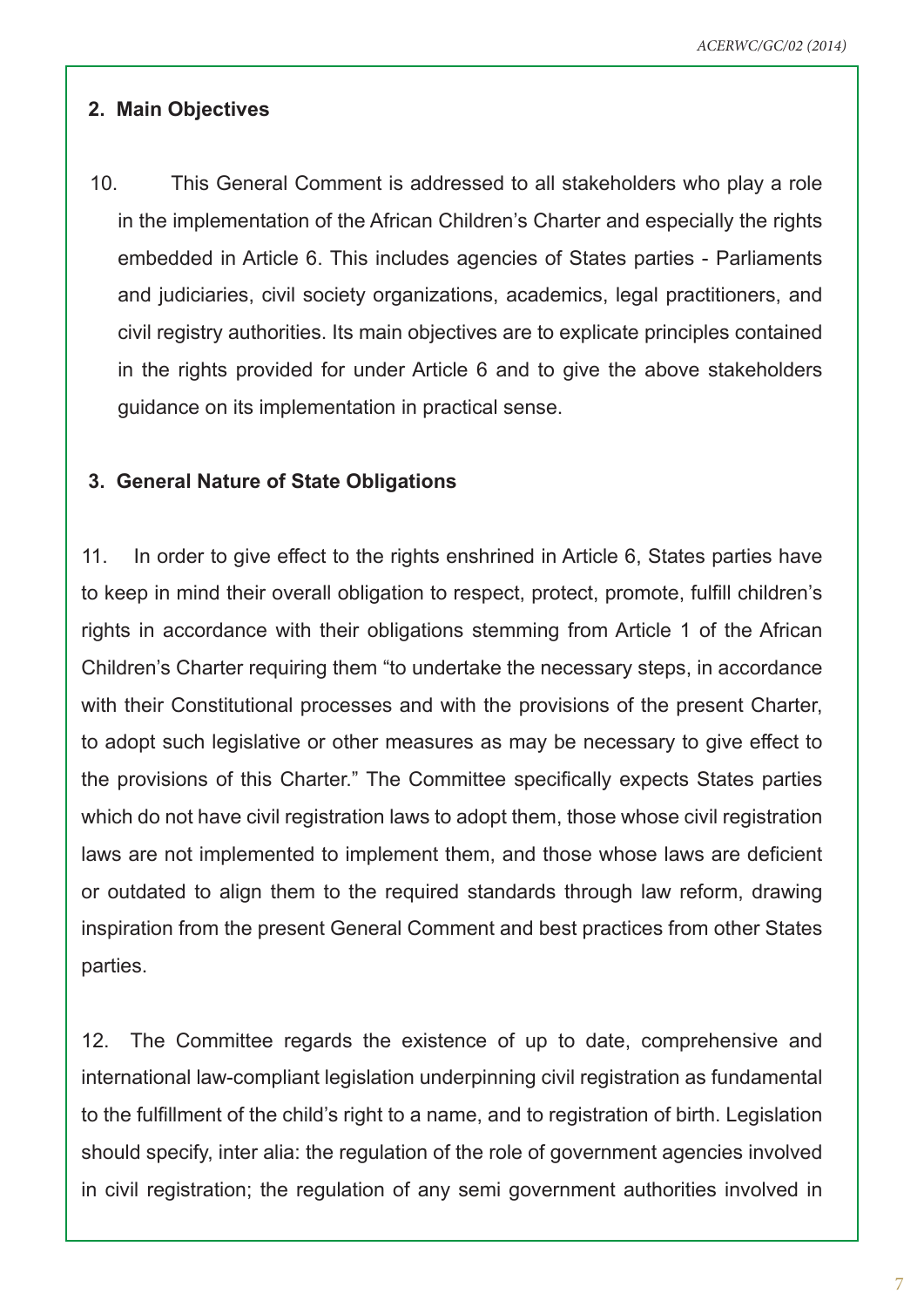civil registration; the regulation of time periods for the registration of birth; details concerning the attribution of names and surnames in accordance with both custom and practice (albeit with due attention to the principles of non-discrimination on the basis of gender and birth status); the regulation of the use of technology to ensure that civil records maintain their probative value; regulations related to costs, access, and privacy of data; regulation of late and delayed registration procedures; information concerning the extent of information to be contained on the birth certificate, noting in particular that stigmatising information is to be avoided in the best interests of the child; regulations for obtaining an abridged or short form birth certificate; regulations to ensure the first copy of the birth certificate is provided free of charge and immediately upon registration; measures to prevent and combat fraud and counterfeiting of birth registration information; and regulations specifying the use of any digital technologies in the recording or storage of birth registration data. State Parties are encouraged to explore international and continental best practice in the formulation and development of civil registration legislation.

# **4. Key Principles underlying the implementation of Article 6**

13. Like other children's rights, the rights to a name, to birth registration and to acquire a nationality cannot be fully implemented unless the cardinal principles of children's rights are carefully observed. The implementation of those rights requires taking into account the best interests of the child, non-discrimination principles, his/her survival, development and protection as well as his/her participation. The implementation of Article 6 also depends on good understanding of the principle of interdependence and indivisibility of children's rights in general and the interdependence and indivisibility of the three rights provided for under Article 6 in particular.

# **4.1. Best interests of the children**

14. The African Children's Charter provides in Article 4 (1) that the best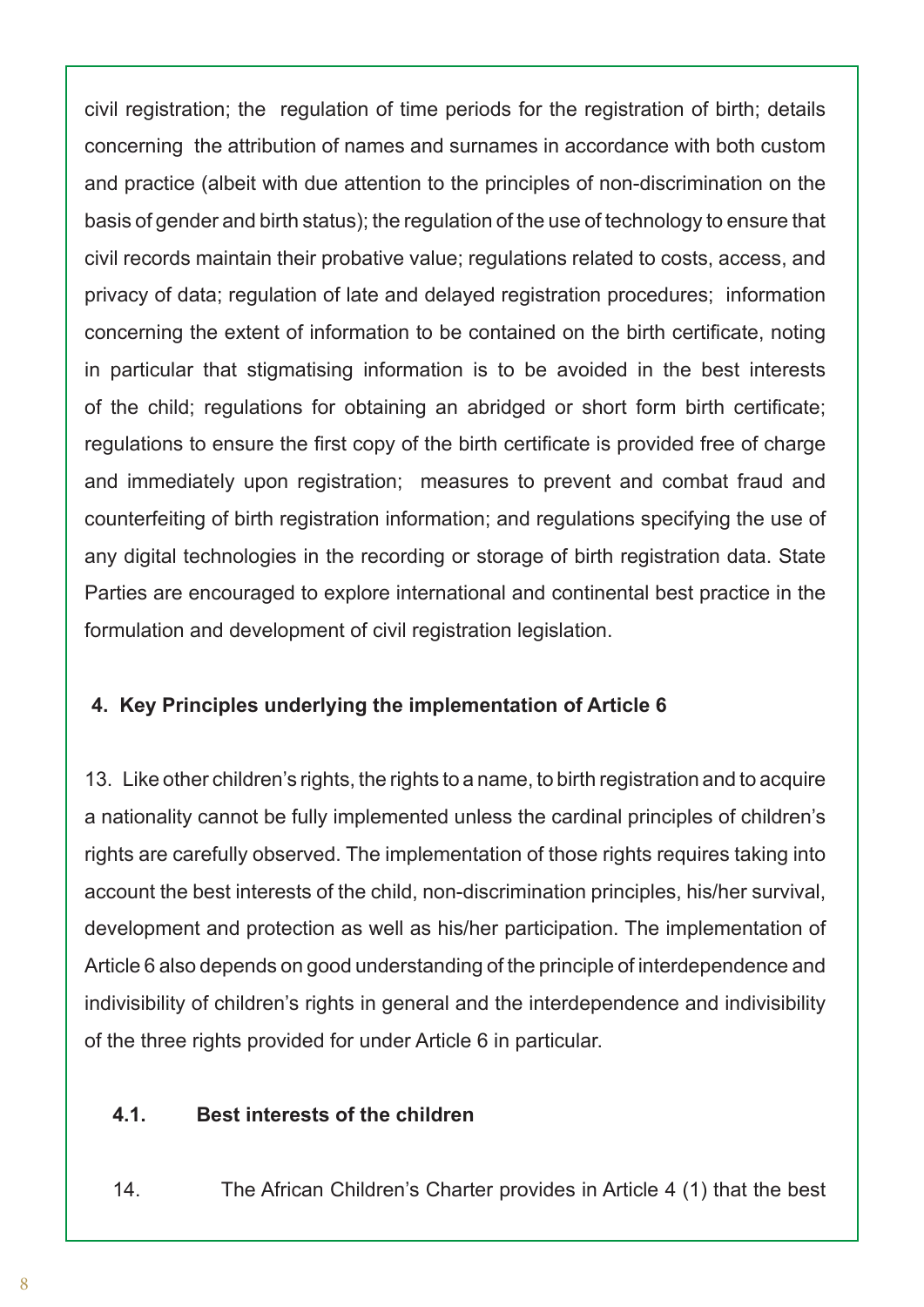interests of the child shall be the primary consideration in all actions concerning the child undertaken by any person or authority.

15. The Committee is of the view that the attribution and change of the name as well as the regulation thereof should always conform to the best interests of the child. Naming practices which are not conducive to the best interests of the child must be avoided. All laws, policies and programmes related to the improvement of the birth registration system as well as the acquisition of a nationality must also be in conformity with the best interests of the child.

#### **1.2 Non-discrimination**

16. Non-discrimination in the context of the rights to a name, birth registration and to acquire a nationality means that no child should be deprived of his/her right to a name, that no child's birth should go unregistered whatever his/her parents' or legal guardians' race, ethnic group, colour, sex, language, religion, political or other opinion, national and social origin, fortune, birth or other status<sup>7</sup> and that none of those grounds should justify a child's deprivation of his/her right to acquire a nationality under Article 6 of the Charter. The Committee underlines the fact that discrimination on whatever ground puts in peril the principle of universality of birth registration. Thus, discrimination on the basis of the marital status of the child's parents or on the basis of gender should not prevent the child from carrying the name of either or both his/her mother and father. The status of the child as having been adopted and other potentially discriminatory or stigmatizing information should not be evident from any certificate issued, despite the fact that it may be recorded in registry databases.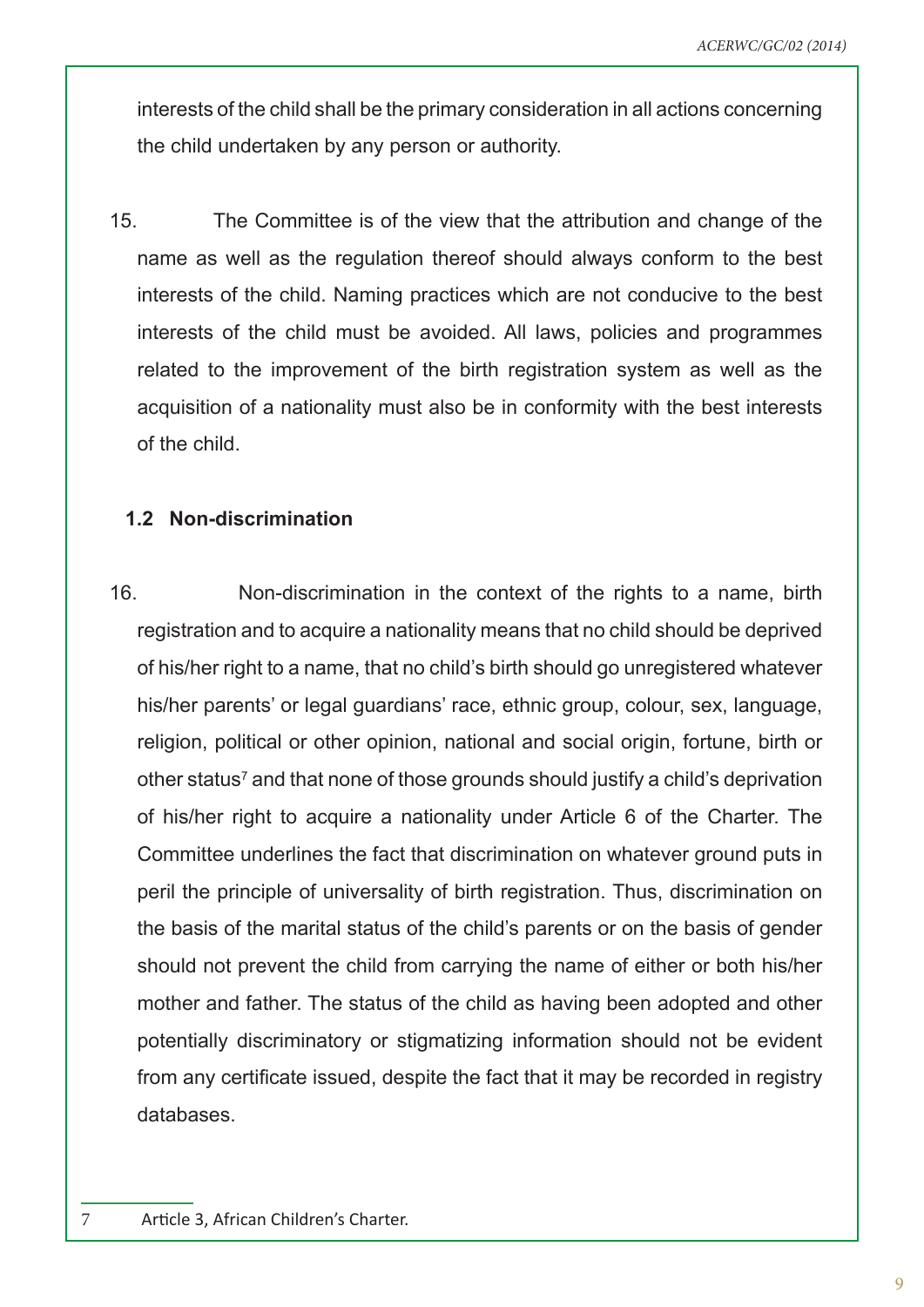#### **1.3 Survival, development and protection**

- 17. The rights of the child to survival, development and protection commend that he or she benefit from special measures of protection from his/her early infancy. The rights under discussion are crucial to the establishment of a child's identity. The Committee considers a child's identity as one of the cornerstones to ensure his/her survival, development and protection. For example, comprehensive information about births makes it easier for governments to plan for immunization, prevention of early infant diseases such as malaria, neonatal HIV, and other communicable diseases that contribute to the reduction of child mortality. For governments to be able to accurately plan for infant and child health, for early childhood education, for social grants where applicable, and for material and other support to parents in the fulfillment of their parenting responsibilities, they need accurate and comprehensive statistics on births.
- 18. Proof of identity through the birth registration system can also contribute to the prevention of and protection from harmful practices that particularly threaten children whose identity cannot be established such as abandoned and some separated children, as well as stateless children. Such practices as children trafficking, sexual exploitation, early marriage, illicit adoption, and child enrolment in armed forces, are also less likely to occur, and easier to prevent, when effective birth registration systems are in place.
- 19. The Committee wishes to introduce the concept of death registration, which, although not specifically present in the African Children's Charter, flows from the recommendation to strengthen CRVS systems in Africa. Death registration forms part of the civil registration system and can be as important in the protection of children's lives and rights as birth registration. Death registration can provide valuable information on the causes of the death.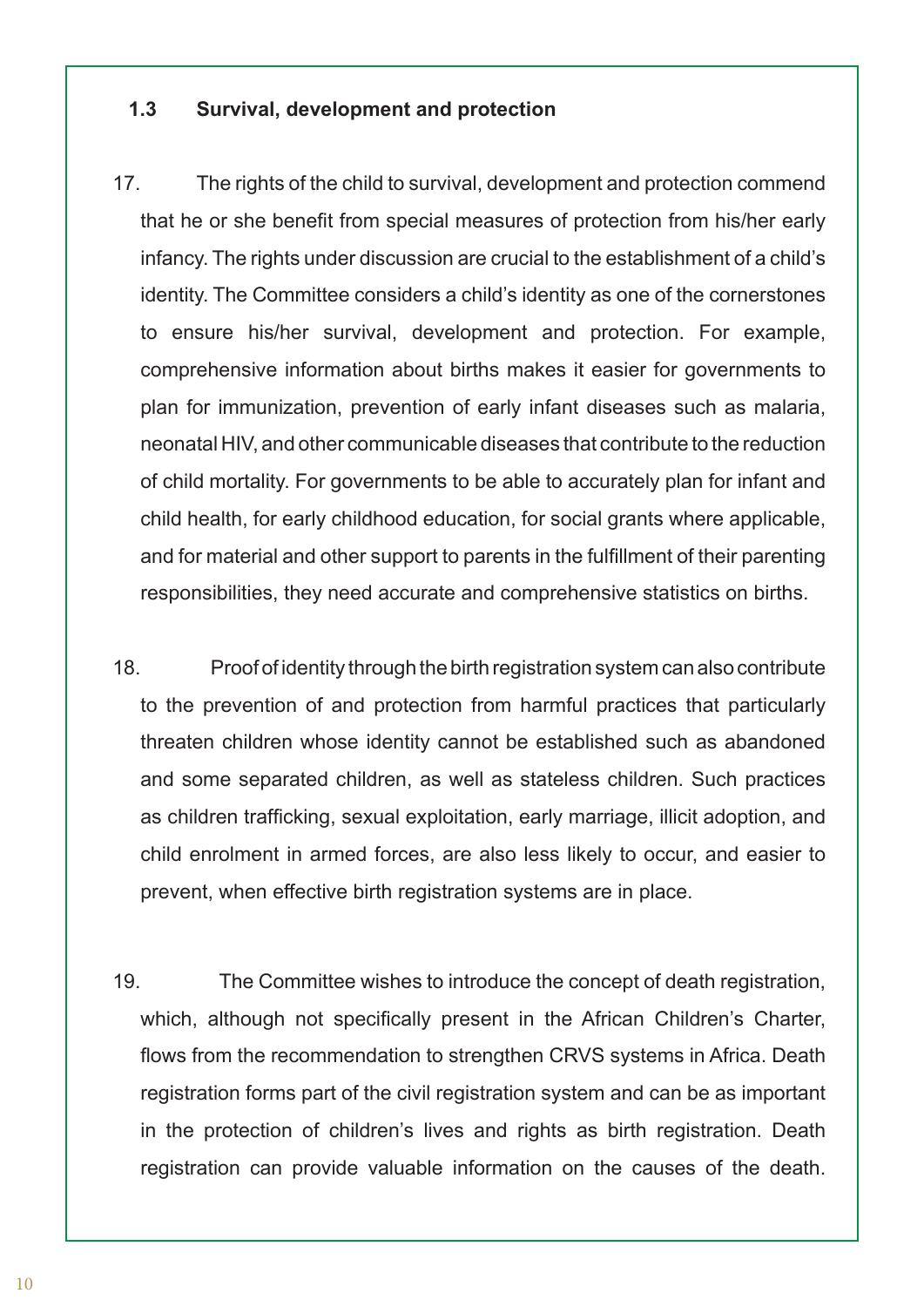Knowledge of the causes of infant mortality can equip State Parties to plan for better protection of children who are alive and those still to be born.

20. Failure to register deaths and their causes of death risks the lives of many more in the population, specifically in the instances where the death could be arise from communicable diseases. Cases of massive number of child deaths can easily occur in places where there are large settlements such as refugee or Internally Displaced Persons' camps, and even in respect of regular dwelling places such slum settlements. The significance of registering deaths and establishing the cause of death for purposes of sustaining life cannot be overemphasized.

#### **1.4 Participation of children**

21. Owing to the interdependence and indivisibility of human rights in general and children's rights in particular, the Committee reiterates that the Charter considers some aspects of children participation as falling within the guiding principles for what constitutes the best interests of the child. The Committee is aware that it may be impossible to seek the child's views on administrative or judicial proceedings about his/her naming, birth registration or acquisition of nationality at the early stage of his/her life. Nevertheless it is a requirement of Article 4 (2) of the Charter to give the opportunity to the child to be heard and to take into consideration the child's views whenever he/she is capable of communicating them during judicial and administrative proceedings where issues relating to name, nationality or identity are at stake. Where necessary, taking into account the particular circumstances, he/she should be given legal or other representation in such proceedings.

22. In situations where a child has parents who are of different nationalities, the Committee recommends that children be given the right to hold both nationalities at least until the age of majority. In those countries where dual nationality of adults is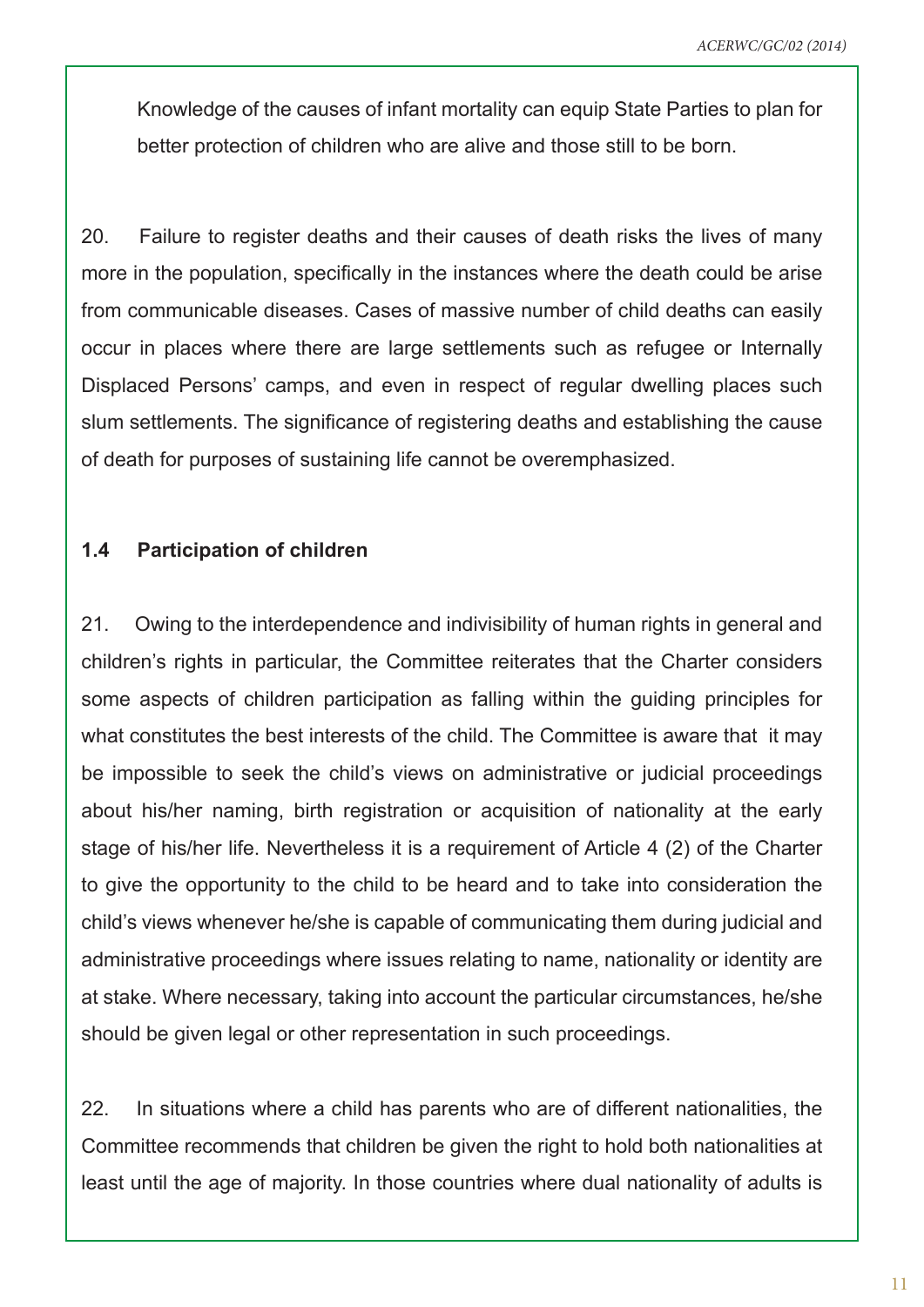not permitted, the child may then be afforded a prescribed period following majority within which to choose which nationality to hold. In this instance, States should take all appropriate measures to inform children on reaching majority that they need to make such a choice and of the procedures by which to do so.

# **1.5 Interdependence and indivisibility of the rights within Article 6**

23. The Committee holds the view that the rights to a name, to birth registration and to acquire a nationality together constitute the pillars of a person's identity. At birth, acquisition of nationality under the law generally occurs automatically on the basis of either descent or birth in the territory, or a combination of both; parentage and place of birth may also be the basis for later acquisition of nationality as a child or at majority. Birth registration establishes the place of birth and parental affiliation, which in legal terms serve as proof of acquisition of the parents' nationality, or the nationality of the State where the child is born. While birth registration in and of itself does not normally confer nationality upon children, it is a key form of proof of the link between the child and a State. It thereby serves to ensure that every child acquires a nationality and prevents statelessness. The Committee therefore emphasizes, as noted in the Kenyan Nubian Children Case, that "there is a strong and direct link between birth registration and nationality"<sup>8</sup>; that is, that paragraphs (3) and (4) of Article 6 are closely linked to paragraph (2). A State's compliance with the obligation to prevent and reduce statelessness starts from taking all necessary measures to ensure that all children born on its territory are registered. These include: children born out of wedlock,

<sup>8</sup> *Institute for Human Rights and Development in Africa (IHRDA) and Open Society Justice Initiative on behalf of Children of Nubian descent in Kenya v The Government of Kenya* Decision: No 002/Com/002/2009 (hereafter Kenyan Nubian Children Case) paragraph 42.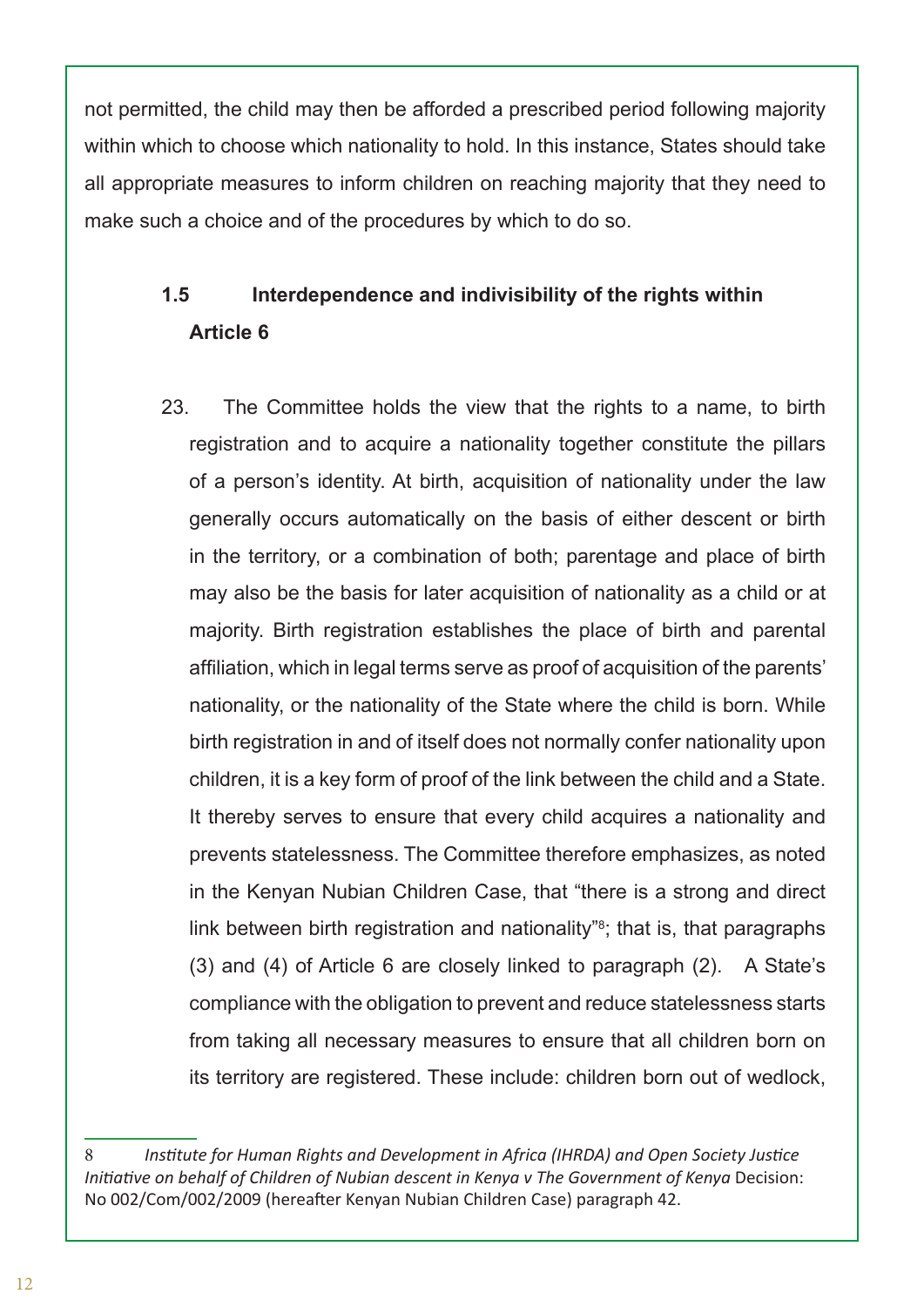children born to a parent or parents who are foreigners (including those whose parents are in an irregular immigration status, or who are refugees or asylum seekers), children whose parents are unknown, and all other groups at risk of non-registration. Birth registration of all children born in a territory must be effected even where it is clear from the outset that the nationality of the state in question will not be conferred.

24. The Committee underlines that even where children are entitled to acquire the nationality of a particular State pursuant to the Constitution, nationality law or related legislation of that State, in some instances they may not be considered nationals of that State due to lack of documentary proof of their identity, including proof of the nationality of their parents or of their place of birth. While the obligation of States is to ensure that birth registration is universal, free and accessible, as outlined in this General Comment, States should also adopt laws and procedures that allow for alternative forms of evidence of possession of a nationality where a birth certificate is not available or accessible. These may include the notification of birth provided by a hospital or clinic, oral testimony from a birth attendant, religious leader or other person with knowledge of the birth, and other appropriate forms of documentary or non-documentary evidence.

# **1.6 Interdependence and indivisibility of the rights within the African Children's Charter**

25. The Committee takes the view that all children's rights in the Charter are interdependent, indivisible and mutually reinforcing. The following are examples of how Article 6 provisions interact with a number of other rights contained in the Charter. This General Comment reiterates that the right to birth registration plays a significant role in the realisation of other children's rights.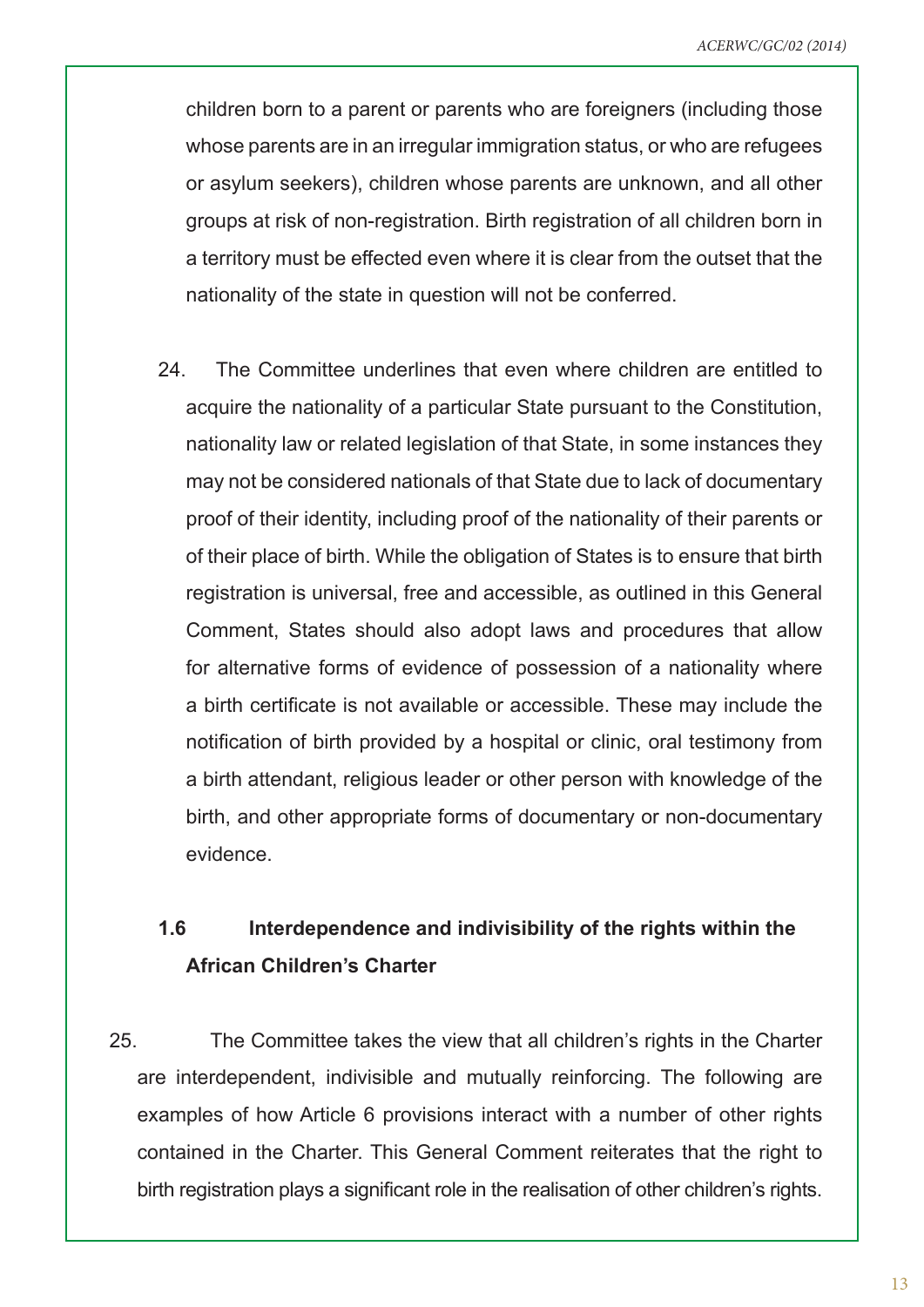#### **1.6.1 Justice for children**

- 26. Being registered is for a child of paramount importance for his/her enjoyment of protections guaranteed under recognised justice for children principles. It is the age of the child that determines whether he/she is criminally responsible or not; the birth certificate is the primary documentary proof that a child has attained the minimum age for criminal responsibility. If found criminally responsible, proof of age still serves to ensure that the criminal process is carried out in his/her best interests with the necessary protections.
- 27. The Committee notes in particular that a non-registered child may fail to invoke the protections under the provisions of Articles 5 and 17 of the Charter. Article 5 (3) protects a child found guilty of a crime from a death penalty while Article 17 guarantees numerous other protections such as the right to special treatment in a manner consistent with the child's dignity, the right to be separated from adults in places of detention or imprisonment, the right to a speedy trial, the right to privacy (prevention of the public and the media from trial) and the benefit of the application of sentences aimed primarily at reintegration and rehabilitation of the child.
- 28. The Committee further notes that without an effective functioning registration system, the system of justice for children is likely to be abused by non-qualifying adults, thus flooding juvenile courts (which are generally few in number and are expected to expedite trials) with cases which would otherwise have been tried by ordinary courts.
- 29. Proof of age can also be relevant where children are alleged to be victims or serve as witnesses, especially in relation to offences where statutory age criteria are established, such as in relation to the age for consent to sexual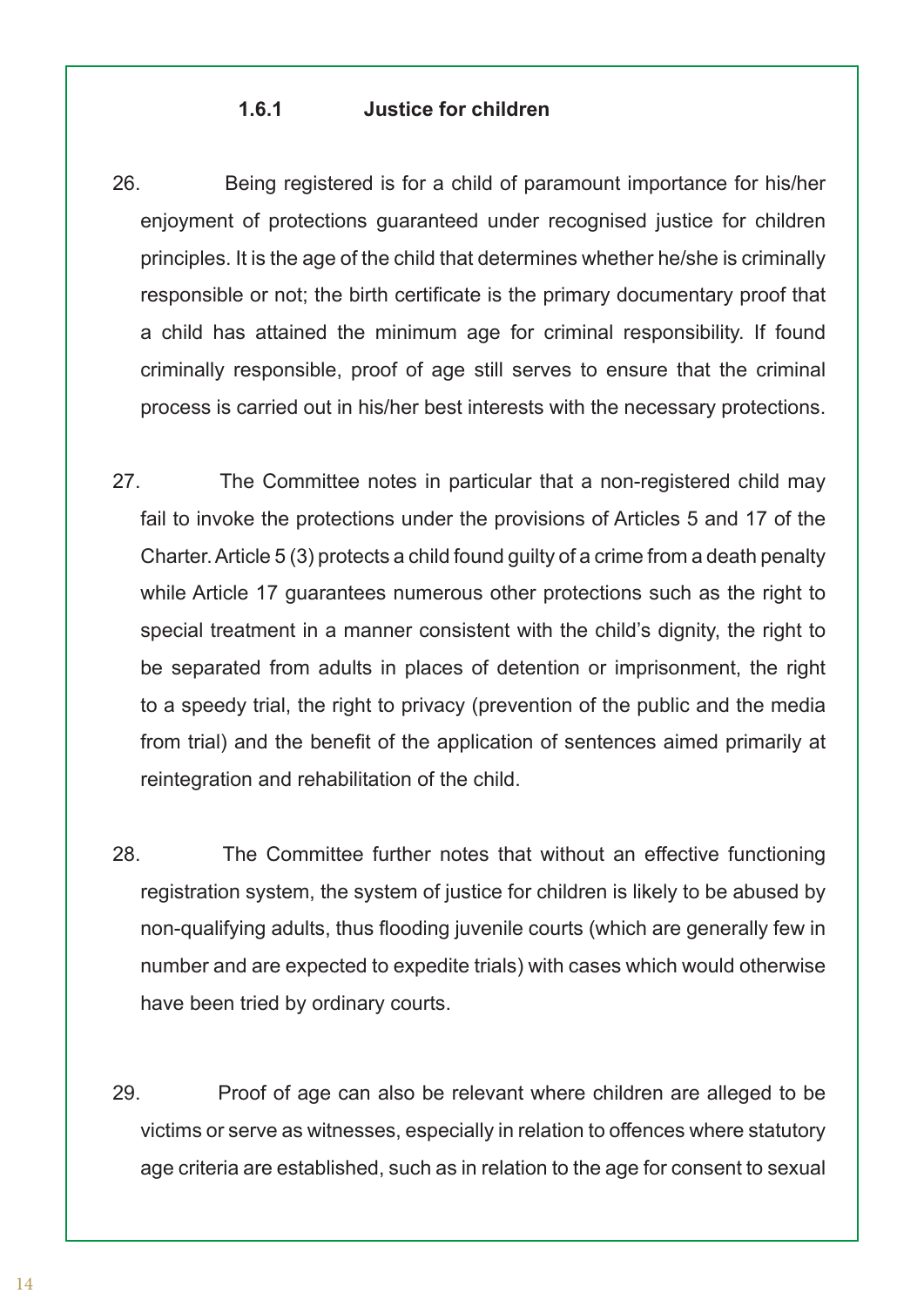activity. Valuable protections might be foregone in the absence of adequate proof of the age of child victims.

#### **4.6.2 Prevention of harmful practices**

30. The Committee defines harmful practices to include all practices that imperil the life of the child, undermine his/her dignity or are prejudicial to his/her health, to his/her mental or physical integrity, or to his/her growth and development regardless of their being condoned by a society, culture, religion, or tradition. Examples of common harmful practices in Africa include child trafficking, sexual exploitation, early marriage, illicit adoption, exploitative child labour, child enrolment in armed forces, and so forth. The Committee strongly believes that a universal well functioning birth registration system increases the visibility of the most disadvantaged children and enhances their protection against harmful practices.<sup>9</sup> An ill-functioning birth registration system on the other hand makes it difficult to prosecute perpetrators of harmful practices committed against children as it makes it less likely that laws which prohibit those practices will be effectively implemented.

#### **4.6.3 Rights to education, health and social welfare**

31. Birth registration is a prerequisite for the issuance of a birth certificate to a child. The Committee is aware that there are still many countries in Africa that require production of a birth certificate to enroll children for school or for enrolled children to sit for (national) exams. In those countries, the right to education becomes that of children whose birth has been registered - to the exclusion of the non-registered. A child who is not registered and does

<sup>9</sup> For example parents or caregivers cannot conceal a child's age to force him/her into early marriage.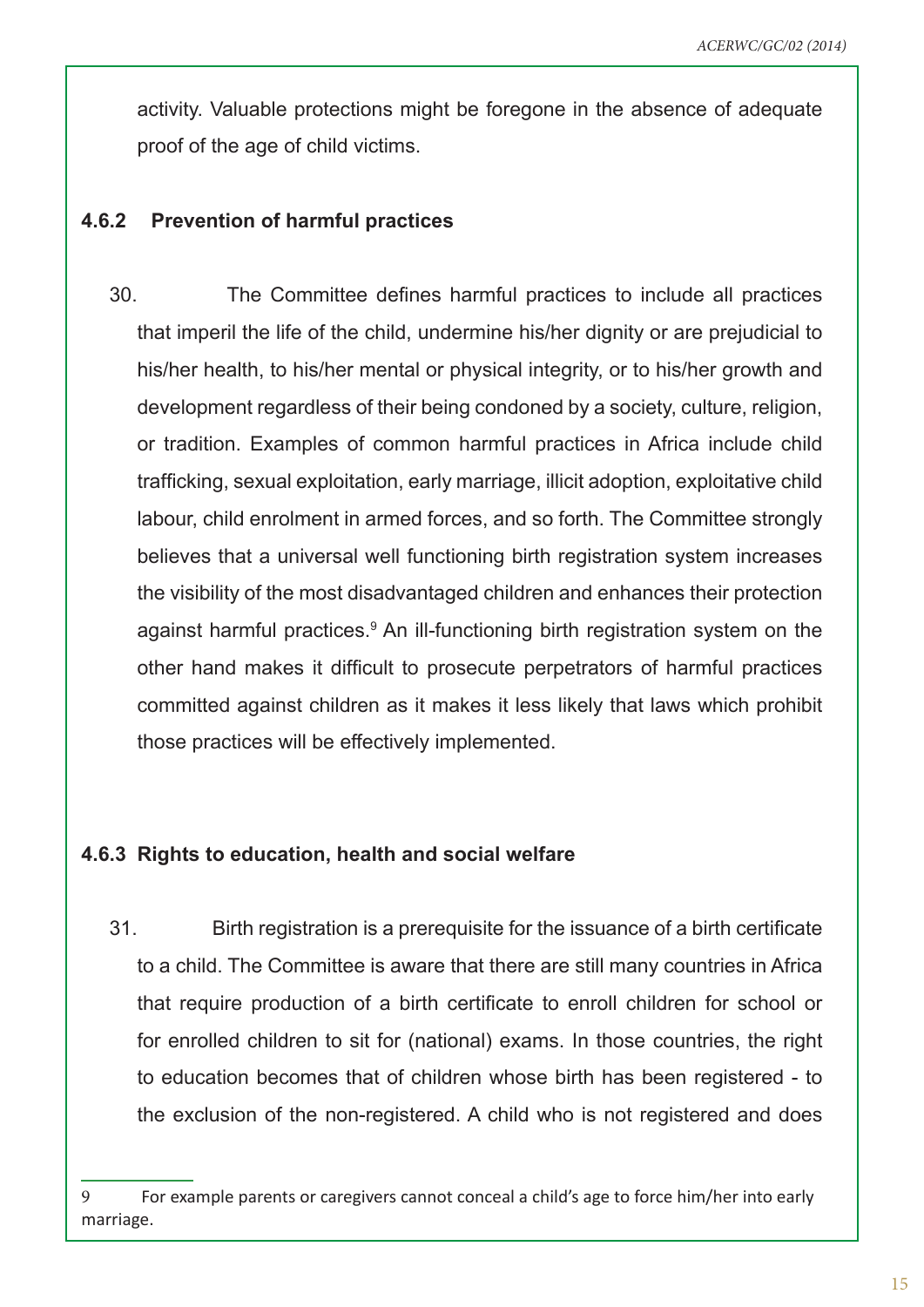not go to school not only loses potential for his/her future but also becomes more vulnerable to other abuses of his/her rights. He/she becomes an easy target for child traffickers, child labour, early marriage, illegal adoption, sexual exploitation and other harmful practices. In this regard, when a child has not been registered at birth and has attained the school age, State parties shall take appropriate measures to register him/her, issue him/her a birth certificate and enroll him/her for school. Birth registration should be facilitated at the point where non –registration becomes apparent, rather than acting as an impediment to the child's access to other rights.

32. As regards the right to health and right to social welfare, the Committee notes that medical care and social welfare services, social security (where available), and health services are less easily available for non - registered children. Provision of essential services such as vaccinations, medicines and cash transfers to alleviate extreme poverty may be imperiled by the absence of suitable identification documentation.

## **1.1.4 Right to parental care and protection**

- 33. The Committee recalls the commitment of States parties to ensure that a child grows up in a family environment in an atmosphere of happiness, love and understanding for the full and harmonious development of his/ her personality.<sup>10</sup> The Committee also recalls the right of every child to the enjoyment of parental care and protection and whenever possible, the right to reside with his/her parents.<sup>11</sup>
- 34. The Committee observes that birth registration is crucial not only in establishing the identity and parental affiliation of a child but also to preserve

<sup>10</sup> Preamble, African Children's Charter.

<sup>11</sup> Article 19 (1), African Children's Charter.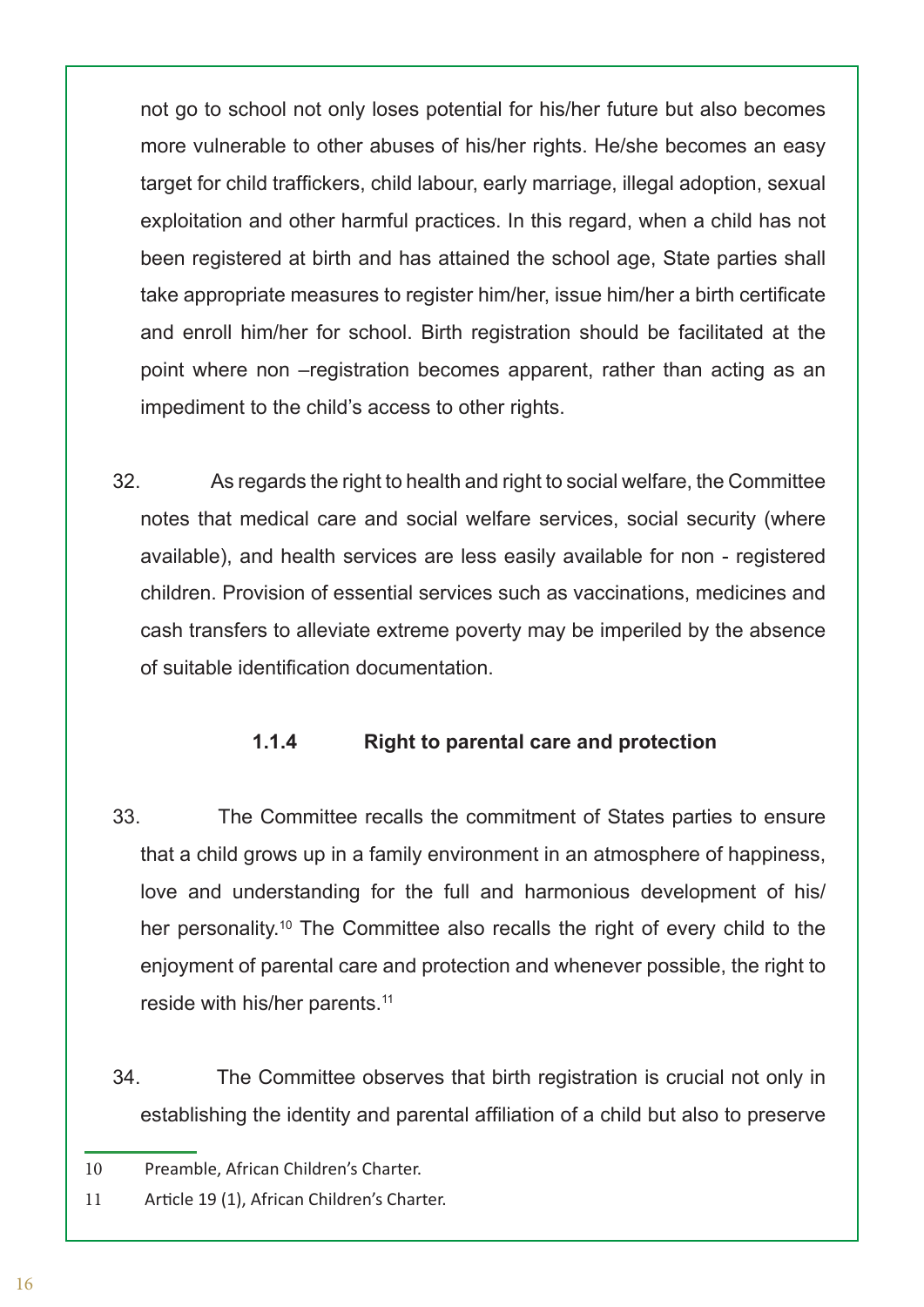his/her identity against illegal changes, such as name changes or falsification of family ties, which are easier to achieve when the child is not registered and thus lacks proof of identity. The Committee observes that children traffickers may use this strategy to traffic children, including for illicit intercountry adoption. The Committee is of the view that implementation of the right to birth registration through the establishment of a strong, integrated and universal birth registration system is one measure to combat illicit practice in inter-country adoption.

## **4.6.5 Right to inherit parental property**

- 35. Having a proof of identity which indicates parental and familial ties renders birth registration important to the resolution of disputes related to the child's right to inherit parental and familial property. This is of heightened significance where a child is an orphan, a returning refugee or an internally displaced orphan; and where a child has been born out of wedlock, especially in predominantly patriarchal societies.
- 36. The Committee wishes to stress the overall importance of a well functioning civil registration system for the protection of inheritance rights of children, including orphans; that is, a civil registration system that systematically records and guarantees access to all vital statistics including births, deaths, marriages, changes of names, and affiliation. To enhance children's right to inherit parental property, proof of age and parental ties will not be enough: proof of the (parental) death and in some cases proof of the marriage of parents (for example in instances of communal ownership of property) will also be necessary.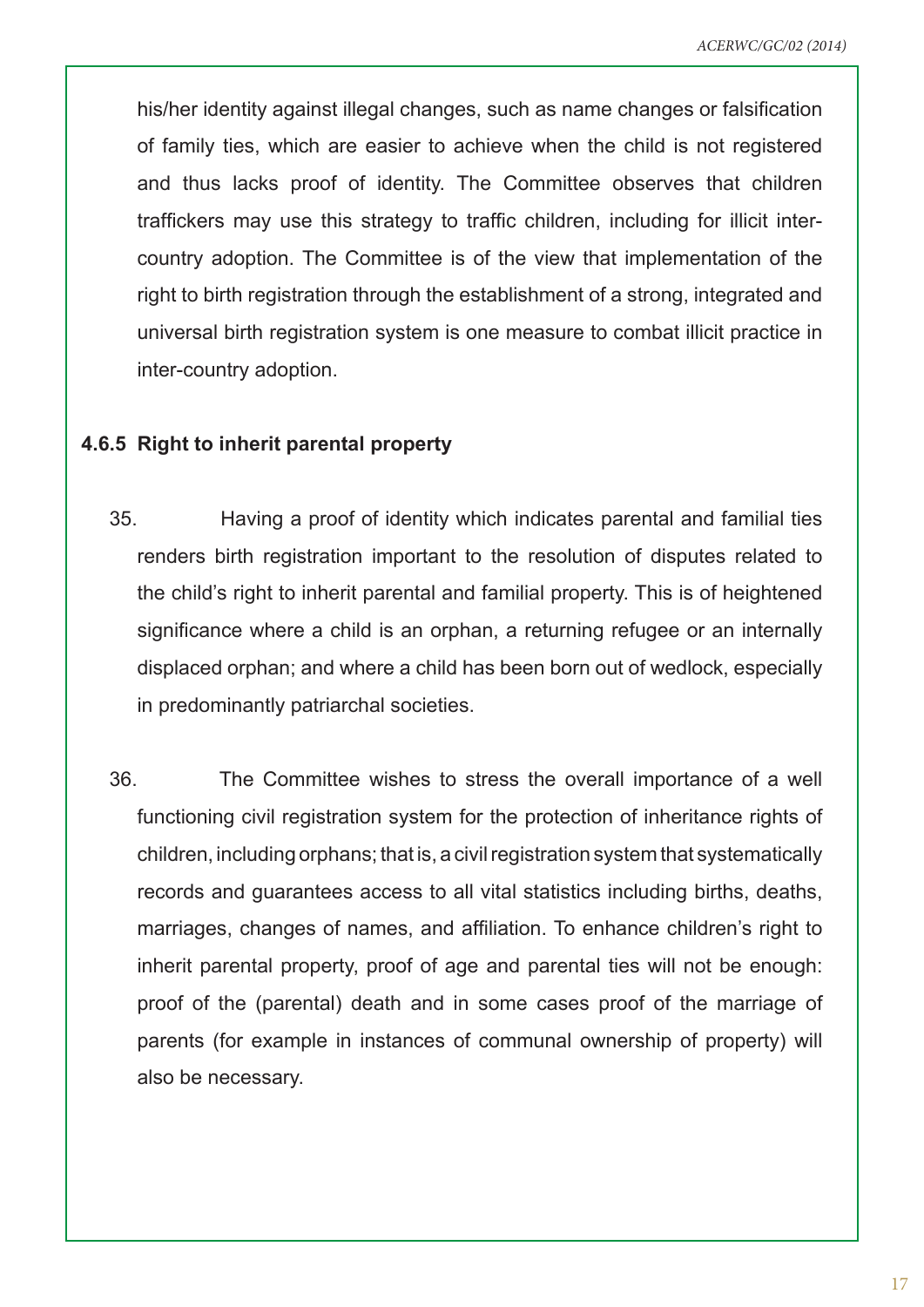# **4.6.6 Right to official documentation**

37. The benefits of birth registration manifest throughout the life of a child including well beyond childhood. A birth certificate is often required for a person to be issued a national identity document, passport, a driving licence, a business licence, or a tax identification number. All these are services that are required into adulthood, are frequently required for participation in the economy of a country or enjoyment of civil and political rights, but which may not be secured if a child has not been registered and issued a birth certificate whilst still under the age of 18 years. Birth registration can thus be seen as an important adjunct to furthering democratic governance in Africa generally.

## **5. Content of the Rights**

#### **5.1. The right to a name: Article 6 (1)**

38. Article 6 (1) provides that "Every Child shall have the right from his birth to a name". A name has a number of functions in a society. A name is used as a means of identification, expression and communication. A name serves both private and public purposes. It is privately attributed but subjected to state regulation. A name serves to distinguish one a person from another, to keep track of individuals, to promote public safety and to assign rights and responsibilities, among other things. Much as most of the identification documents provide space for a name, a surname and sometimes a middle name or maiden name, the Committee takes the position that the name as provided for under the African Children's Charter means any or all of those, as the case may be. It should be possible for the child to be registered under the name of his or her mother or father or both, in accordance with local custom and parental preference.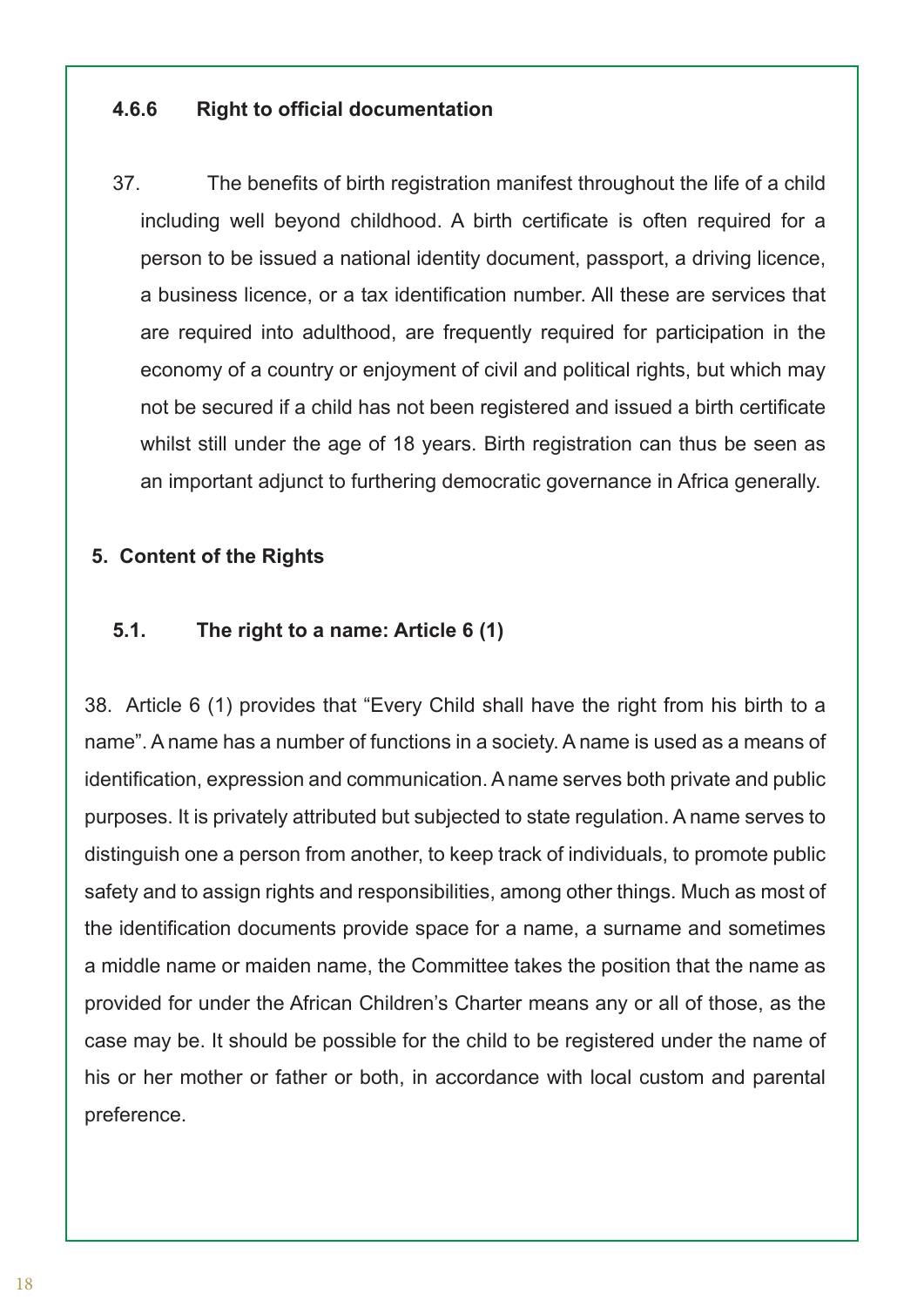39. The name is an important element of an individual's identity.12 Even if a person can be identified through the social, political, religious or cultural group he/she belongs to, a name remains the easiest personal identification tool for any person. In some societies, a name can even indicate the social, cultural or religious group (ethnicity, tribe or religion) an individual belongs to. The obligation to give a child a name lies with his/her parents or guardians. However, in order to give requisite effect to the right to a name, States parties have the obligation to regulate the attribution of names.

40. States parties shall take appropriate measures to ensure that a child's name does not undermine the best interests of the child<sup>13</sup> in his/her future private and public life. For example, names which under national laws, customs and traditions are found to fall in any of the following categories should not be permissible: names that have offensive or obscene references; could incite violence; are typographically unconventional; are bizarre or ridiculous; might defraud or mislead the public; might confuse the public; might interfere with the rights of others; or could be considered contrary to public policy.<sup>14</sup> In instances where the 'name of an individual is a fundamental aspect of the culture and ethnic identity', the State is under obligation to respect the particularities of children belonging to that specific ethnic group. However, where cultural interests conflict with the best interests of the child, the latter shall prevail.

41. States parties shall particularly take appropriate measures to regulate the attribution of a name to adopted as well as abandoned children (foundlings). In the case of an adopted child whose biological parents are known, the child

<sup>12</sup> Ziemele, I. 'Article 7: The Right to Birth Registration, Name and Nationality and the Right to Know and Be Cared for by Parents' in Alen, A. and others (Eds) *A Commentary on the United Nations Convention on the Rights of the Child* (Martinus Nijhoff Publishers 2007), para 20.

<sup>13</sup> Ziemele, I. (2007) para 21.

<sup>14</sup> It is suggested that States parties remain liable to provide grounds under which a name given to a child should be impermissible given the national, social and cultural sensitivity the issue can raise.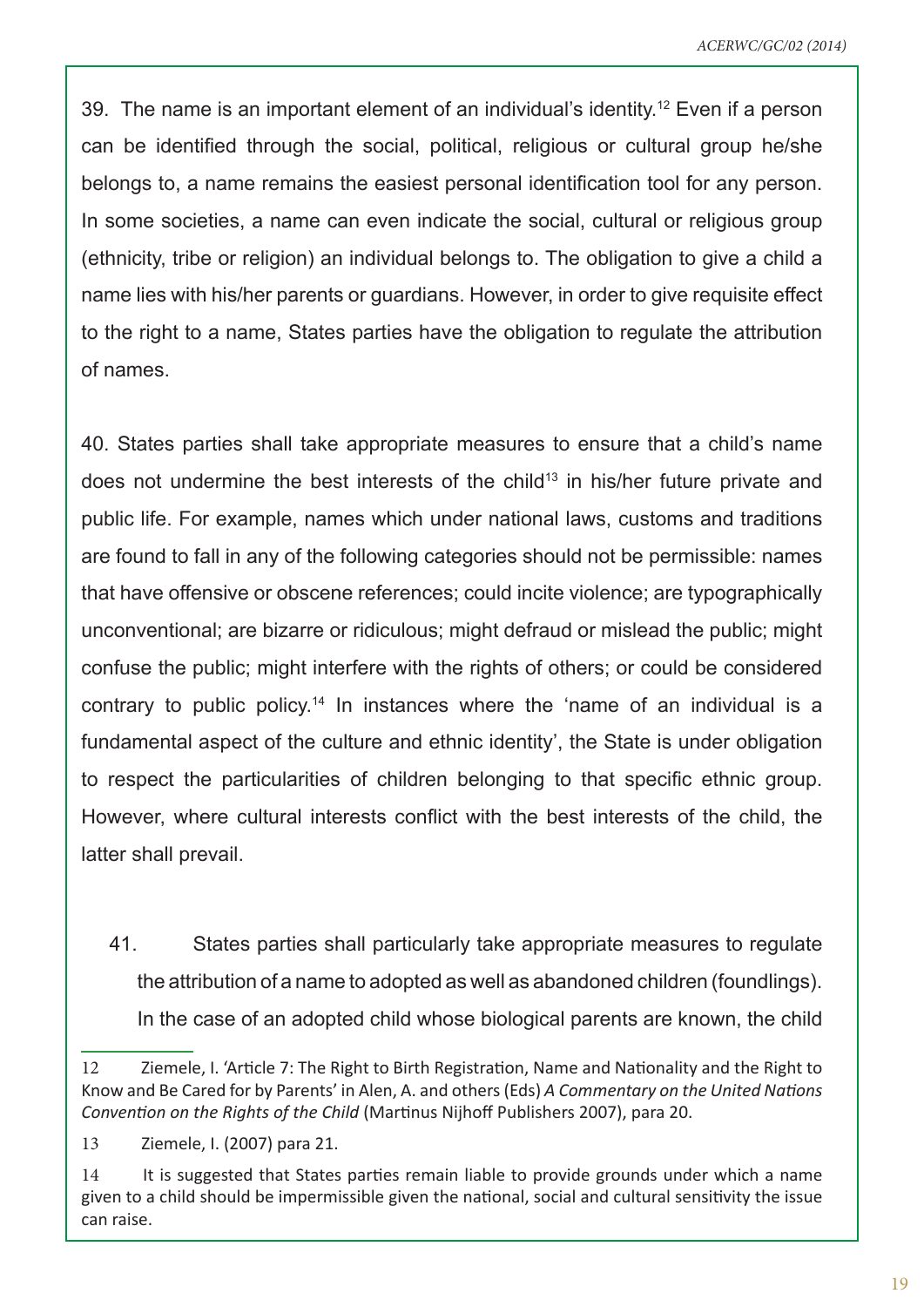should keep at least the first name given by his/her biological parents. In the instance of the surname of an adopted child, the adoptive parent(s) should give the adopted child his/her surname to avoid any social stigma. In Muslim countries where the institution of '*kafala'* exists in lieu of adoption, the *makfoul* (the child raised under *kafala* regime) should be given the name of the *kafil* (the person who has been given the right to raise the child under the *kafala* regime) in instances where none of his/her biological parents is known or where he/she has been abandoned. But according to Islamic precepts, if the biological parents are known, the *makfoul* should keep the name given by his/ her biological parent.

42. States parties shall also take appropriate legislative measures to regulate and facilitate change of one's name. In this regard, States parties should consider adopting administrative rather than judicial procedures for the change of a name.

## **1.2 Birth Registration**

1.2.1 Definition

43. Registration of birth is a fundamental right of a child. Birth registration is the act of recording the birth of a child by an administrative authority. It establishes the existence in law of a child, and sets the foundation for the recognition of the child as a legal persona. A child who is not registered does not legally exist and runs a substantial risk of falling outside of the reach of government's protective actions towards the realization of child rights.

44. The Committee notes that birth registration is often considered a mere bureaucratic and administrative formality. Through this General Comment, the Committee wishes to draw the attention of the States parties to the significance of adopting a human/children's rights approach to birth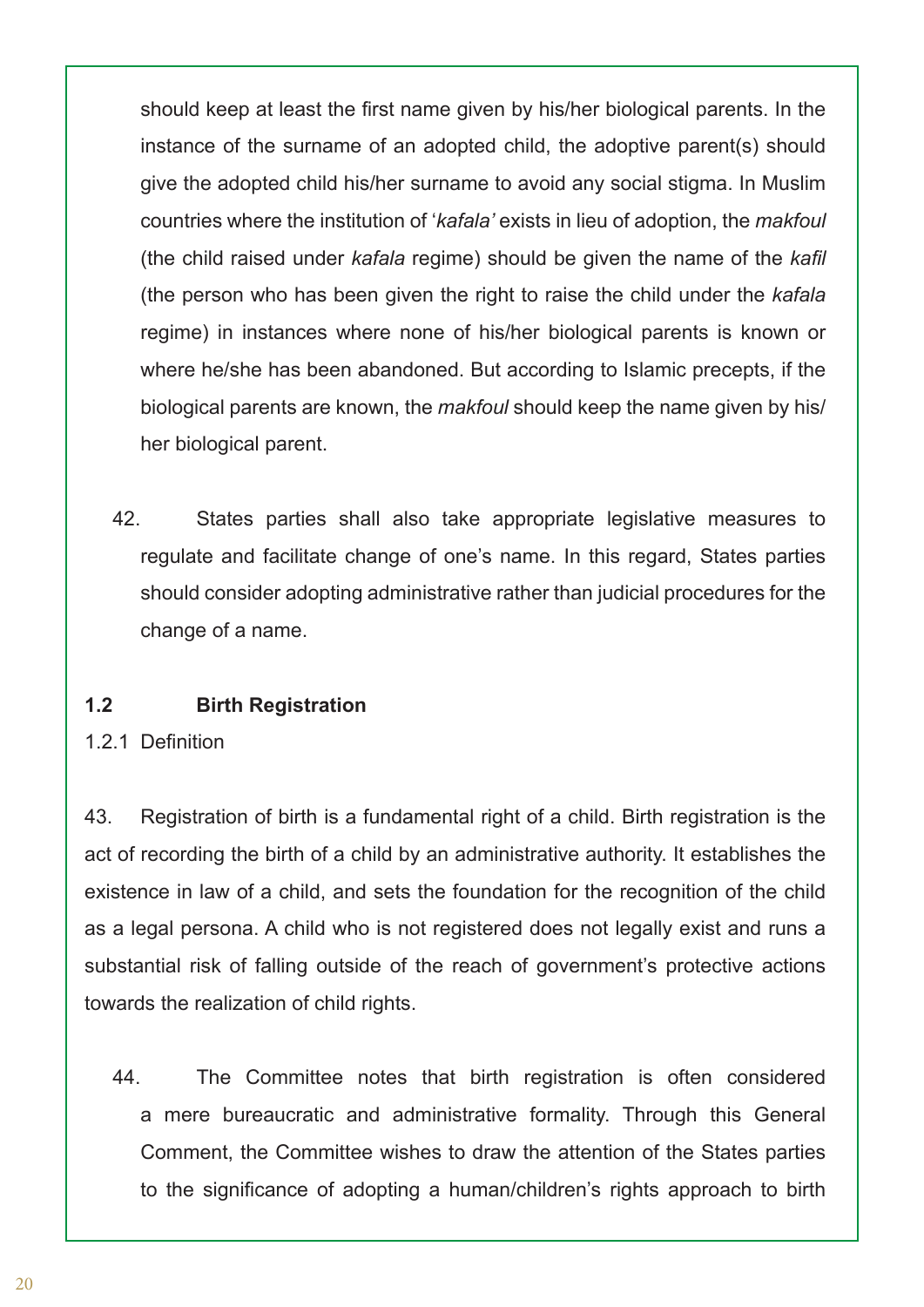registration. Birth registration marks the legal existence of a child and brings with it enormous potential for the child to enjoy other rights immediately from his/her early childhood. Apart from legal existence which provides the child with a possibility to access immediately available health, social security, social care and education services, registration of a child provides a proof of his/her age against various potential abuses such as trafficking, sexual abuse, early marriage, child labour and enrollment in armed forces.15 Proof of age is also important for children involved in criminal offences to benefit from justice adapted to their needs and specificities such as lower sentences of imprisonment and special protection measures for children in prison.16 It also constitutes an irrefutable proof of a child's lineage against the risk of disinheritance of property particularly for orphans or children born out of wedlock.17 Finally, the right to birth registration is closely related to the right of children to know and to be cared for by their parents.18

#### 45. The Committee defines birth registration as

the official recording of the birth of a child by some administrative level of the state and coordinated by a particular branch of government. It is a permanent and official record of a child's existence. Ideally, birth registration is part of an effective civil registration system that acknowledges the existence of the person before the law establishes the child's family ties and tracks the major events of an individual's life. <sup>19</sup>

18 Doek, J (2007).

<sup>15</sup> Doek, J *In the best interests of the child: Harmonising laws in Eastern and Southern Africa*  (African Child Policy Forum 2007), 38.

<sup>16</sup> Doek, J (2007).

<sup>17</sup> Doek, J (2007).

<sup>19</sup> Definition adopted by the Committee in the Kenyan Nubian Children Cate (note 8 above) para 38. See Cody, C. *Count every child: The right to birth registration* (Plan Ltd, Woking 2009) 10. See also UNICEF *Birth Registration: Right from the Start* (Innocenti Digest 2002) 2; and UNICEF 'A Passport to Protection: A guide to birth registration programming (New York 2013).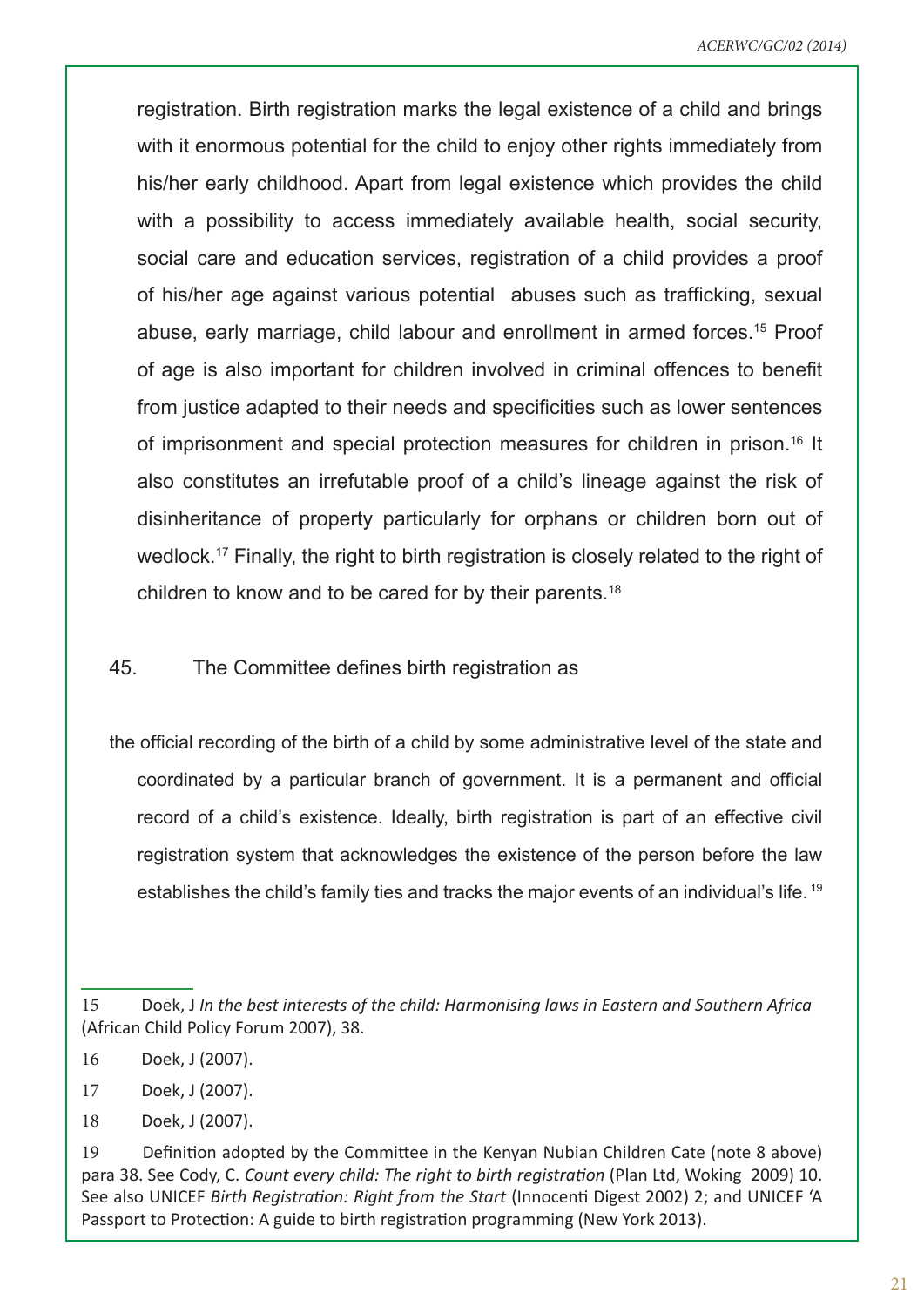46. Birth registration is a process that starts as soon as a child is born. It begins with a birth notification transmitted by a hospital, a midwife, a traditional leader, a chief or parent, as the case may be, and the notification is taken by a parent to the civil registry to declare the birth and apply for a birth certificate. In some instances the hospital sends directly the birth notification to the civil registry. The process is generally as follows: Birth – Notification – Declaration – Registration – Issuance of a birth certificate. The Committee encourages States parties to simplify that process in such a way that a birth certificate can be issued in a shortest period of time as possible after declaration and registration of the child.

47. It is also the responsibility of the State to issue a copy of a birth certificate, free of charge, immediately after the registration of birth. In many countries, a birth certificate is provided only upon request and quite often parents have to make separate effort to obtain a certificate, including further visits to registry offices, which entails additional transport costs. The first copy of the extract of the register (abridged birth certificate) should be provided immediately upon registration. It should be possible for either parent or both to register the child, and in the case of orphaned or abandoned infants, legislation should designate alternative authorities who can register the infant.

## **1.2.2 Features of the right to birth registration**

48. Article 6 (2) of the African Children's Charter provides that "[e]very child shall be registered immediately after birth."

49. For the right to birth registration to be effective, the Committee holds that it must be universal, free and accessible and made immediately after the birth of a child. Those three features are discussed in turn in the present General Comment.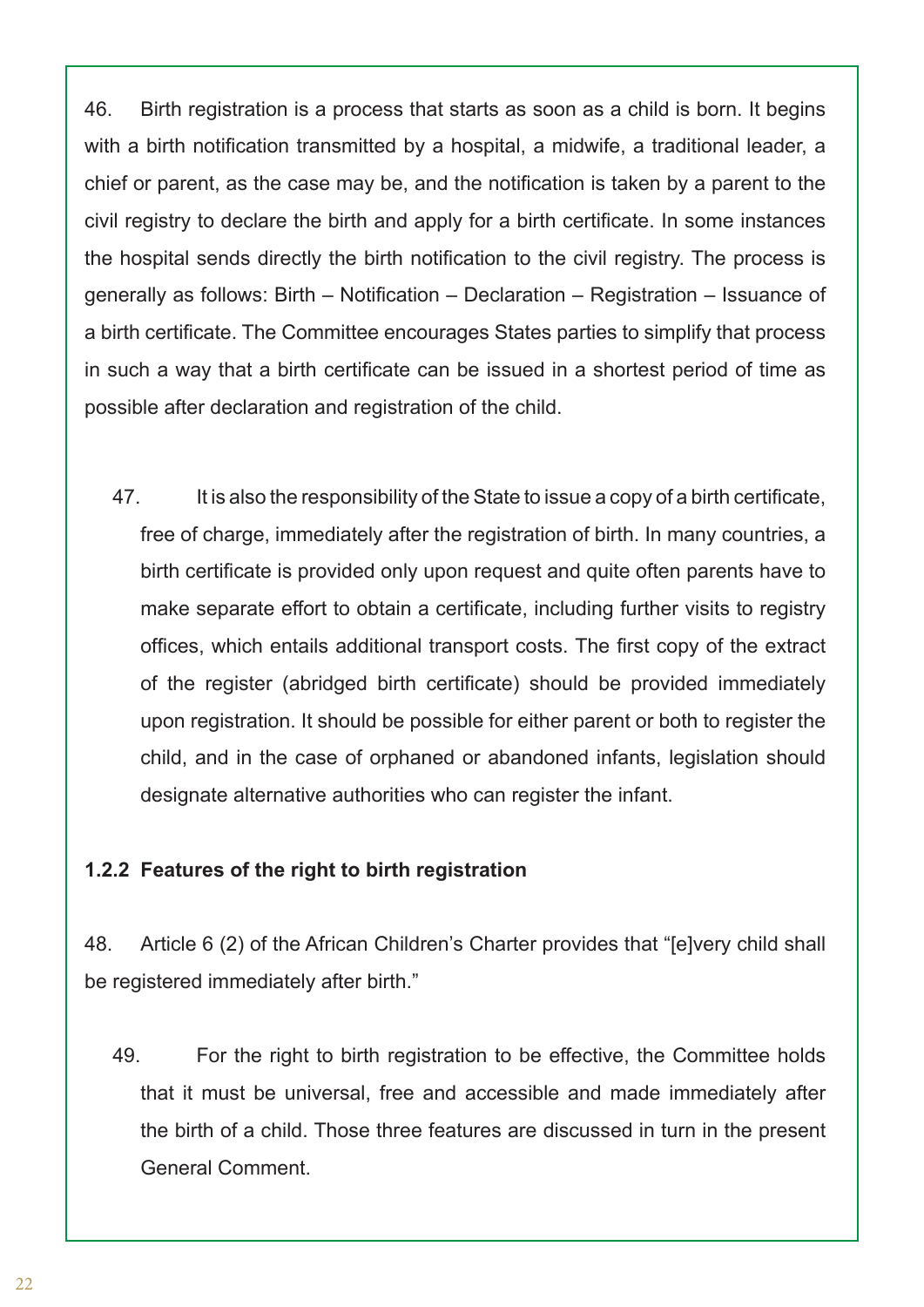# **1.2.2.1 Universality**

- 50. The Committee is of the view that the universality of birth registration must be understood in the context of universality of all other human rights to mean that human rights belong to all human beings, anywhere and anytime.<sup>20</sup> Similarly, the right to birth registration is for all the children, anywhere and anytime. Article 6 (2) of the Charter uses the term "every child". It must be afforded to all children without discrimination, as a result of a birth occurring on a state's territory.21 Children born to foreigners, asylum seekers, refugees and undocumented immigrants qualify equally for birth registration in the same way as those born to citizens.<sup>22</sup>
- 51. Universality of this right therefore means that no birth of a child should go unregistered irrespective of his/her legal status or that of his/her parents. The Committee emphasizes that children born to vulnerable parents such as those who are nomadic, with disabilities, refugees, asylum seekers, or undocumented immigrants or parents belonging to a certain (targeted or threatened) ethnic group should *a fortiori* benefit from special protection measures including their registration at birth. In this regard the Committee recalls its view that this could be achieved through a universal, well-managed registration system that is based on the principle of non-discrimination and which is accessible to all.<sup>23</sup> The system should be set up and managed in such a way that registry authorities can guarantee confidentially to those in an irregular migrant situation, so as to encourage them to register births: details should not be shared with police and immigration authorities.

21 Elphick, R 'Towards Universal Birth Registration in South Africa: A Briefing Paper Drafted by Lawyers for Human Rights' (LHR 2011) available at *http://www.lhr.org.za/publications/lhr-briefing-papertowards-universal-birth-registration* accessed 13 September 2013.

<sup>20</sup> Henkin, L. 'The Universality of the Concept of Human Rights' (1989) 506 *Annals of the American Academy of Political and Social Science* 10, 11.

<sup>22</sup> Elphick, R (2011).

<sup>23</sup> Kenyan Nubian Children Case (note 8 above) at footnote 12.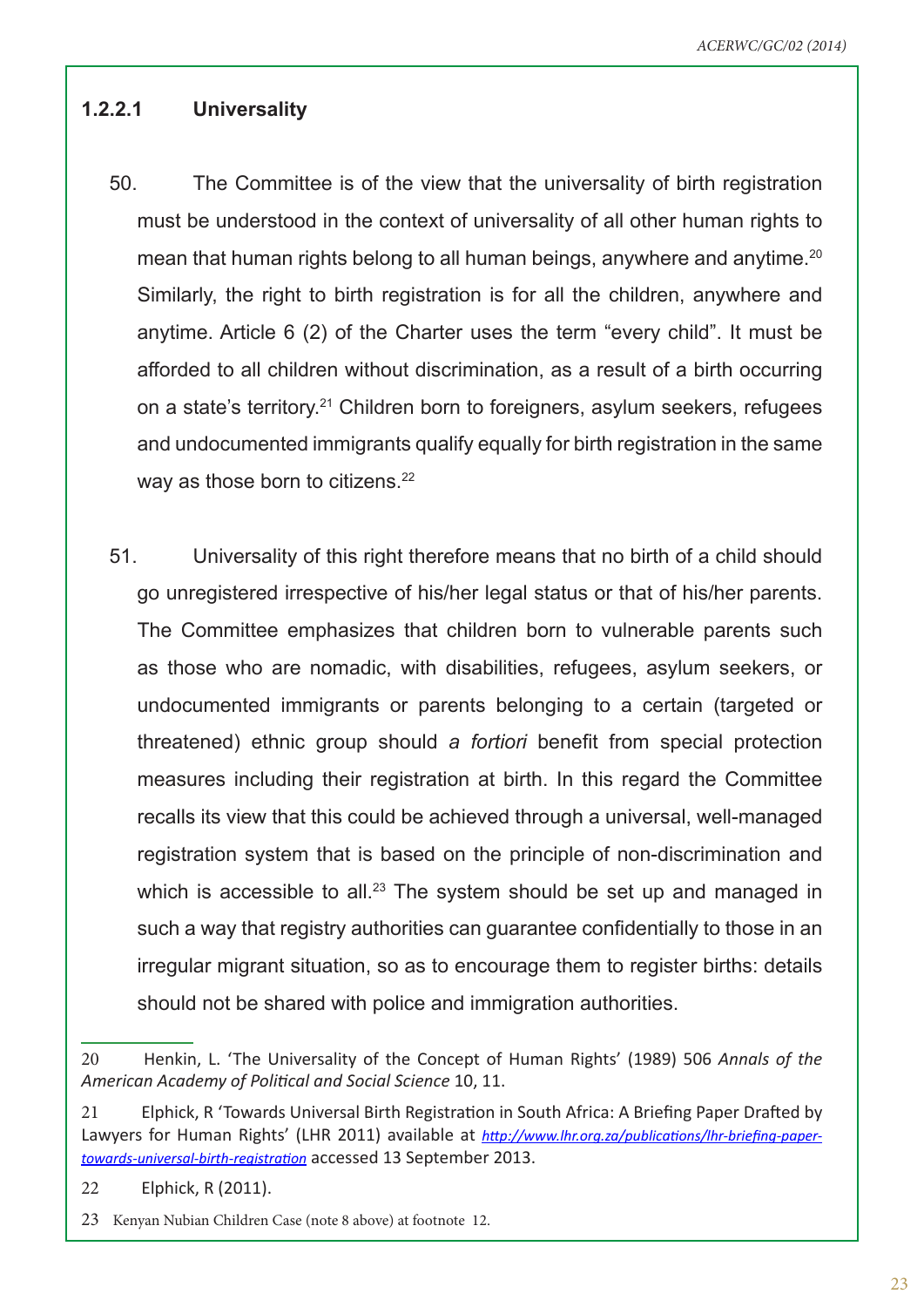#### **(a) Children with disabilities**

- 52. Children with any form of disability, physical, mental, intellectual or sensory must be registered in order to achieve universal birth registration. The African Commission has emphasised the need to protect the dignity of persons with mental disabilities, and deplored some national legislation that brands these persons as "lunatics", or "idiots". These are terms which, without any doubt, dehumanise and deny them any form of dignity in contravention of Article 5 of the African Charter on Human and Peoples' Rights.<sup>24</sup> The African Commission maintained that mentally disabled persons would like to share the same hopes, dreams and goals and have the same rights to pursue those hopes, dreams and goals just like any other human being.<sup>25</sup>
- 53. The Committee reiterates that persons with disabilities cannot aspire to the above hopes, dreams and goals unless their births have been duly registered. The Committee notes that discriminative and dehumanising laws against persons with disabilities create fears in parents about registering a child born with a disability. Fulfilling the States parties' obligation not to discriminate against children born with disabilities means that State parties must take special measures aimed at the protection of their rights straight from the start, i.e from their birth, by ensuring that they are duly registered.
- 54. The Committee notes that registration of children born with disabilities increases their chances of being taken into consideration for specific policies and programmes designed to ensure that they are treated with dignity and harmoniously integrated into their society. Such policies and programmes include packages for education adapted to their condition (such as Braille for the blind, signing language for the deaf, appropriate and adequately

<sup>24</sup> *Purohit and Moore v The Gambia,* para 59.

<sup>25</sup> *Purohit and Moore v The Gambia*, para 61.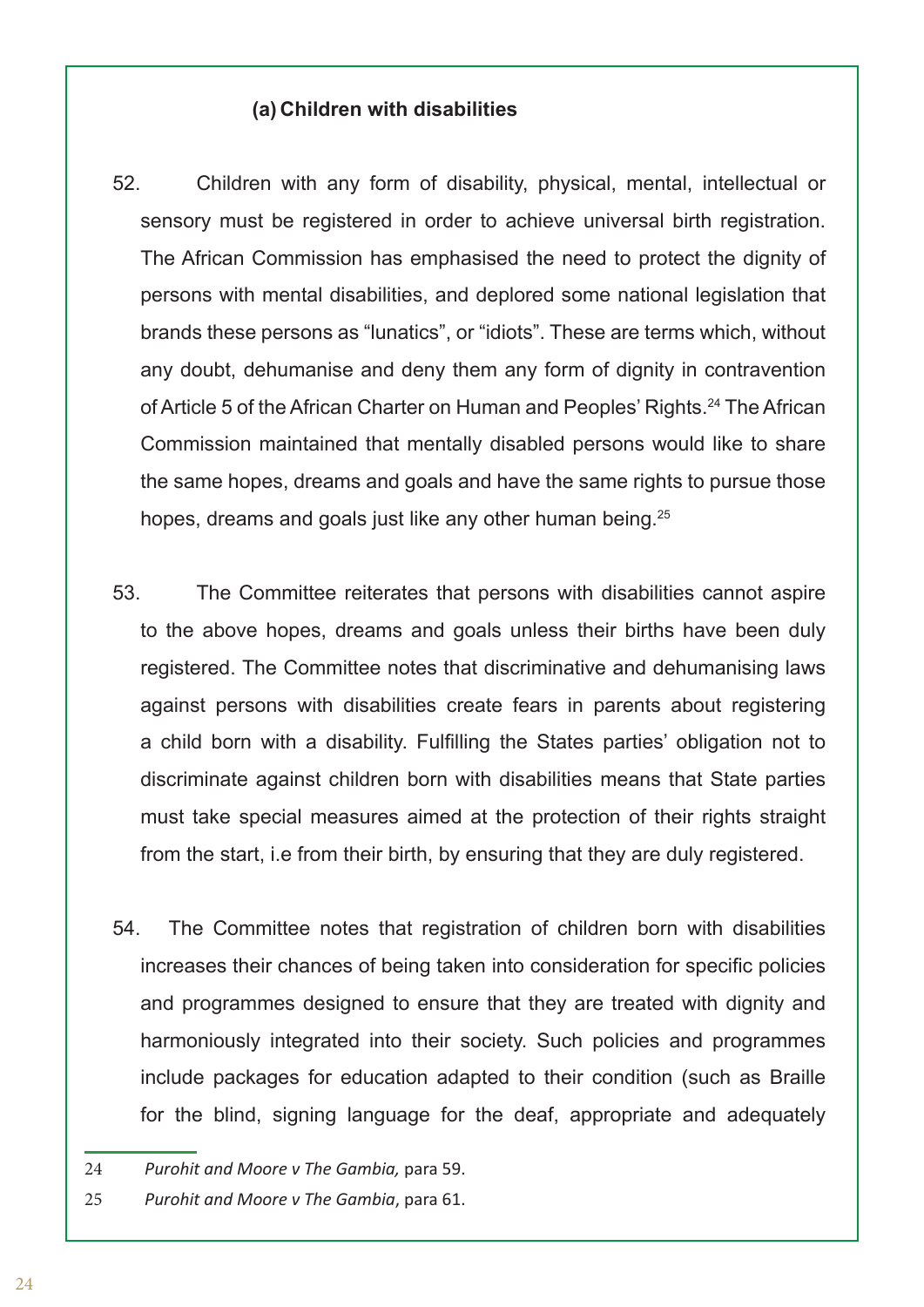trained teachers capable of using child-centred and individualised teaching strategies, appropriate and acceptable teaching materials, equipment and devices), health care, social developments grants, social security benefits, parental support programmes and so forth.

55. The Committee reminds States parties that all the above actions derive from international obligations in respect with the Convention on the Rights of Persons with Disabilities (see Article 24 (3)). The Committee holds the view that their effective implementation heavily depends on an effective and efficient universal birth registration system that does not discriminate against children with disabilities.

## **(b)Parents with a disability**

56. States parties should take special measures aimed at facilitating the registration of children born to persons (parents) with disabilities. Specific attention should be paid to children born to parents with mental or intellectual disabilities. States parties may envisage using community leaders for the identification and immediate reporting to competent authorities of any child born to a parent with mental or intellectual disabilities. Further, best practice amongst State parties dictates that birth registration information and materials be specially adapted for persons with visual or hearing disabilities, to enable them to optimally participate in registration processes, and that Registry staff be training in sign language and other forms of communication with parents with disabilities seeking to register their children.

# **c) Birth registration and children born to refugees, internally displaced persons or asylum seekers**

57. The Committee notes that refugees, internally displaced persons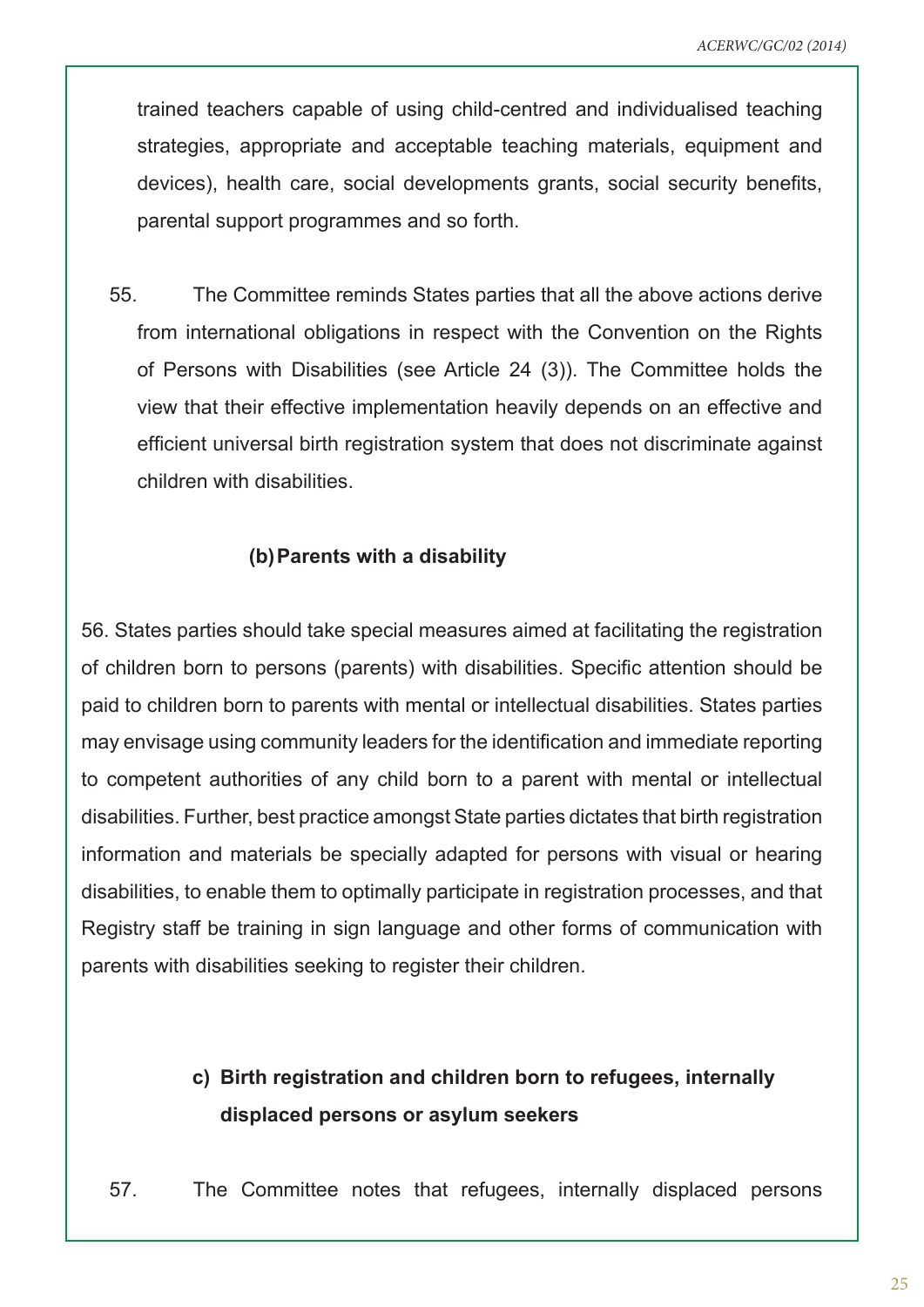(IDPs) and asylum seekers are vulnerable persons and that their children should benefit from the special measures of protection contained in the African Children's Charter. The Committee believes that registration of the birth of refugee children, children born to IDPs, internally displaced children or children who have been separated from their parents or guardians due to persecution or armed conflict, and children born to asylum seekers is one such special measure. As refugees, IDPs and asylum seekers have been forced to leave their homes, often in a rush, they may have left behind most of their belongings and personal identification documents, or the documents may have been destroyed in the process. The Committee is of the view that denying the right to birth registration to children belonging to that category is an act of discrimination against those children and constitutes a violation of their right to non-discrimination embodied in Article 3 of the African Children's Charter and in other international human rights instruments.

- 58. The Committee underscores the fact that birth registration not only benefits refugees themselves but also facilitates return to their country of origin. It helps them prove their identity and lineage when back in their country of origin for purposes of resettlement on their family lands or when attempting to reclaim land before courts and other authorities. This proof of identity is also crucial for family reunification in situations where family members have been dispersed to various places. For countries of origin, birth registration in the long run aids the voluntary return of the refugees to their home country.
- 59. Against the foregoing, the Committee reminds States parties of their international obligations relating to the protection of refugees and IDPs. The Committee particularly reminds States Parties of their obligations under Article 5 of the African Union Convention for the Protection and Assistance of IDPs and observes that international law governing refugees imposes upon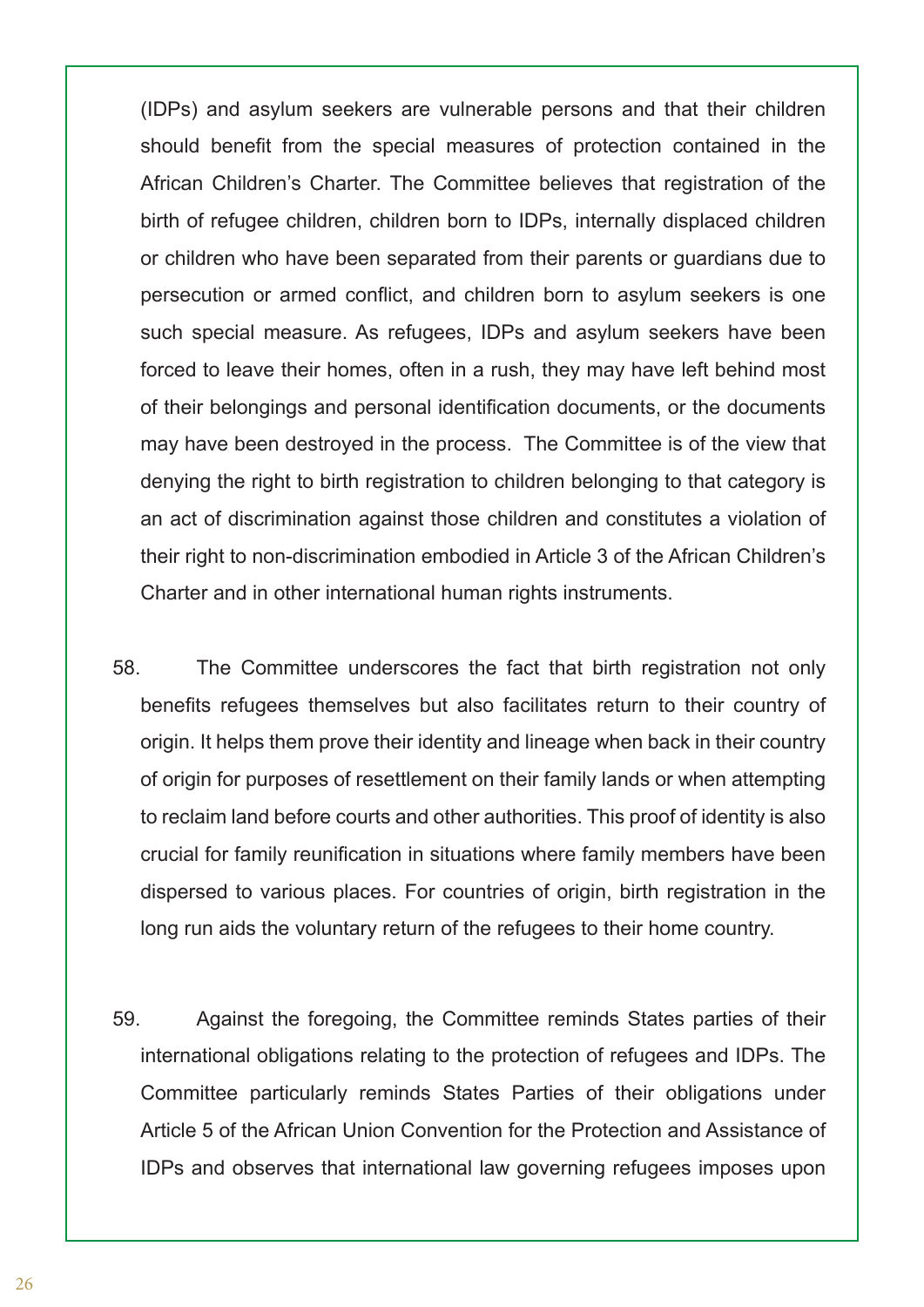host countries the obligation to give refugees at least the minimum standard of treatment available for non-citizens. In this regard, States parties must ensure that they protect the rights of refugee and internally displaced children, particularly the right to birth registration.

- 60. More importantly States parties with large numbers of refugees and displaced persons are encouraged to bring civil registration services closer to refugee camps and IDP and refugee settlements. This may be done by establishing temporary civil registry offices near camps or by regularly organizing mobile civil registration services targeting refugees and displaced people.
- 61. The Committee wishes to stress that birth registration and the corresponding issuance of a birth certificate to refugee children and children born to asylum seekers is not tantamount to giving them a nationality. Conditions for acquisition and grant of nationality are separately established in the State Parties' legislation on nationality. Birth registration is simply an act of legal recognition of those children by the host country which enables them to have a legal identity.
- 62. The Committee wishes however to record that birth registration is in many countries essential to the acquisition of  $\alpha$  nationality by any person (including refugees and asylum seekers). Birth registration establishes the place of birth and parental affiliation of a child. Since nationality is generally acquired by *jus sanguinis* (descent) or by *jus soli* (territory of birth), birth registration will play a crucial role as a documentary proof in establishing either of these ways of acquiring a nationality.
- 63. The Committee notes that while nationality is normally acquired independently and birth registration in and of itself does not normally confer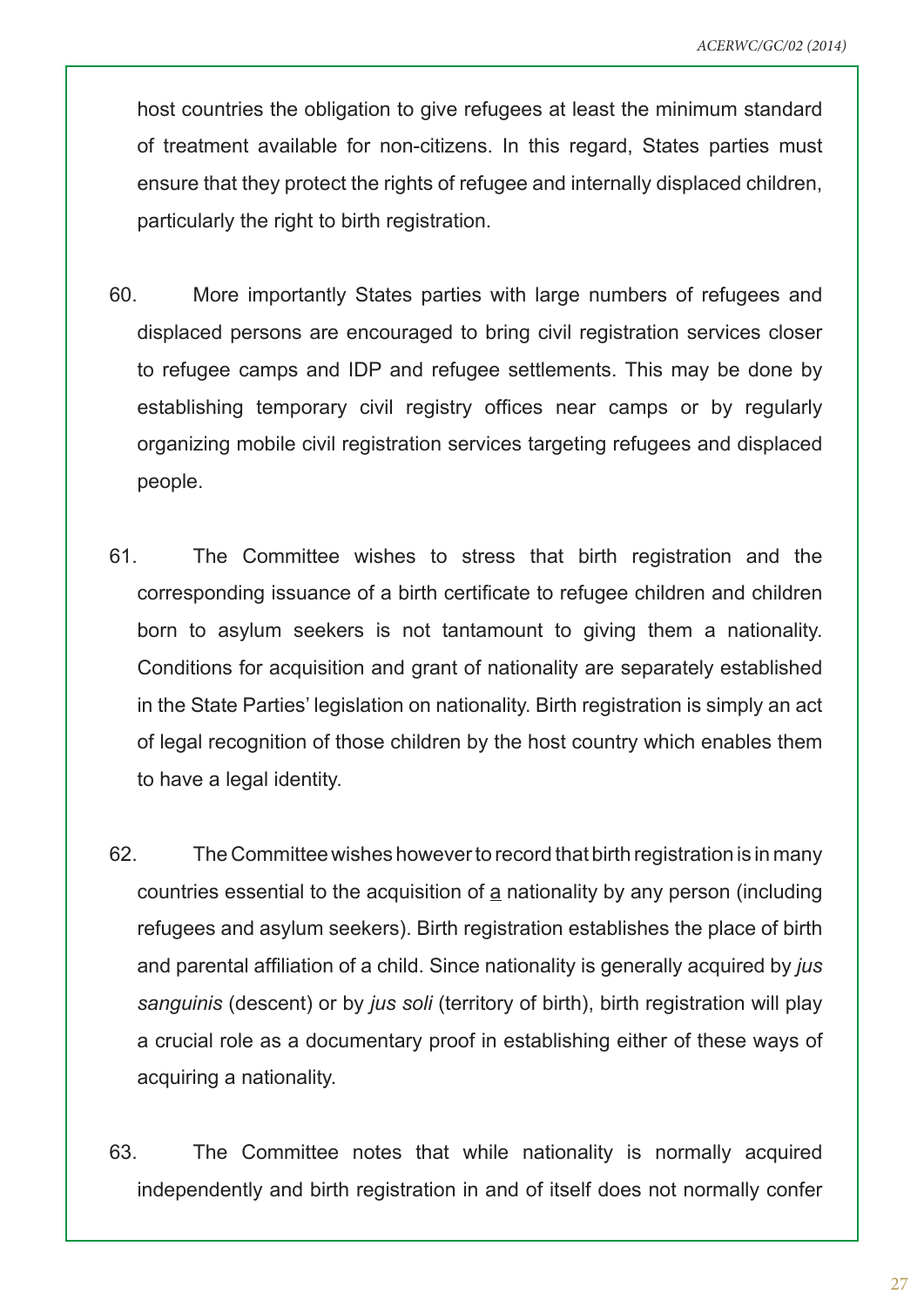nationality upon the child concerned, birth registration does constitute a key form of proof of the link between an individual and a State and thereby serves to prevent statelessness.

# **(d)Birth registration and children of undocumented migration status**

- 64. The Committee considers children of undocumented status to fall in any of (at least) the five groups: undocumented children, children born to undocumented parents, children whose migration status became irregular because their parents or caregivers overstayed their residence visas or permits in a given country, children in regular migration status (without necessarily being documented) but whose parents or caregivers are undocumented, or children born to parents whose deportation has been suspended due to circumstances justifiable under international law or international humanitarian law, but have not been issued any documentation.26
- 65. The Committee observes that children in undocumented status are very vulnerable for at least the following two reasons. On the one hand, their parents or caregivers are likely to remain hidden due to fear of being arrested if the administrative authority discovers their irregular migration status. On the other hand they run the risk of being registered under forged identity details by their parents or caregivers.
- 66. For the above reasons, the Committee holds that universal birth registration under Article 6 (2) of the African Children's Charter also means that children in undocumented migration status must be registered at birth without discrimination. Proof of parental identity by non-documentary evidence should

<sup>26</sup> See Platform for International Cooperation on Undocumented Migrants (PICUM) *Rights of Accompanied Children in an Irregular Situation* (UNICEF 2011) 8 available at *http://fra.europa.eu/ fraWebsite/frc2011/docs/rights-accompanied-children-irregular-situation-PICUM.pdf* accessed 22 September 2013.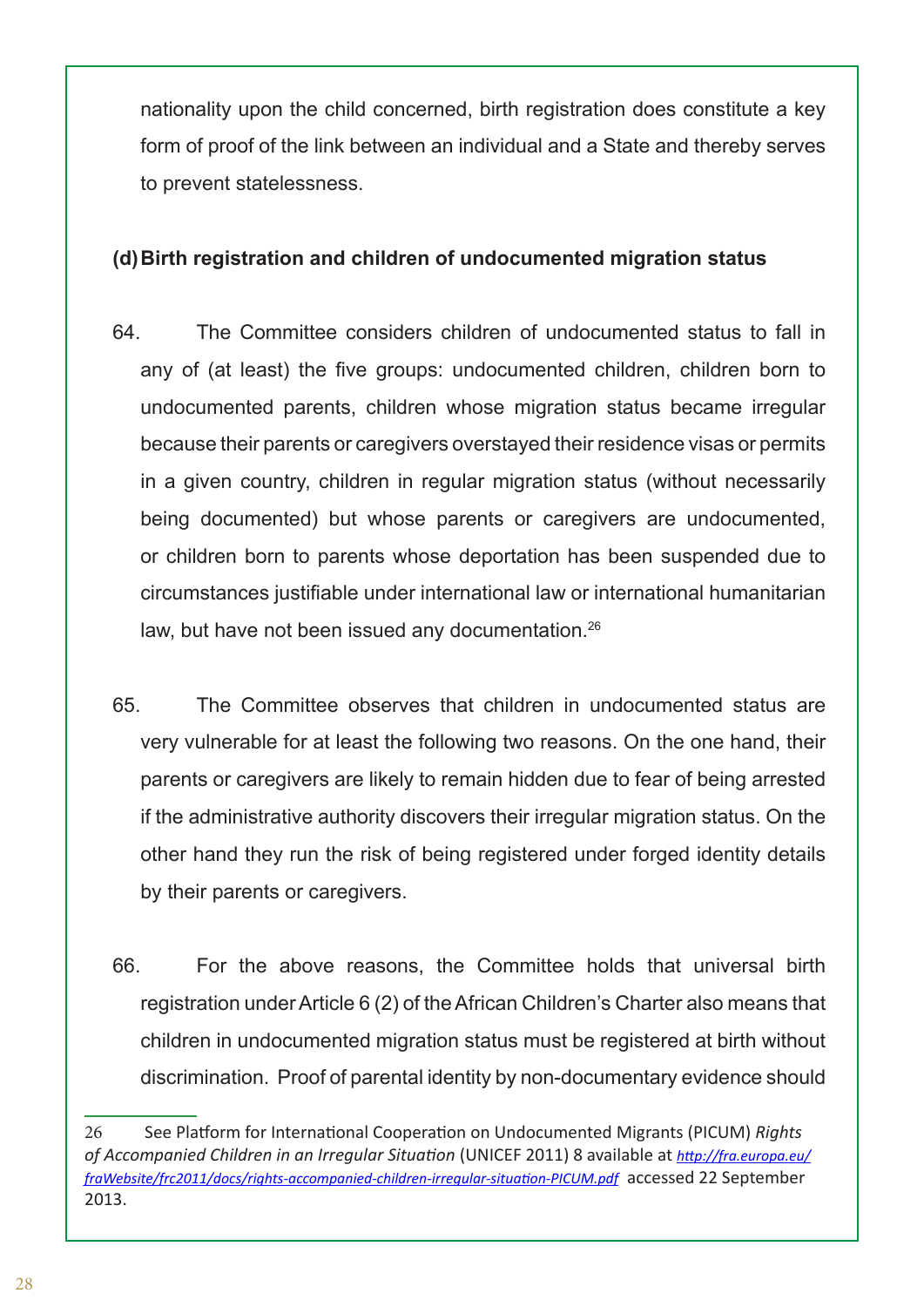be explored by States parties. This will prevent a recurring intergenerational problem from arising, in which generations of non-registered persons exist due to non- registration of their parents and ancestors.

#### **(e) Birth registration and children born to indigenous parents**

- 67. In its advisory opinion to the African Union Member States on the United Nations Declaration on the Rights of Indigenous Peoples, the African Commission drew a number of characteristics with which indigenous people generally identify themselves: Self-identification; a special attachment to and use of their traditional land whereby their ancestral land and territory have a fundamental importance for their collective physical and cultural survival as peoples; a state of subjugation, marginalisation, dispossession, exclusion, or discrimination because these peoples have different cultures, ways of life or modes of production than the national hegemonic and dominant model.<sup>27</sup> The African Commission explained that indigenous peoples have, due to past and ongoing processes, become marginalised in their own country and that they need recognition and protection of their basic human rights and fundamental freedoms.28
- 68. The Committee wishes to indicate that the marginalisation of indigenous peoples and lack of recognition of their basic rights impacts negatively on the realisation of their children's rights, including the right to birth registration which is essential to the realisation of other children's and human rights. The Committee notes that the rate of birth registration for children of indigenous parents is worldwide extremely low. Reasons for this state of affairs include the extreme poverty in which indigenous peoples generally live; lack of awareness

<sup>27</sup> African Commission on Human and Peoples' Rights *Advisory Opinion on the United Nations Declaration on the Rights of Indigenous Peoples,* May 2007, para 12.

<sup>28</sup> *Centre for Minority Rights Development (Kenya) and Minority Rights Group International on behalf of Endorois Welfare Council v Kenya 276/2003* (4 February 2010), para 148.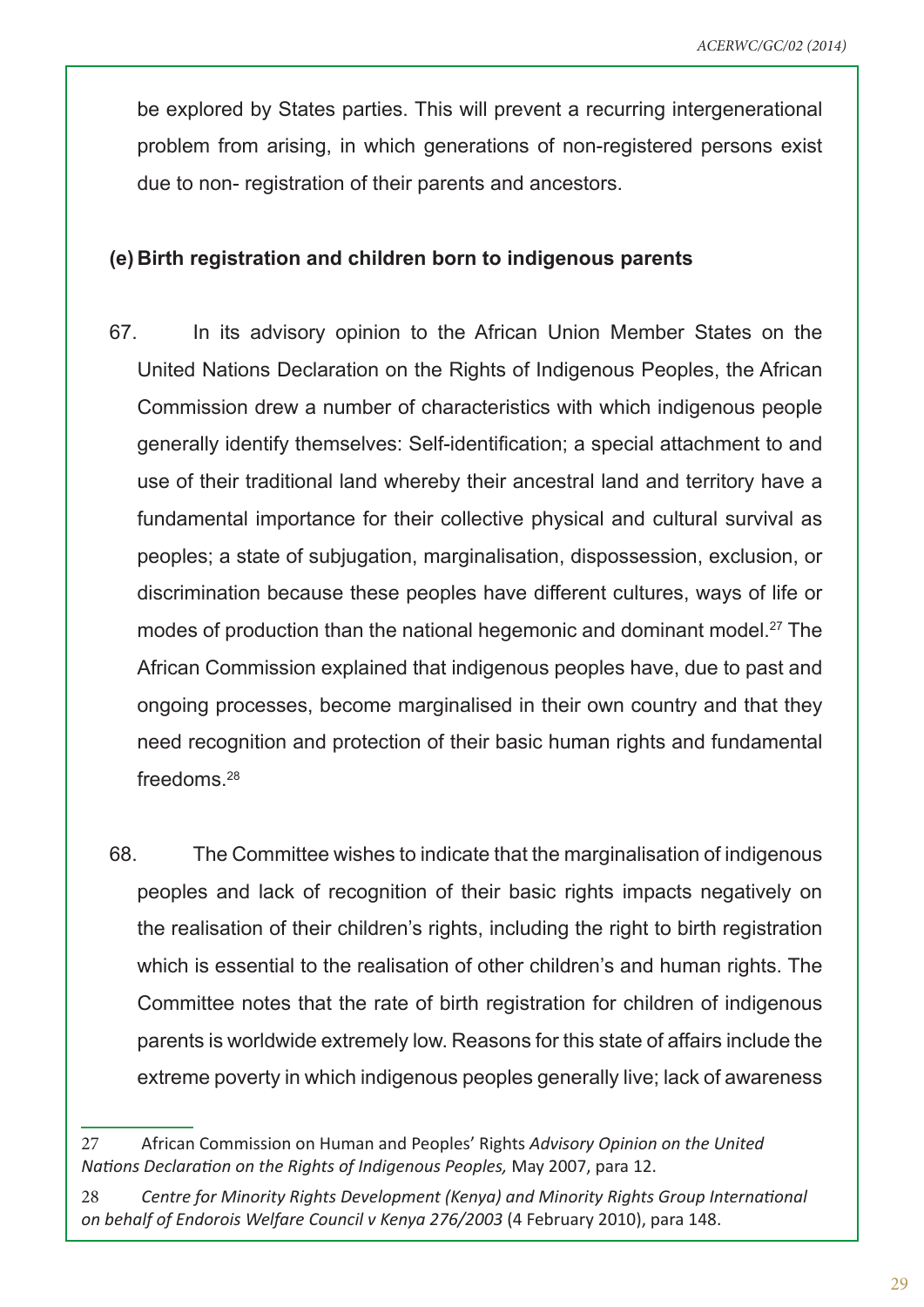of the significance, importance and benefits of birth registration and a birth certificate; reluctance to deal with, and general suspicion of, administrative authorities among indigenous peoples; language barriers sometimes; distance to the office of civil registration; and oftentimes a nomadic lifestyle of some indigenous communities. The Committee wishes to particularly stress the risk of becoming stateless for unregistered children of nomadic indigenous parents who frequently move across the borders of different countries.

69. The obligation to ensure universal and non-discriminatory birth registration of every child born within a State party's territory thus extends to taking all necessary legislative and administrative measures to give effect to the right of indigenous children to birth registration. States parties with indigenous populations must include explicit provisions on actions specifically targeting registration of indigenous children. Their implementation policies and programmes must include campaigns to raise awareness of indigenous populations about the importance and benefits of birth registration through outreach activities. States parties are also under the obligation to put in place birth registration mechanisms that are adapted to the lifestyle of indigenous communities such as mobile registration systems reaching them where they live, and the recruitment of staff who can effectively communicate with the peoples at risk of marginalization.

#### **(f) Birth registration and children of imprisoned mothers**

70. Article 30 of the African Children's Charter imposes upon States parties to "undertake to provide special treatment to…mothers of infants and young children who have been accused or found guilty of infringing the penal law." The Committee is aware that there are many infants and children living in prisons with their parent, most often their mother. Children whose parents are detained or imprisoned are an invisible and highly vulnerable group whose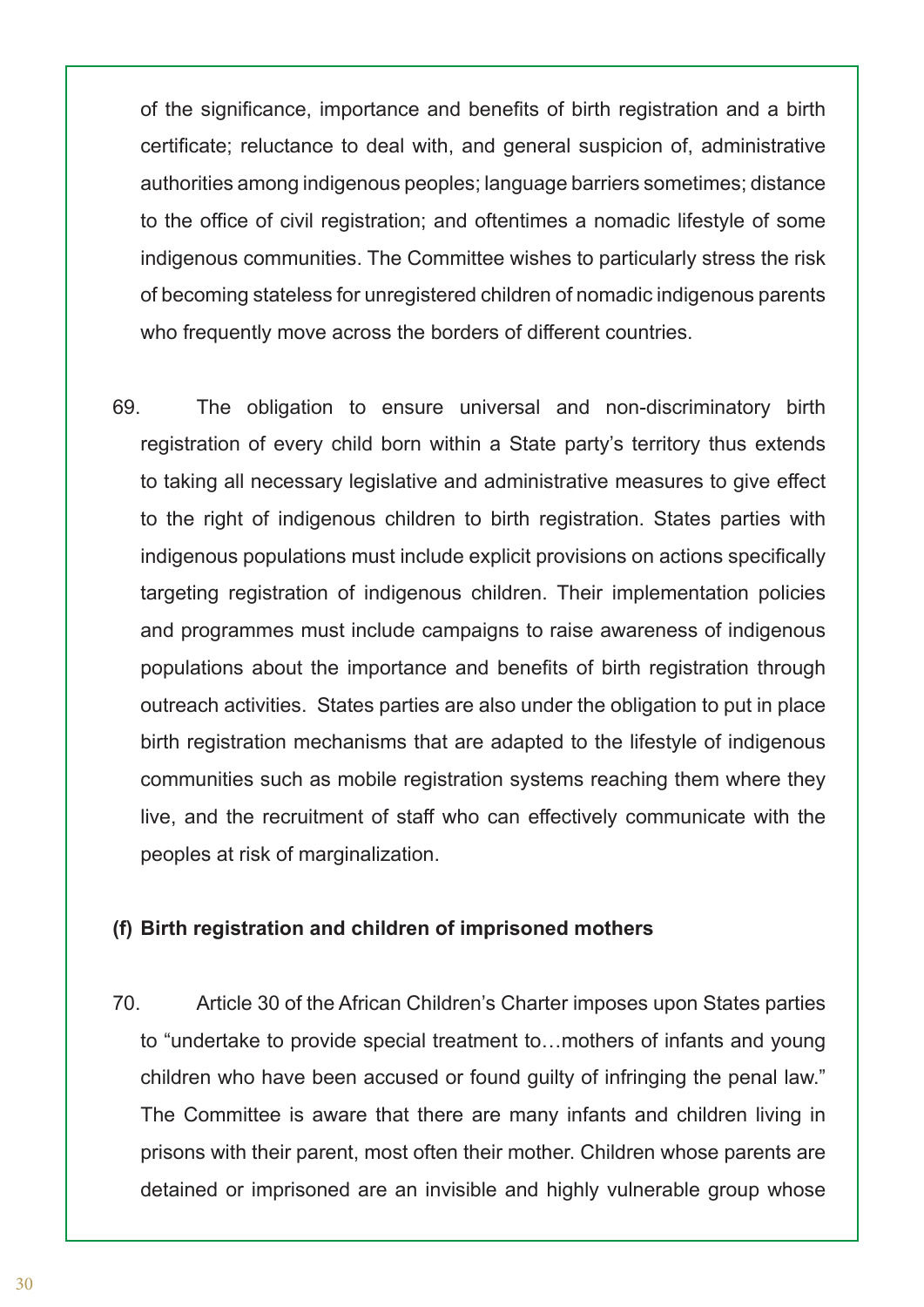rights and welfare are affected at every stage of criminal proceedings against their parent. This is more so particularly if those children have not been registered at birth.29

71. The Committee therefore holds the view that the birth registration of children of imprisoned mothers makes them visible, and their visibility in turn makes protection of their rights such as the right to survival, to education and to health possible. In addition, for an imprisoned mother to invoke her rights under Article 30 referred to above (which are indirectly rights of the child) she must be able to prove her parental ties with her child. This may be difficult if the child has not been registered.

#### **5.2.2.2 Free and accessible**

- 72. Birth registration must be made free by means of universal, accessible, simple, expeditious and effective registration procedures without discrimination of any kind.30 Late birth registration should be allowed and also made free of charge or done at a low-fee rate.
- 73. The Committee reiterates its position that the obligation of the State Party under the African Children's Charter to ensure that all children are registered immediately after birth extends to addressing all *de facto* limitations and obstacles to birth registration.<sup>31</sup> The Committee notes that free registration of birth does not simply mean abolition of the fee applicable to registering a child or the cost of obtaining the birth certificate. Free birth registration cannot

30 Human Rights Council *Promotion and protection of all human rights, civil, political,*  economic, social and cultural rights, including the right to development (22<sup>nd</sup> Session of 19 March 2013) A/HRC/22/L.14/Rev.1 para 5.

<sup>29</sup> See General Comment No 1 of the African Committee of Experts on the Rights and Welfare of the Child (Article 30 of the Charter: Children of imprisoned care-givers), available at www.acerwc.org (November 2013).

<sup>31</sup> Kenyan Nubian Children's case (note 8 above) at para 40.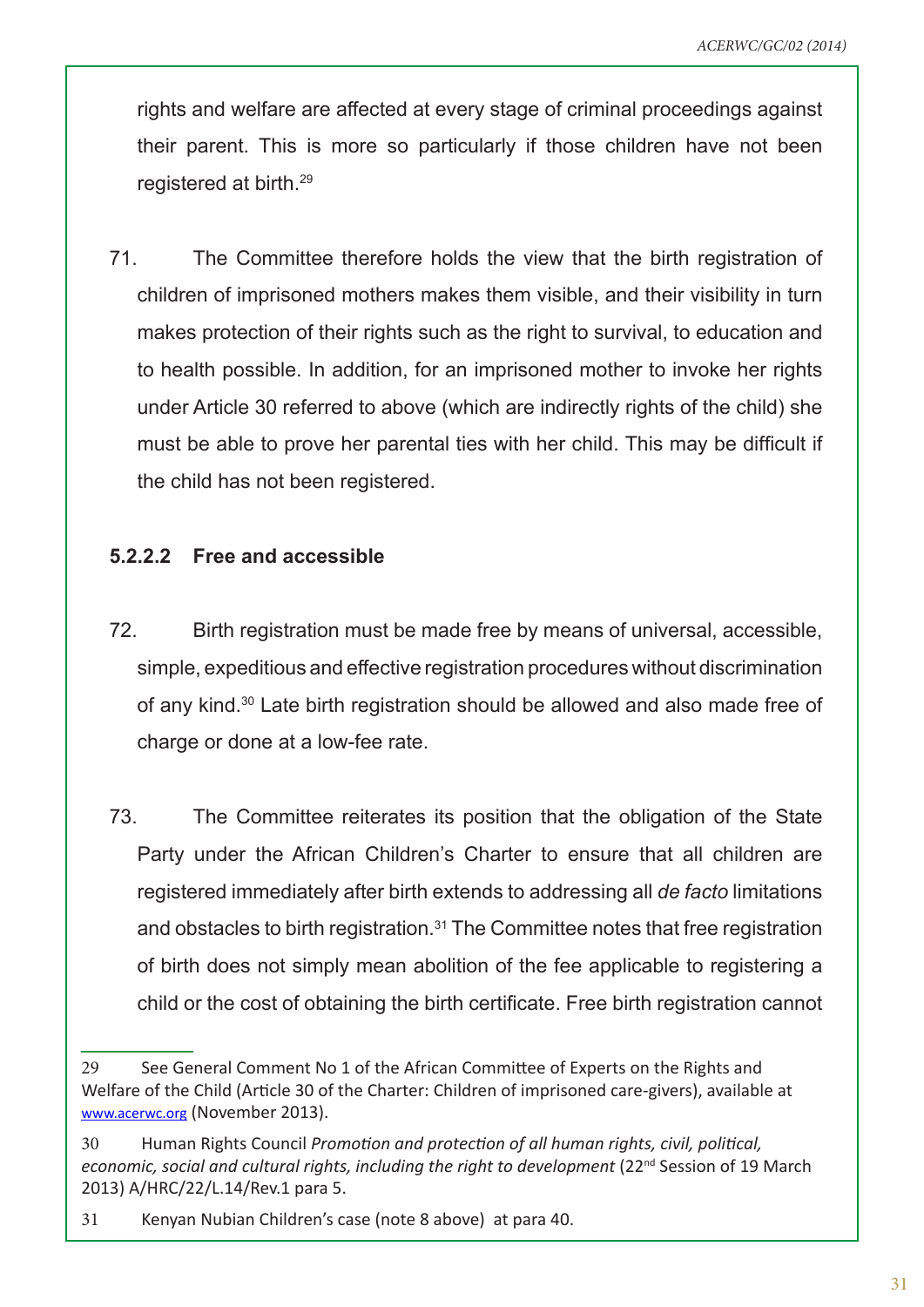be effective unless the associated costs are catered for by States parties. These include administrative costs such as civil registration offices, civil registrars' salaries, offices, equipment (computers, sufficient forms, mobile registration equipment to access remote and rural areas…) and sensitization costs. Birth registration cannot be said to be free if one has to pay an onerous transport fee to reach the civil registration office. The Committee therefore interprets free birth registration to also entail accessibility and availability of the birth registration services for users. If transport fees to and from the civil registration office are prohibitive, the abolition of the registration fee will have a very little impact on the efficiency of the system. Since birth registration rates are inevitably lower in rural areas, it is imperative to decentralise birth registration services and provide for mobile registration facilities in remote areas.

- 74. States parties must additionally devise appropriate alternative mechanisms to ensure that their birth registration systems reach out to the remotest areas of their respective territories. They should envisage using mobile registration or mobile phone registration systems where mobile phone networks cover most of, if not all, the territory and where their use is reasonably extensive amongst the general population. Another alternative mechanism would consist in using existing networks, for instance health workers should be trained to obtain the declaration of birth from parents and transmit this information to the registration centres. This channel could be used for the delivery of the birth certificate. Mobile registration systems can also use local community leaders to collect birth registration data, to mobilize families with non-registered children, as well as for the delivery of birth certificates.
- 75. The Committee notes that States parties that have set up a birth registration system that uses modern interconnectivity with hospitals, clinics, dispensaries (where necessary), other social services such as education,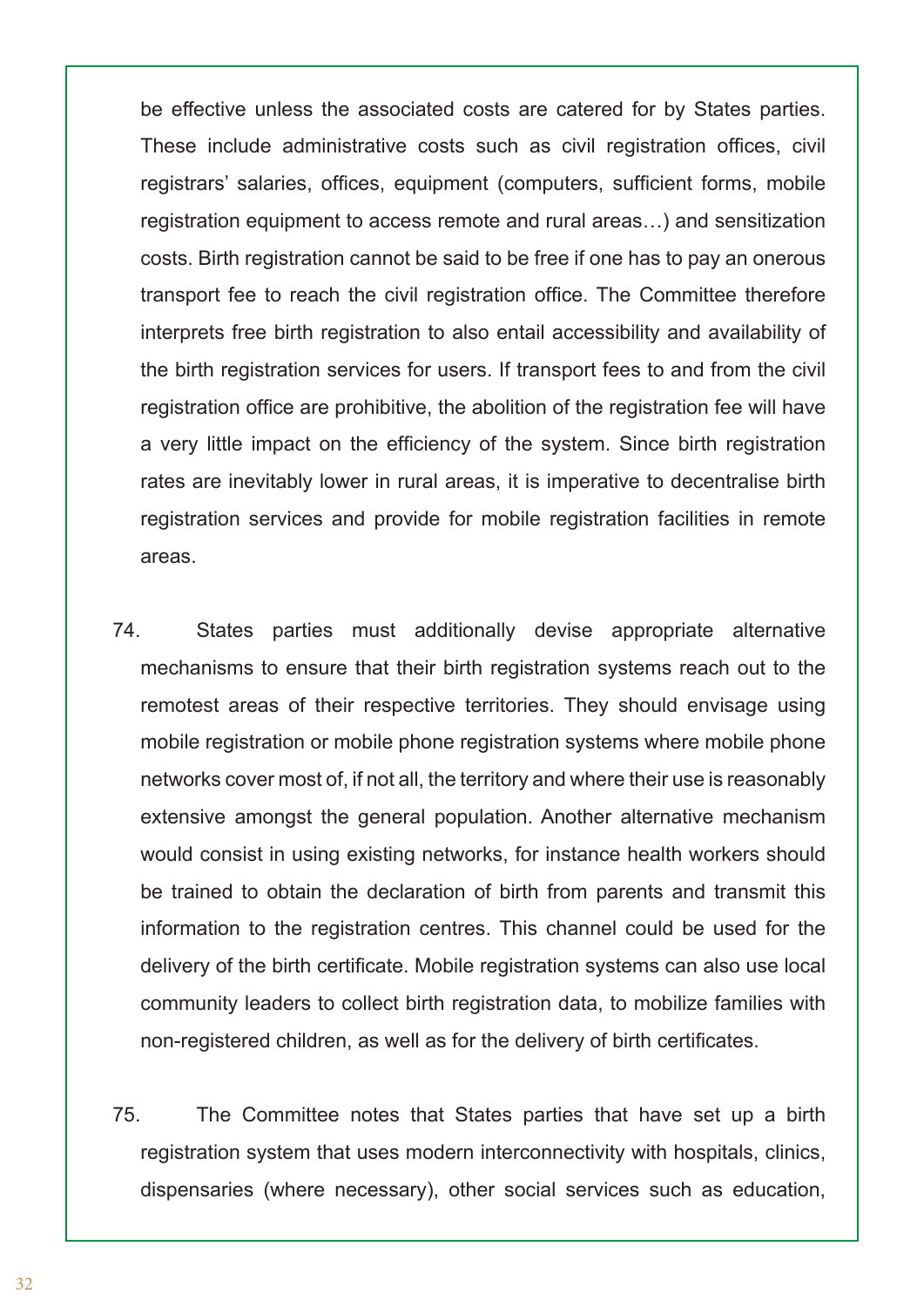health, personal identification and electoral services, as well as with their national bureaus of statistics, have achieved better results regarding birth registration than those which have not. Where digital interconnectivity is not yet available, the Committee encourages national civil registration systems to establish collaboration with hospitals, clinics and dispensaries as well as national statistics offices to ensure prompt exchange of information and maximize chances to retrieve lost or misplaced data.

- 76. States parties must put in place a legal framework for protection of sensitive personal data that includes birth registration details and other vital statistical data. Protection of sensitive personal data, both where it is computerized or manually held, raises an additional obligation to ensure the integrity, confidentiality and availability of the data. Integrity means that the data must be kept authentic, complete and protected against improper or accidental modification and destruction. Birth certificates should include some security feature or features that enables fraud or alteration to be detected, and as a preventive measure against malpractice.
- 77. Integrity also refers to the integrity of the computers, networks and software that comprise the civil registration system, which must be secured from unauthorized penetration or the possibility of falsification of data. Confidentiality implies preserving authorized restrictions on access and disclosure including protecting personal privacy and proprietary data. Availability refers to ensuring timely and reliable access to and use of the data, which must available for ease of retrieval when required. Where paper files are used, these must be systematically stored and catalogued for eventual retrieval, modification or updating of data. Back up measures must be in place to ensure that the data is not completely lost in case of destruction of the original information by possible disruptive events such as natural disasters, wars, accidents, power failures, fire or attacks.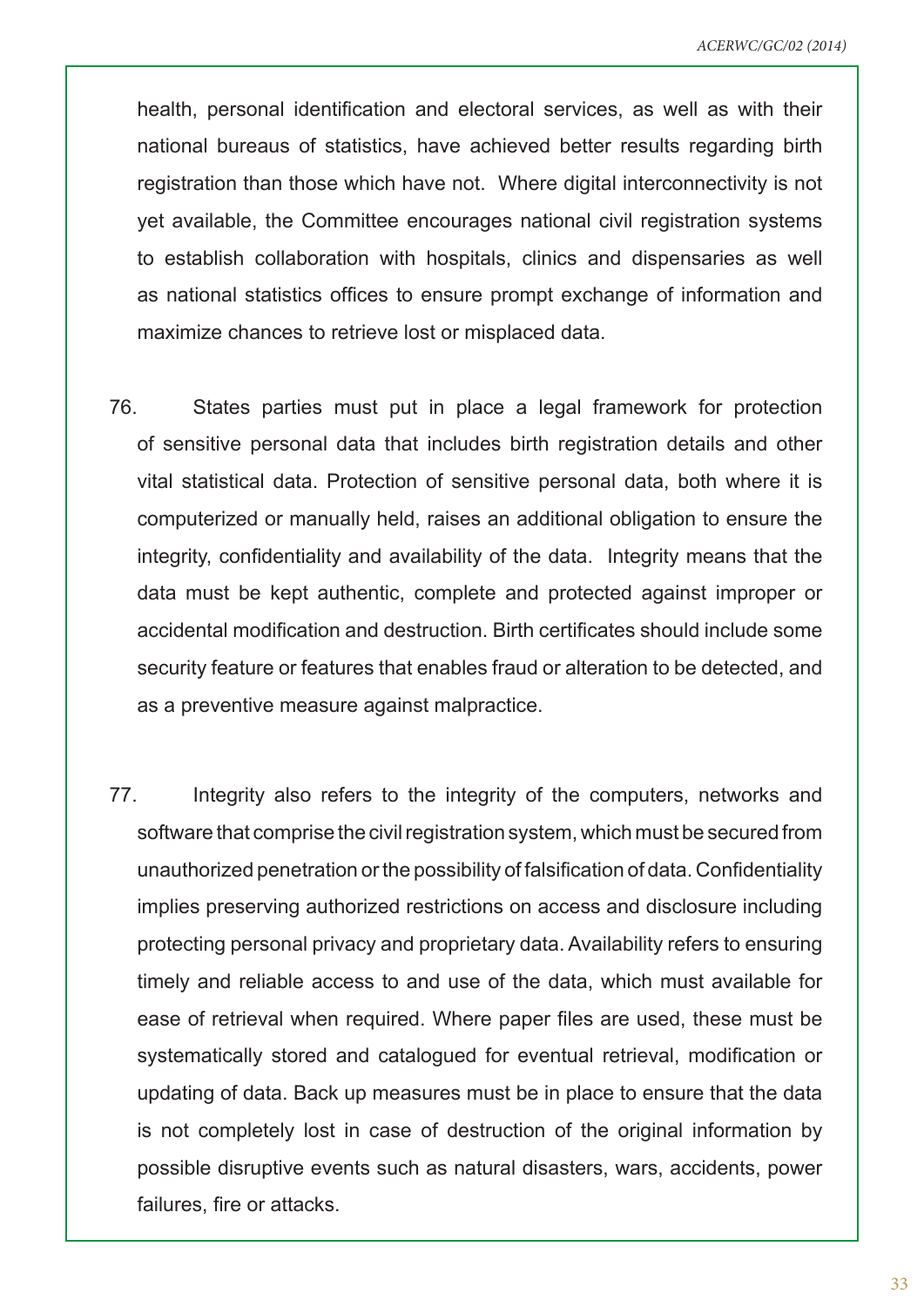78. The legal framework must particularly address issues such as the responsibilities of internal staff that access or process the data on a day to day basis (civil registrars, archivists, cleaners or system administrators), external staff where IT services are outsourced and third party service providers (mobile network operators; internet service providers). Where the civil registration system functions in collaboration with, or is interconnected to, hospitals, clinics, national statistics office and/or other government agencies, the legal framework for protection of personal data must also provide for the responsibilities of those working in those agencies that have access to, or process, the vital information at issue. The legal framework must also provide for the requisite control mechanisms to ensure the data is always safe and prompt action is taken in case of any security threat to it.

#### **5.2.2.3 Registration immediately after birth**

79. The Charter provides for registration of every child immediately after birth. The Committee interprets "immediately" to mean as soon as possible, with due regard to cultural and local practice related to maternity and infant rearing. The Committee is of the view that by "immediately" after birth the drafters of the African Children's Charter intended to make birth registration occur within a few days or weeks after birth and not months or years later. The Committee wishes particularly to bring to the attention of States parties that"immediately after birth" should not be interpreted to mean "within a reasonable period of time after birth". The above interpretation of the phrase "immediately after birth" should therefore guide national legislation on birth registration which should indicate the number of days within which a child must be registered after birth. Obviously local custom and practice related to the post birth period, such as where mothers remain cloistered for a while, or where naming ceremonies are delayed for a short period, must be taken into account.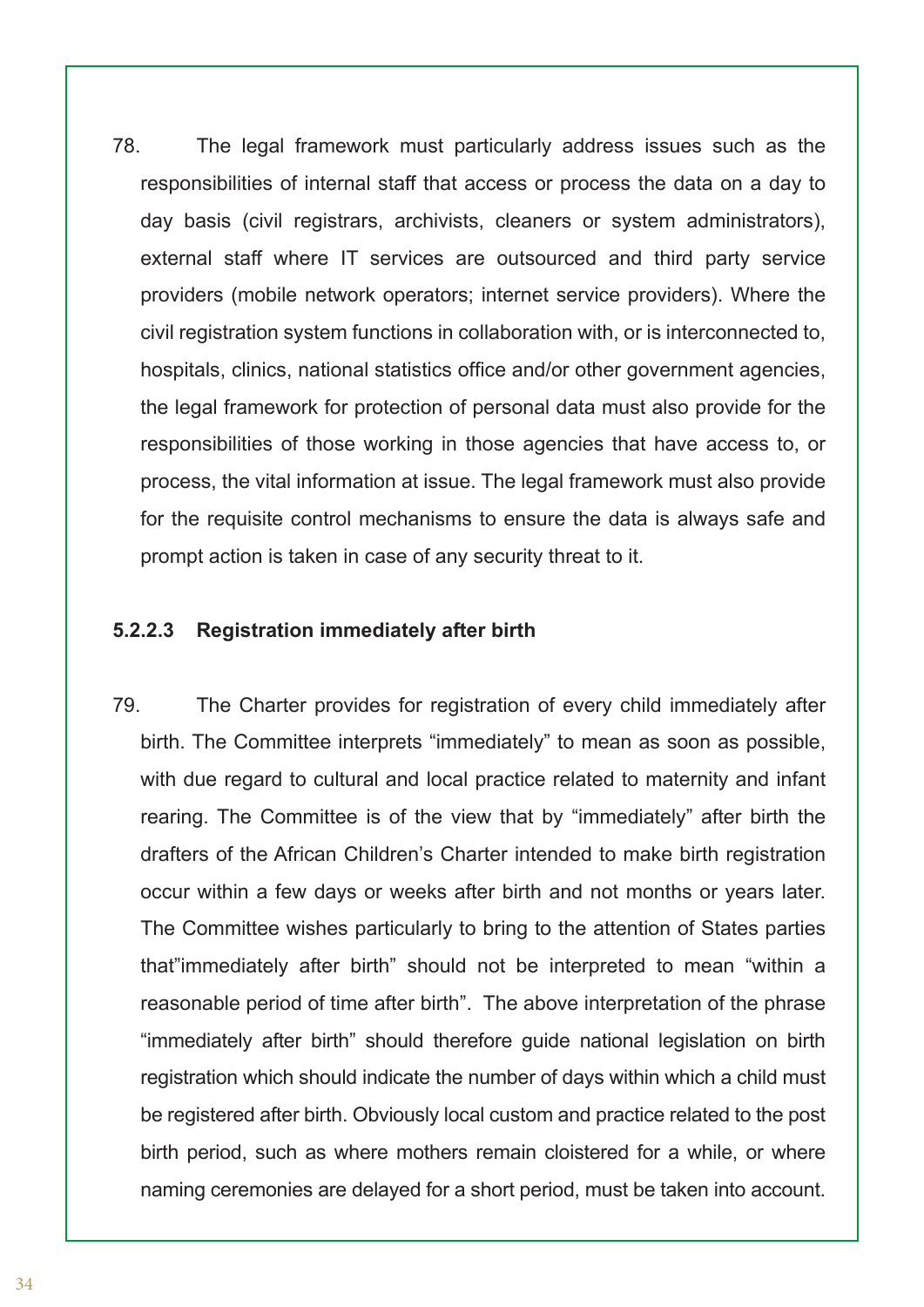- 80. The Committee holds the view that, in accordance with existing practice, legislation should place the obligation to register a child's birth immediately upon the parents of the child in the first instance. In other words, it should be made compulsory in law for children's birth to be registered. The Committee is aware of the disincentives to birth registration that parents may adduce – including transport and associated costs. The Committee is nevertheless of the view that the impact of disincentives can be mitigated by the removal or abolition of other fees associated with immediate registration, late registration or obtaining certificates or extracts from the birth register.
- 81. States parties must, in all circumstances, provide for late registration where children's birth has not been registered immediately. The Committee encourages States parties to provide for a short time limit after birth within which a birth should be registered. Late registration should be allowed to occur free of charge within a grace period of one year after birth. Late or delayed registration should, if not free, be able to be effected at a nominal fee. The Committee also encourages States parties to apply variable fees for late registration in rural and urban areas with the understanding that rural areas should benefit from reduced registration fees. States parties should establish birth registration desks at all places where a birth certificate is required for a service, such as upon entry to school, or when registering for social security and poverty alleviation programmes.
- 82. The Committee notes the practice that details recorded in the birth registry may be more extensive than those provided on the certificate issued to parents and their children. In particular, details that may be prejudicial to the child or lead to stigmatization or discrimination may need to be omitted.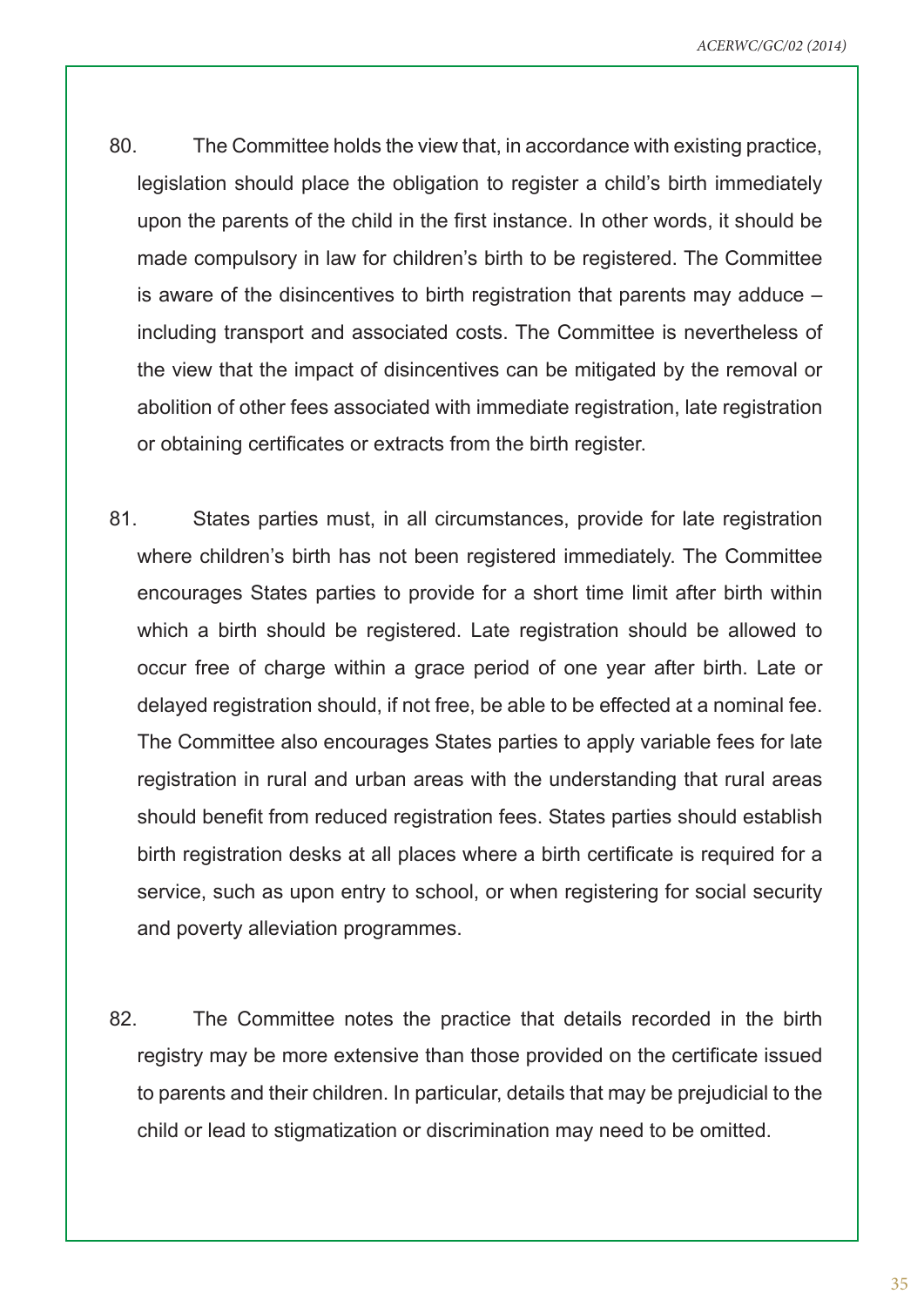# **1.3 Right to acquire a nationality: Art 6 (3) and the obligation to prevent statelessness: Art 6 (4)**

83. The right to a nationality has a central importance for the recognition and respect for other rights: thus the prevention of statelessness, including the statelessness of children, is a fundamental principle of international human rights law. The Committee of Experts has held that, "One of the main purposes of Article 6, in particular Article 6(4), of the African Children's Charter, is to prevent and/or reduce statelessness." A person who is stateless is a person who is "not considered as a national by any State under the operation of its law": this definition, found in Article 1(1) of the 1954 Convention relating to the Status of Stateless Persons, has been recognised by the Committee of Experts to constitute part of customary international law.32

84. Even if the vast majority of human rights are not formally restricted on the basis of nationality, the lack of a recognised nationality in practice has a profoundly negative impact on respect for and fulfillment of other human rights. The effective proof of nationality (usually through documentation issued by the State) is a necessary foundation not only for the exercise of rights of civic and political participation, but also freedom of movement, participation in the formal economy, and the entitlement to mobilize the protection of the State of nationality when the enjoyment of human rights is endangered or threatened. The Committee of Experts notes that, although the African Charter on Human and Peoples' Rights does not specifically include a provision on the right to a nationality, the African Commission on Human and Peoples' Rights has considered issues touching on the right to a nationality in a large number of communications, underlining the challenges related to nationality in Africa.<sup>33</sup> Highlighting its findings in these cases, the African Commission on Human

<sup>32</sup> Kenyan Nubian Children's case( note 8 above), paragraph 44.

<sup>33</sup> These cases include: Communication No.97/93, *Modise v. Botswana*; Communication No. 212/98, *Amnesty International v. Zambia*; Communication No.159/96, *Union Interafricaine des Droits de l'Homme and Others v. Angola*; Communications Nos. 27/89, 49/91 and 99/93, *Organisation Mondiale Contre la Torture and Others v. Rwanda*; Communication No.71/92,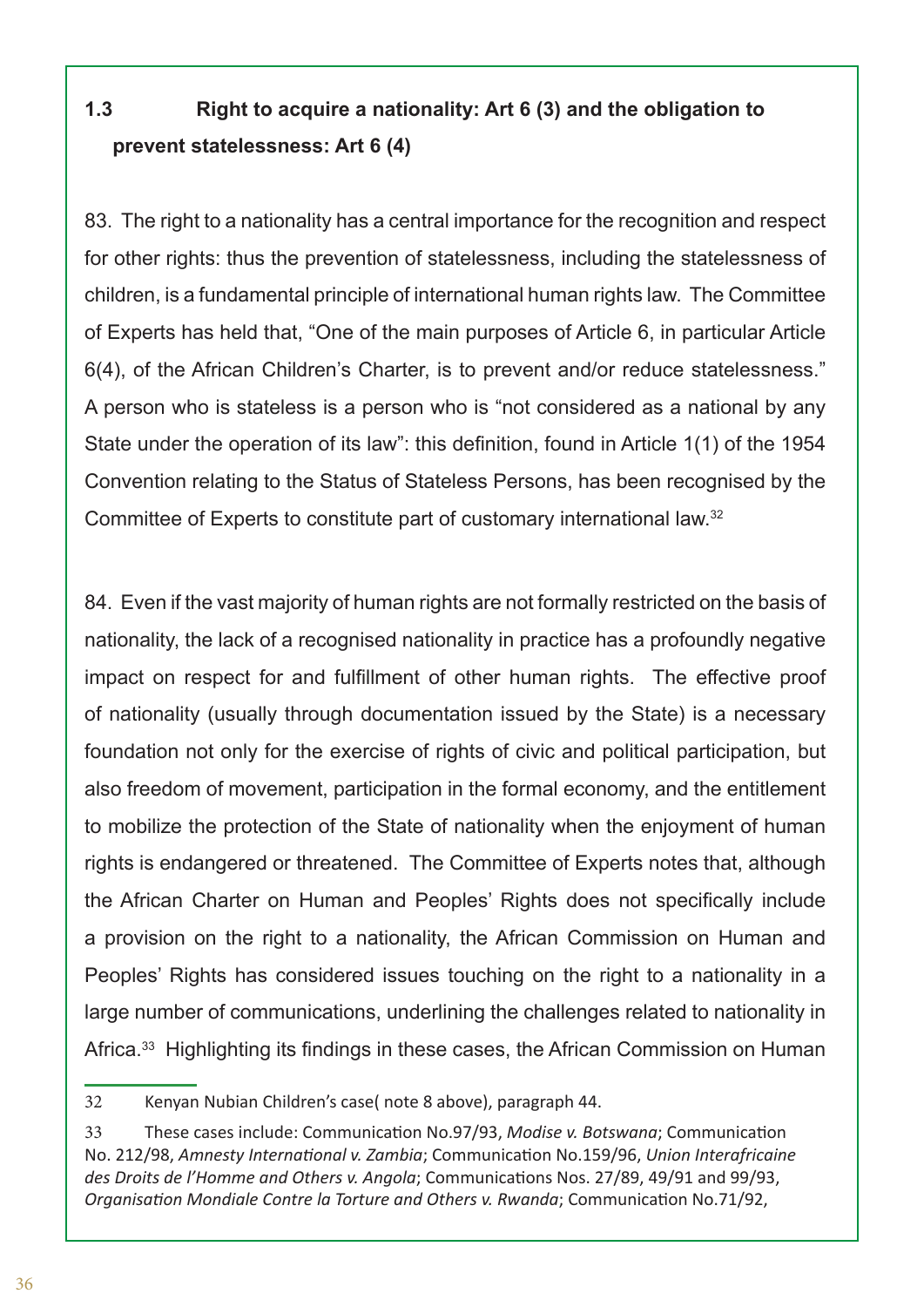and Peoples' Rights adopted a resolution on the right to a nationality in April 2013 stating that:

"[…] the right to nationality of every human person is a fundamental human right implied within the provisions of Article 5 of the African Charter on Human and Peoples' Rights and essential to the enjoyment of other fundamental rights and freedoms under the Charter."34

85. While the right to a nationality becomes of greater significance as a person approaches and reaches adulthood, it is critical for the right to a nationality to be recognised for children. This is both because the clear recognition of nationality from the moment of birth is the best guarantee that nationality of the adult will also be recognised; and also because children may have their other rights restricted if they are not regarded as nationals, in particular in relation to their access to education, health care and other social services.

86. It is thus not a coincidence that the first case in which the Committee has ruled on interpretation of the African Children's Charter related to the statelessness of children. In the Kenyan Nubian Children's case), the Committee stated that it :

[...] cannot overemphasise the overall negative impact of statelessness on children. While it is always no fault of their own, stateless children often inherit an uncertain future. For instance, they might fail to benefit from protections and constitutional rights granted by the State. These include difficulty to travel freely, difficulty in accessing justice procedures when necessary, as well as the challenge of finding oneself in a legal limbo vulnerable to expulsion from their home country. Statelessness is particularly devastating to children in

*Rencontre Africain pour la Défense des Droits de l'Homme v. Zambia*; Communication 211/98, *Legal Resources Foundation v. Zambia*; Communication 292/2004, *Institute for Human Rights and Development in Africa v. Angola;* Communication No. 249/02, *Institute for Human Rights and Development in Africa (on behalf of Sierra Leonean refugees in Guinea) v. Republic of Guinea*; and Communication No. 246/02, *Mouvement ivoirien des droits humains (MIDH) v. Côte d'Ivoire.*

34 African Commission on Human and Peoples' Rights, *Resolution 234 on the Right to Nationality,* 53rd Ordinary Session, 9- 23 April 2013, Banjul, The Gambia.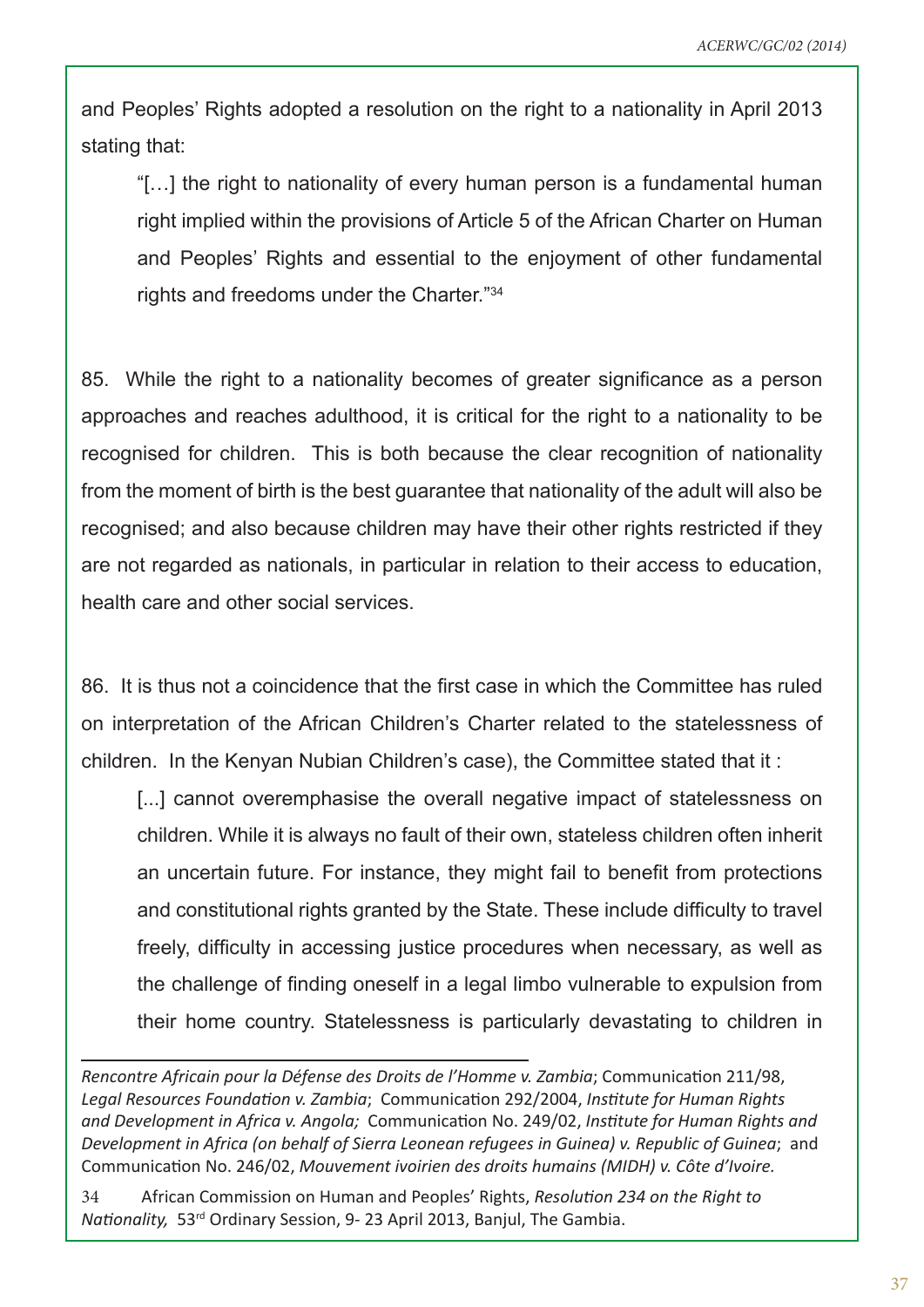the realisation of their socio-economic rights such as access to health care, and access to education. In sum, being stateless as a child is generally an antithesis to the best interests of children.35

87. The Committee thus reminds African States that States do not enjoy unfettered discretion in establishing rules for the conferral of their nationality, but must do so in a manner consistent with their international legal obligations. These include those set out in Article 6, paragraphs (3) and (4) of the African Children's Charter, as well as Article 4, which provides that "In all actions concerning the child undertaken by any person or authority the best interests of the child shall be the primary consideration". The Committee also draws States' attention to Article 5(2) of the African Children's Charter, which provides that "States Parties to the present Charter shall ensure, to the maximum extent possible, the survival, protection and development of the child", and notes that the possession of a nationality is critical to the ability of a child to access such State protection.

88. Articles 6(3) and (4) of the African Children's Charter reaffirm the established international principle set out in the Universal Declaration of Human Rights Article 15(1) that "Everyone has the right to a nationality". However, the combination of sub-articles (3) and (4) of Article 6 provide a more specific obligation than Article 15(1) of the Universal Declaration of Human Rights. This is because these subarticles require States "to adopt every appropriate measure, both internally and in cooperation with other States, to ensure that every child has a nationality when he is born".36 Article 6(4) of the African Children's Charter strengthens the overarching

<sup>35</sup> Kenyan Nubian Children's case, paragraph 46.

<sup>36</sup> General Comment No. 17 of the UN Human Rights Committee (1989); *Article 24 : Rights of the Child*,

paragraph 8; see also Kenyan Nubian Children's case (note 8 above), para 42. Cf The Convention on the Rights of the Child which provides in Article 7(2) that "States Parties shall ensure the implementation of these rights in accordance with their national law and their obligations under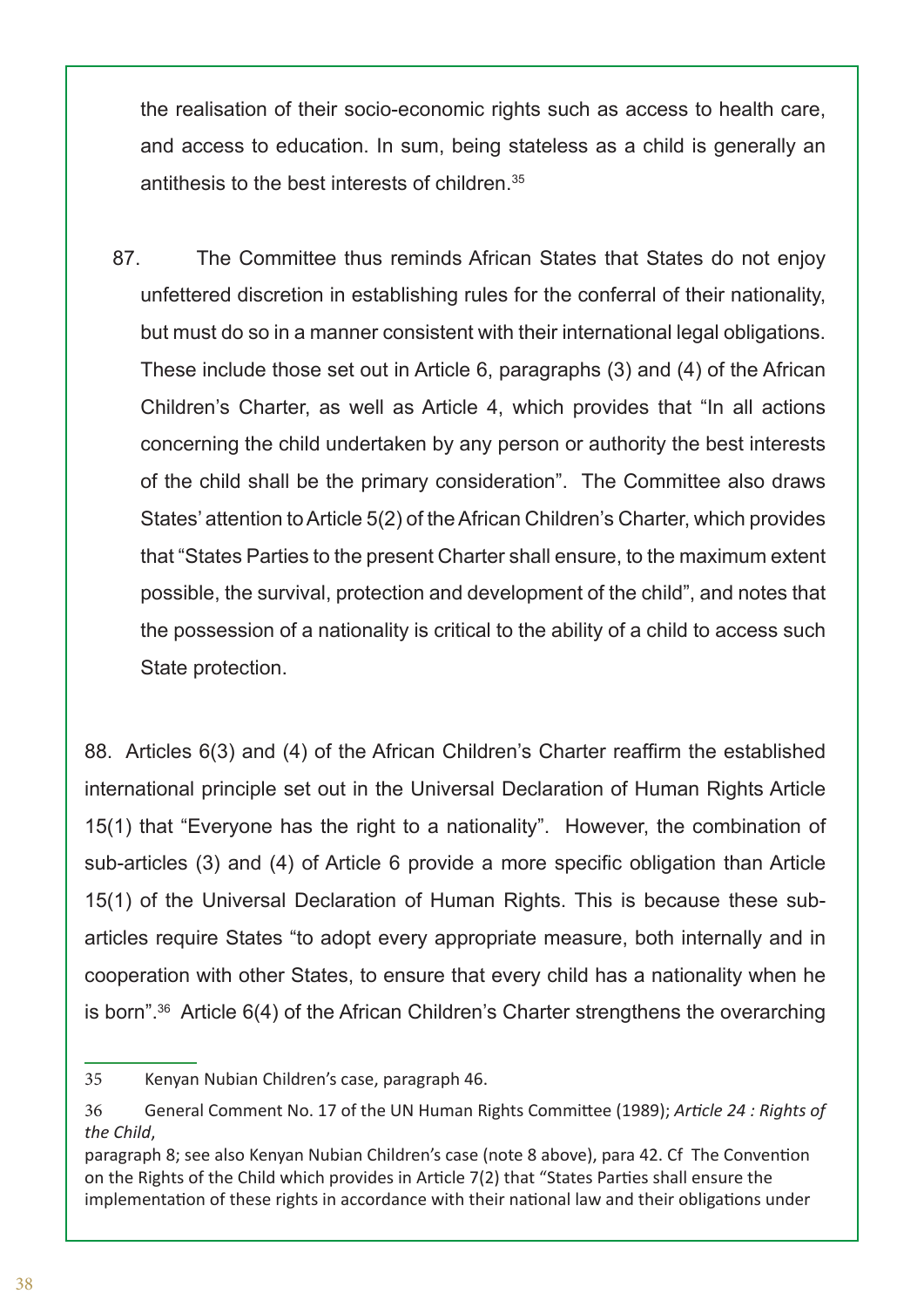provision on nationality, and harmonises the Charter with the principle established by the 1961 Convention on the Reduction of Statelessness: that a child who would otherwise be stateless – that is, who does not obtain any other nationality at birth – shall have the nationality of the State in which he or she is born. The African Children's Charter thus reaffirms the specific responsibility of the State where the child is born to confer its nationality upon the child, if that child has no other nationality.

89. Above all, the inclusion of Article 6(4) within the African Children's Charter represents a recognition by African States that the lack of the right to a nationality, and the lack of recognition as a full participant in the political and social life of the country where a person has been born and lived all his or her life, has been at the heart of many of Africa's most intractable political crises and civil conflicts. Ensuring that all children have a nationality from birth is not only in the best interests of the child and future adult, but also of States Parties to the Charter.

90. In considering the significance of the wording of Article 6(3), the Committee of Experts held in the Kenyan Nubian Children's case that:

The African Committee notes that Article 6(3) does not explicitly read, unlike the right to a name in Article 6(1), that "every child has the right from his birth to acquire a nationality". It only says that "every child has the right to acquire a nationality". Nonetheless, a purposive reading and interpretation of the relevant provision [Article 6(3)] strongly suggests that, as much as possible, children should have a nationality beginning from birth. This interpretation is also in tandem with Article 4 of the African Children's Charter that requires that "in all actions concerning the child undertaken by any person or authority the best interests of the child shall be the primary consideration".

91. As indicated in that case, because by definition, a child is a person below the age of 18 (Article 2 of the African Children's Charter), any law, policy or practice which

the relevant international instruments in this field, in particular where the child would otherwise be stateless".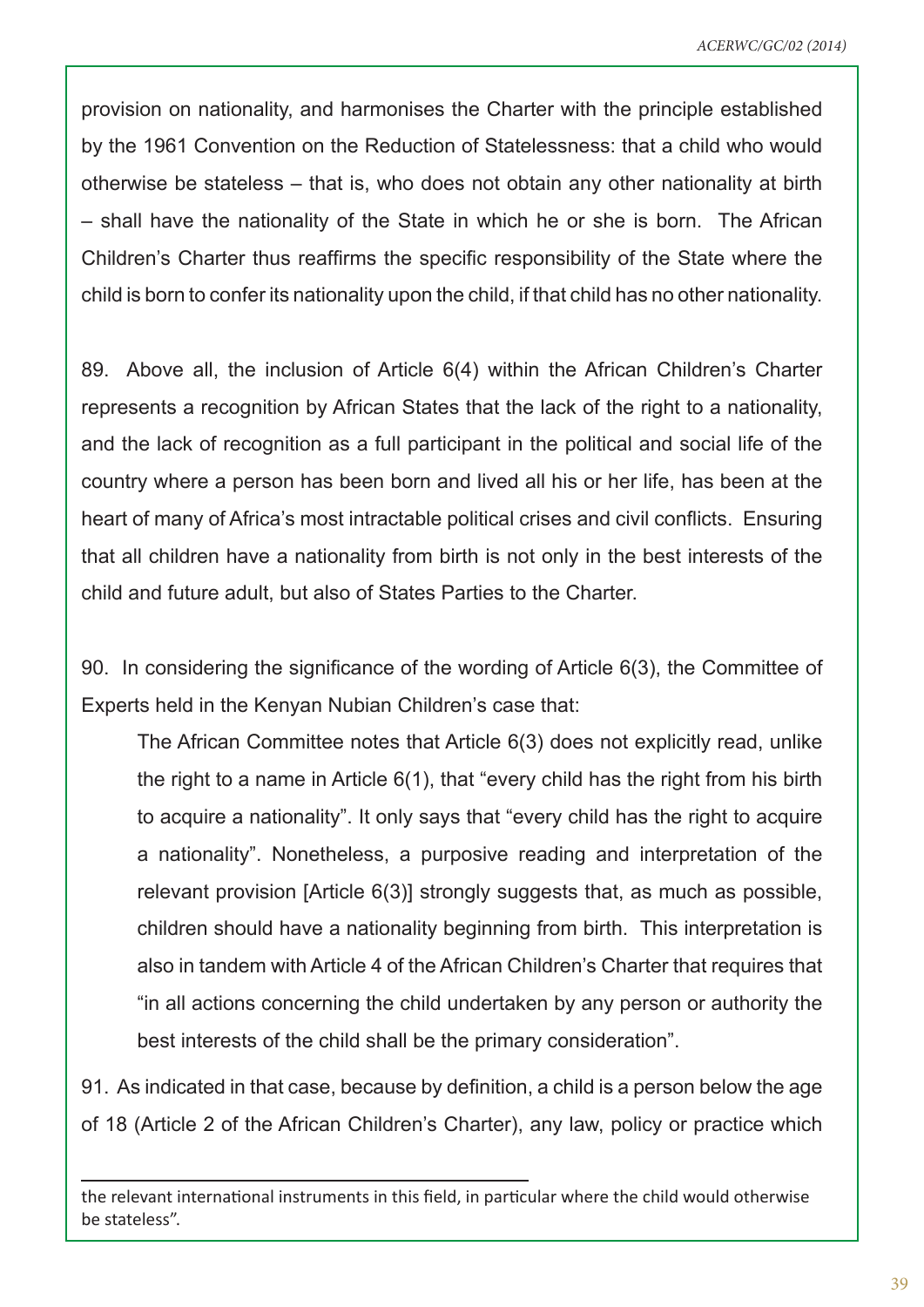entails that children must wait until they turn 18 years of age to apply to acquire a nationality cannot be seen as an adequate effort on the part of the State party to comply with its Charter obligations.37 Although the Committee accepts that there are a variety of legal systems in place in Africa relating to the acquisition of nationality, and acknowledges the discretion of State parties to adopt rules that conform with their traditions and needs, this discretion is at the same time limited by the principles of international human rights law, including the African Children's Charter. Thus, the Committee believes that States should adopt legal and other measures to ensure that nationality is acquired by a child at birth not only on the basis of descent from a citizen without restrictions (such as limitation of transmission of nationality to one generation only for children born abroad), but also in some circumstances on the basis of birth in the territory of the State. The commitment to reduce the possibility of statelessness is an overarching obligation in the best interests of the child.

92. While the situation of children born in the territory who do not acquire the nationality of another State at birth has already been considered in relation to Article 6(4), the Committee notes that it can be difficult to prove the risk of statelessness: that is, that a person does not have, or is not going to acquire, another nationality. In addition, it may be unreasonable to expect a child who may have a theoretical right to another nationality to take the steps needed to acquire that nationality. Thus, the Committee encourages States Parties to adopt legal provisions – already in place in many African States – that a child born in the State with one parent (either mother or father) also born in the State acquires the nationality of that State at birth. As already recommended in the Kenyan Nubian Children's case, the Committee also believes that States should adopt provisions giving children born in their territory the right to acquire nationality after a period of residence that does not require the child to wait until majority before nationality can be confirmed. Additionally, a number of African States provide for a child born in the territory of parents who are lawfully and

<sup>37</sup> Kenyan Nubian Children's Case, paragraph 42.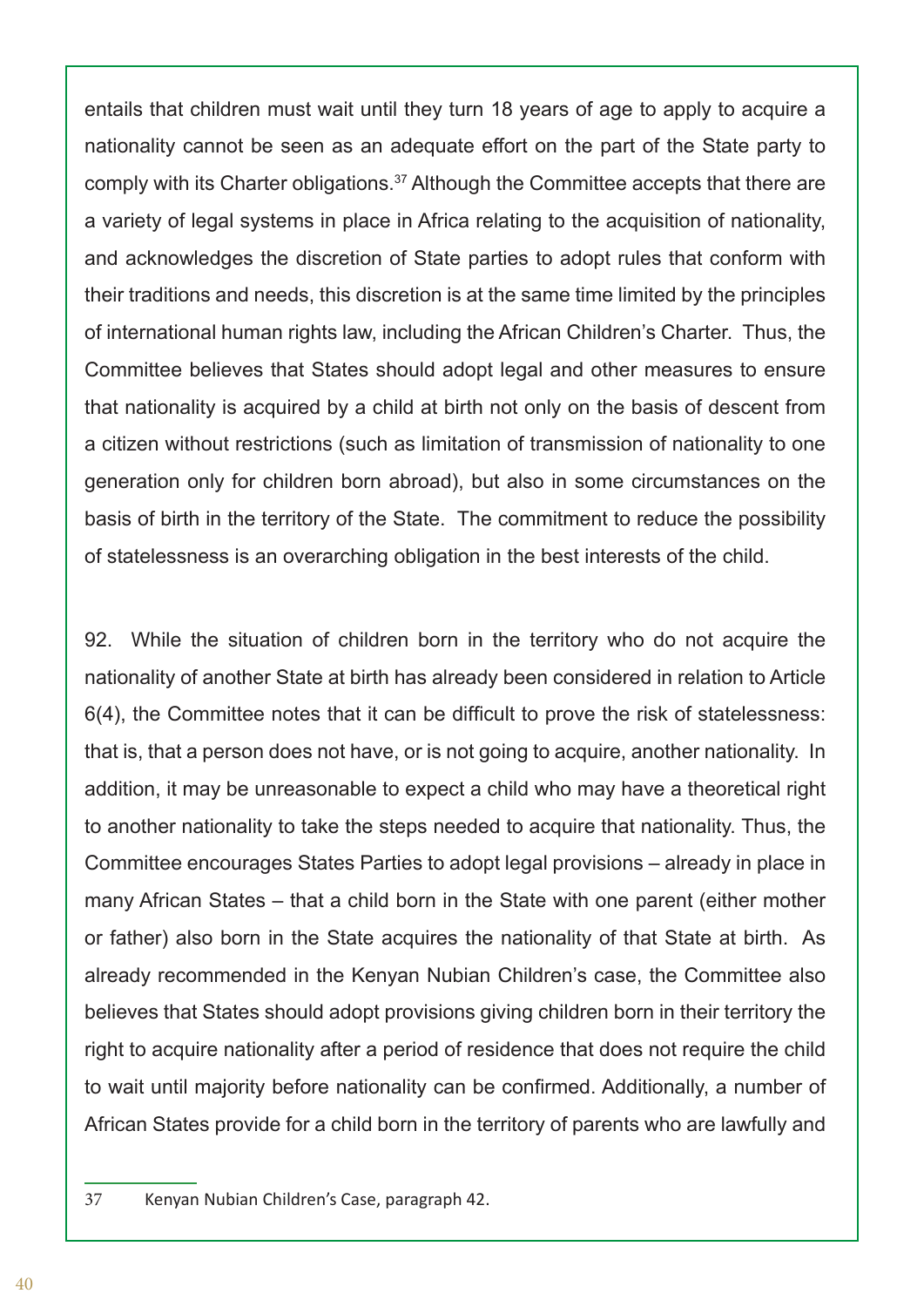habitually resident there to acquire nationality at birth, and the Committee regards this as best practice. Further, the Committee encourages African States to facilitate the acquisition of nationality by children who were not born in their territory but who arrived there as children and have been resident there for a substantial portion of their childhood.

93.Although this impacts only on a very small number of children, the Committee suggests that States parties to ensure that their nationality laws provide that children born on a ship or in an aircraft flagged or registered in that State are deemed to have been born in the territory of that State.

## **Nationality and the Principle of non-discrimination**

94. In establishing rules relating to nationality, States must also uphold the principle of non-discrimination set out in Article 3 of the Charter. Specifically, all criteria established by States relating to acquisition of nationality by children must not distinguish on the basis of "the child's or his/her parents' or legal guardians' race, ethnic group, colour, sex, language, religion, political or other opinion, national and social origin, fortune, birth or other status". Accordingly, the Committee recommends that those African States that have legal provisions that discriminate on any of these grounds should review them and replace them with non-discriminatory provisions.

## **Nationality and the gender of the parent**

95. In the context of nationality, the most common ground for discrimination relates to the gender of the parent. Over the past two decades, many African countries have amended their laws to remove discrimination in the rights of men and women to transmit their nationality to a child, and the Committee urges those countries that still retain such provisions to do the same.<sup>38</sup> Such reforms should also remove

<sup>38</sup> Revised Background Note on Gender Equality, Nationality Laws and Statelessness, UNHCR, 8 March 2013 *http://www.refworld.org/docid/4f59bdd92.html*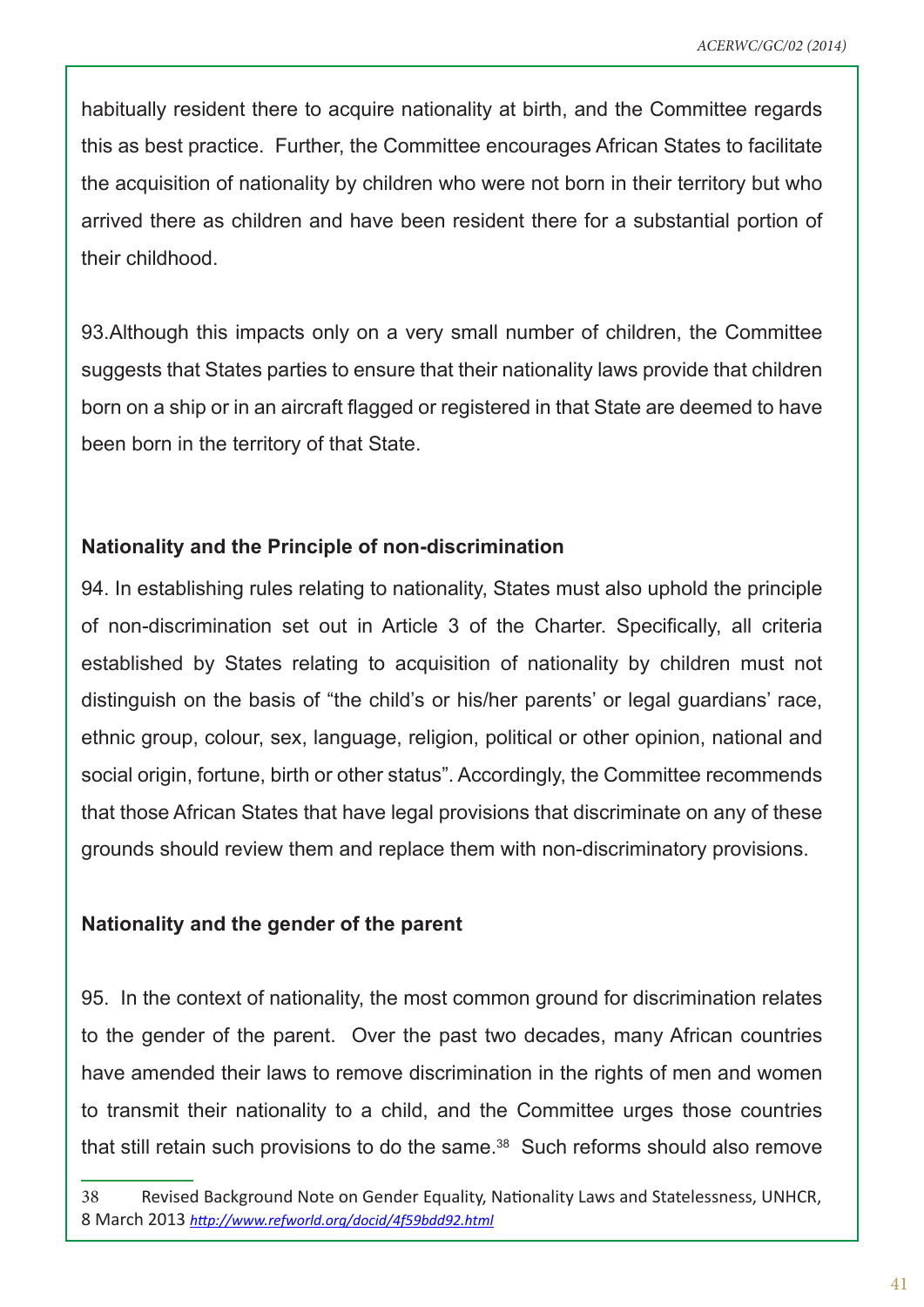discrimination based on the birth of a child in or out of wedlock (which is usually incorporated within provisions that discriminate on the basis of the gender of a parent, where a father would transmit nationality to a child born in wedlock, and a mother if the child is born out of wedlock).

# **Nationality and foundlings and abandoned children**

96. The Committee of Experts emphasizes the importance of provisions ensuring that children found abandoned in the territory of a State Party (foundlings) acquire the nationality of that State. Such provisions are important to ensure that children abandoned by their parents, or whose parents have died, or who are separated from their parents in case of war or natural disaster, also acquire a nationality. The Committee notes that a number of African nationality laws do not include such provisions, and that in other cases they apply only to infants; it also commends those States that have adopted laws providing for nationality to be conferred under such provisions to much older children. The Committee urges States to, at a minimum, grant nationality to all such children found abandoned, including those who (at the date they were found) were not yet able to communicate accurately information pertaining to the identity of their parents or their place of birth.

## **Nationality and adopted children and those in similar situations**

97. A child whose parentage is established by court order or by similar procedures to adoption should acquire the nationality of the parent concerned, subject only to an administrative procedure established by law. In the case of an adoption of a child where the family relationship with the child's birth family is not completely replaced, States should facilitate the child's acquisition of the nationality of the adoptive parents. The Committee notes that there are many different traditions relating to recognition and adoption of children within African States and that the specific procedures applied in such situations may vary greatly; however, they should comply with the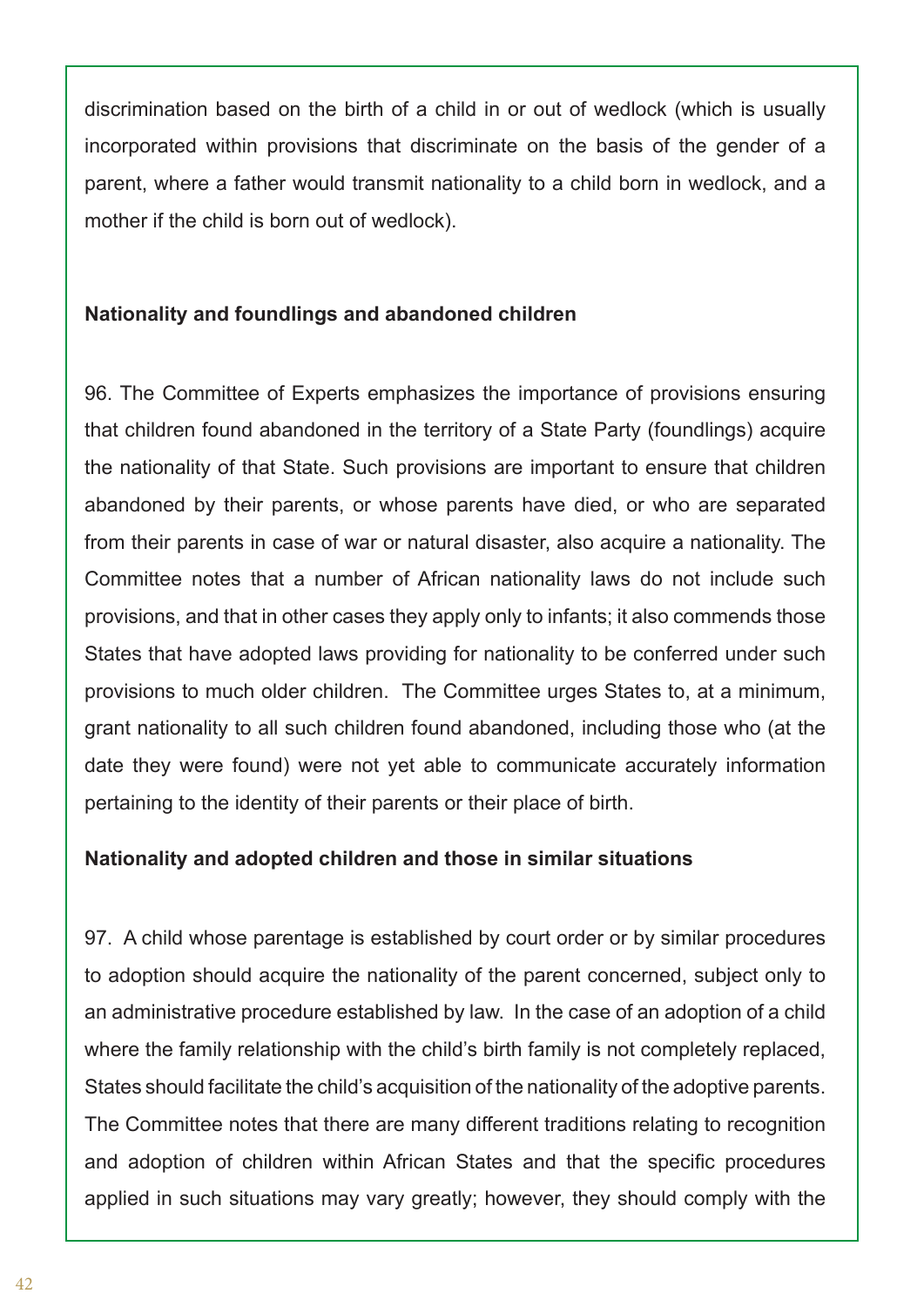requirements of Article 24 of the African Children's Charter. The basic principle to be respected in these procedures that it is in the best interests of the child to possess the nationality of the person(s) who is (are) primarily responsible for his or her care, and to retain that nationality if it has been held for a reasonable period, even if the adoptive relationship does not continue.

#### **Nationality of a child in case of change of status of his or her parents**

98. In several contexts, the nationality of a child may be impacted by a change in status of his or her parents: in particular in case of marriage, divorce, or change of nationality of a parent. In general, it is in the best interests of the child that, when his or her parent acquires a new nationality through marriage, naturalization or similar procedure, the child also acquires that nationality. However, where a parent loses or is deprived of nationality, that loss or deprivation should not affect the child and in no case may a child lose or deprived of his or her nationality if he or she would be left stateless. In cases where a parent renounces his or her nationality, the State is under a general obligation to ensure that the person obtains another nationality; while a parent may also renounce nationality on behalf of a minor child (subject to the principle that the older a child is, the greater extent his or her own views should be heard and taken into account), the obligation of the State to ensure that another nationality is acquired is particularly important to avoid statelessness for that child.

## **Article 6(4)**

99. Article 6(4) requires States parties: "to ensure that their Constitutional legislation recognizes the principles according to which a child shall acquire the nationality of the State in the territory of which he[/she] has been born if, at the time of the child's birth, he [/she] is not granted nationality by any other State in accordance with its laws." As noted above, the importance of Article 6(4) is to go beyond a generalized obligation on all states to reduce statelessness among children, and to create a specific obligation for the State where a child is born. Various formulations of this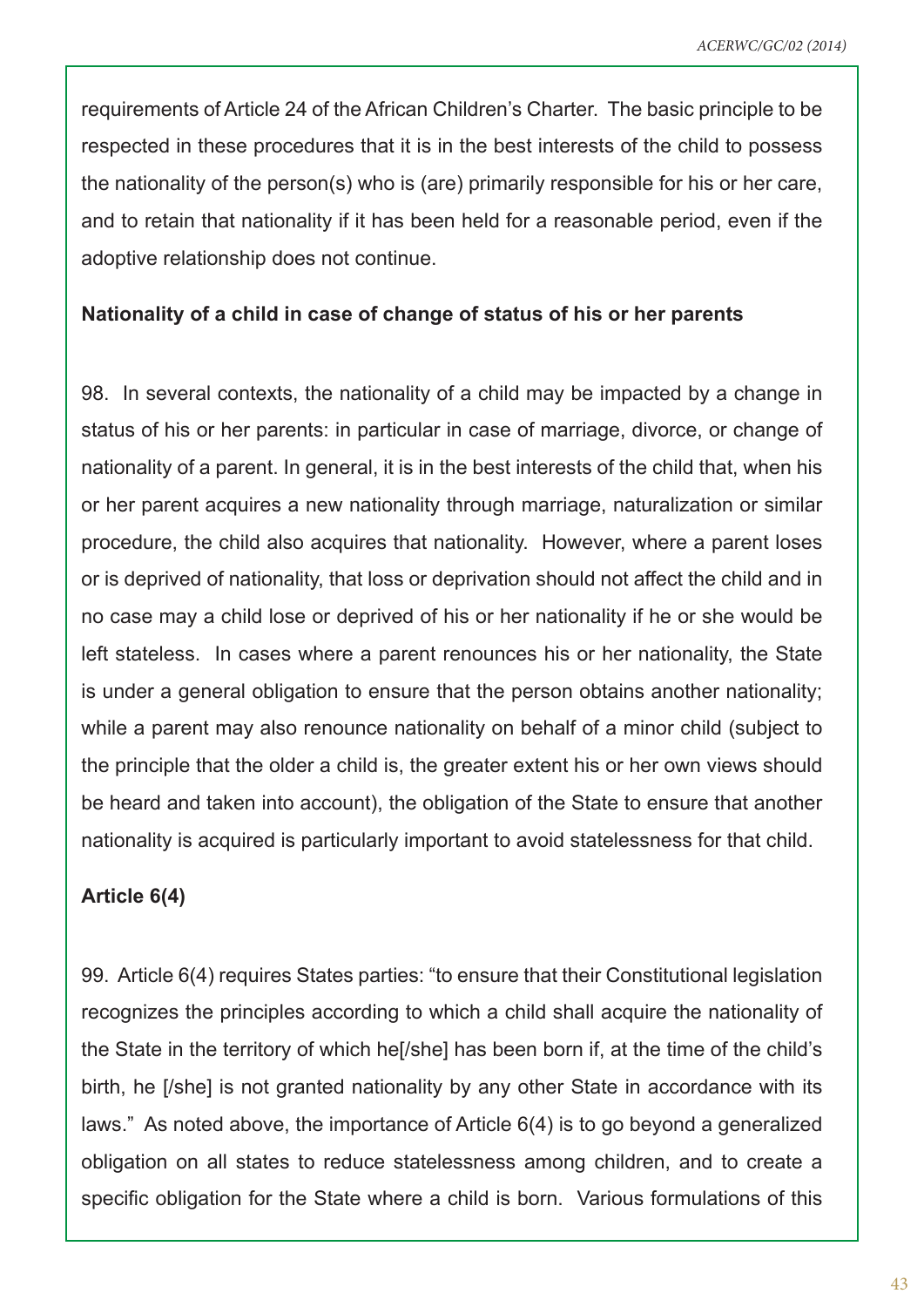safeguard are found in a number of other international instruments and form the bedrock of global efforts to prevent statelessness.

100. A determination of whether a child has been granted nationality of another State at birth requires consideration of whether the child has acquired the nationality from either of his or her parents on the basis of descent.<sup>39</sup> This determination must be made on the basis of an analysis of the nationality legislation and its implementation of the parents' State (or States) of nationality. States may also consult the authorities of the parents' country of nationality to establish whether the child is considered a national of that country or countries. States must accept that a child is not a national of another State if the authorities of that State indicate that he or she is not a national. A State can refuse to recognize a person as a national either by explicitly stating that he or she is not a national or by failing to respond to inquiries to confirm the child is a national.40

101. When applying Article 6(4), it is necessary to examine the situation of the child. It is not sufficient to examine whether the parents are stateless. In some instances one or both parents may possess a nationality but cannot confer it upon their children, for example due to discrimination against women with regard to conferral of nationality to children or limitations on conferral of nationality to children born abroad. Thus, the Committee of Experts notes that legal provisions for a child born in their territory to acquire the nationality of the State if the parents are stateless do not in themselves fulfill the requirements of Article 6(4).

## **6. Remedies**

102. States parties shall take all necessary measures to ensure that appropriate

<sup>39</sup> See UNHCR, *Guidelines on Statelessness No. 1: The definition of "Stateless Person" in Article 1(1) of the 1954 Convention relating to the Status of Stateless Persons*, HCR/GS/12/01, 20 February 2012.

<sup>40</sup> See UNHCR, *Guidelines on Statelessness No. 4: Ensuring Every Child's Right to Acquire a Nationality through*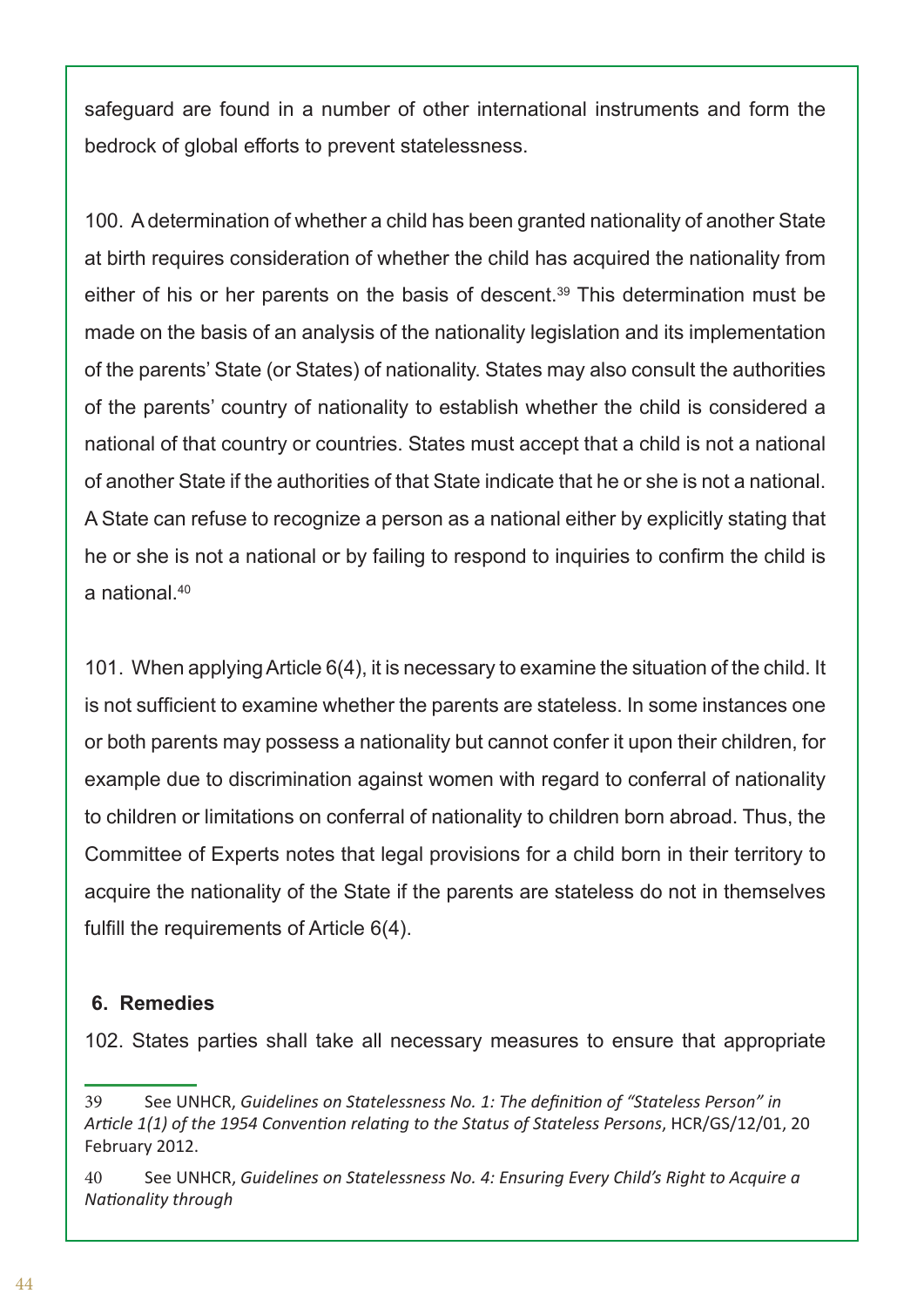remedies are available in all cases or allegations of violation of the rights to a name, to birth registration, to acquire a nationality and of the attendant obligation to prevent statelessness. States parties particularly must establish administrative and judicial review mechanisms to enable individuals to appeal any decision denying them any of the rights enshrined in Article 6 of the African Children's Charter. The Committee emphasizes the need to provide for participation of children affected by any such decision in the manner explained earlier in this General Comment.

## **7. Recommendations**

#### **Pro-active role of States in implementation Article 6**

103. The primary responsibility to ensure that a child is registered at birth lies with his/her parents or caregiver. Nevertheless, States parties are under an obligation to play an active role in ensuring that education and sensitization campaigns on birth registration are undertaken all over the country and that the message reaches as many people as possible. The obligation to play a pro- active role is justified under Article 20 of the African Children's Charter. The Article provides for parents' responsibilities with regard to the upbringing and development of the child but also imposes on States parties a number of obligations intended to complement the role of parents. In any case, the obligation of to take pro-active steps is required under the broader obligations to take special measures for the child's protection and to ensure that his/her best interests are at all times given due consideration. Pro-active State obligations are also engendered by the primary obligation to establish and maintain decentralized, efficient and effective civil registry systems, so that parents are in fact enabled to register the births of their children. That these must find their basis in well thought through and modern legislation which gives effect to the principles in this General Comment is also indicative of the pro-active obligation upon State parties.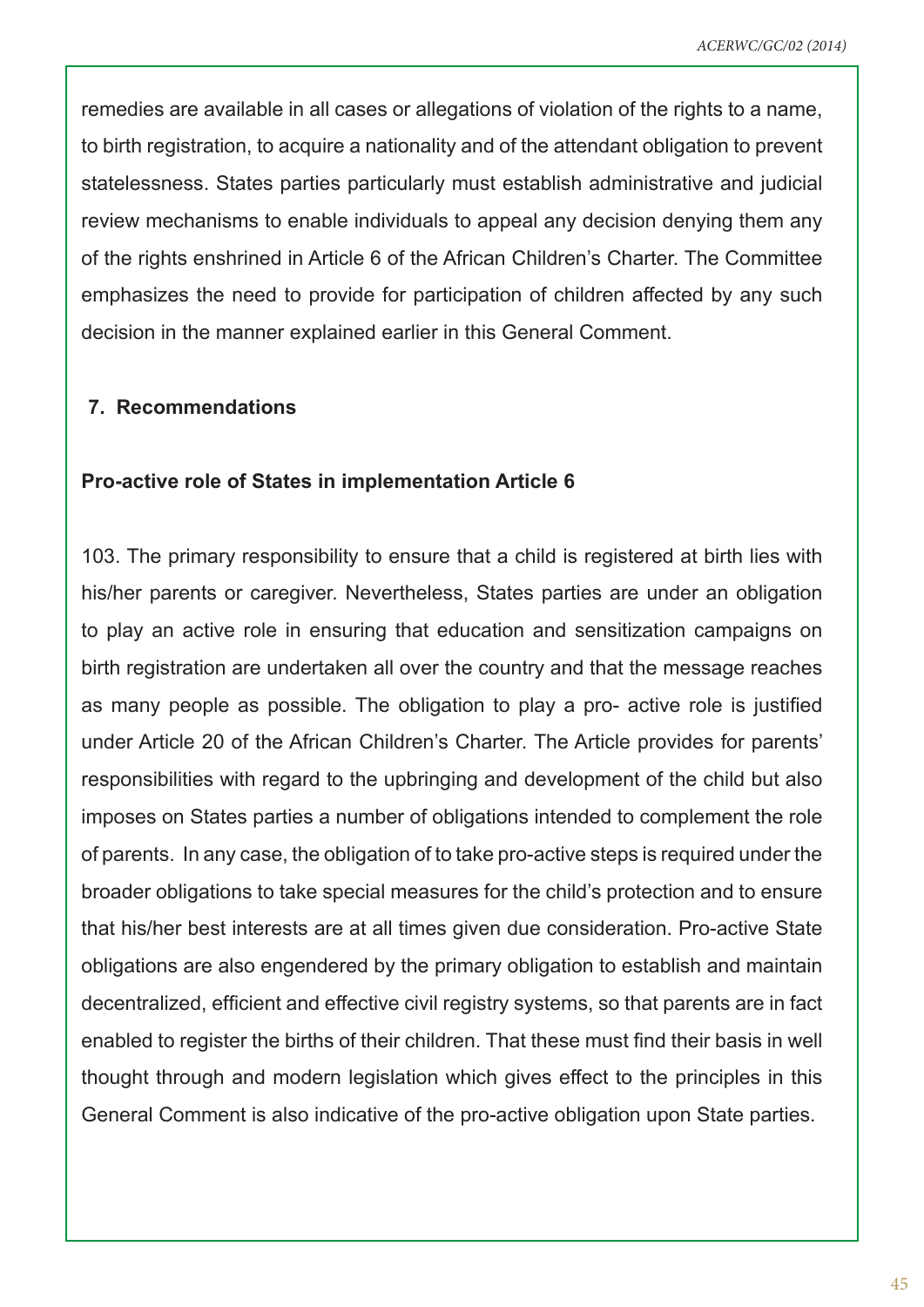# **Coordination**

104. In addition to legislative measures to ensure that all conditions are in place for a child to enjoy his/her rights to a name, to birth registration and to acquire a nationality, States parties must take all the necessary steps to ensure proper coordination between the central civil registration authority and other civil registration offices across the country. These coordination measures ensure smooth collaboration between all government and private agencies that have access to and process vital statistics data held by the civil registration authority. States parties may consider establishing an inter-agency organ to coordinate the work of all government and private agencies as well as United Nations' agencies involved in the processing of this data.

#### **Sensitization**

105. As part of the special measures of protection warranted by the unique status of children, States parties have the responsibility to undertake campaigns to raise awareness amongst all the components of their population on the benefits of birth registration. Particular efforts must be made to reach out the most vulnerable populations and communities whose children otherwise run the risk of becoming stateless or undocumented if they are not register as identified throughout this General Comment.

# **Capacity building**

106. For the birth registration system to function and ensure the right to birth registration is effectively fulfilled and protected, States parties must design continuing training programmes for various stakeholders including civil registrars, legislators, members of the government, law enforcement agencies, health workers and allied personnel,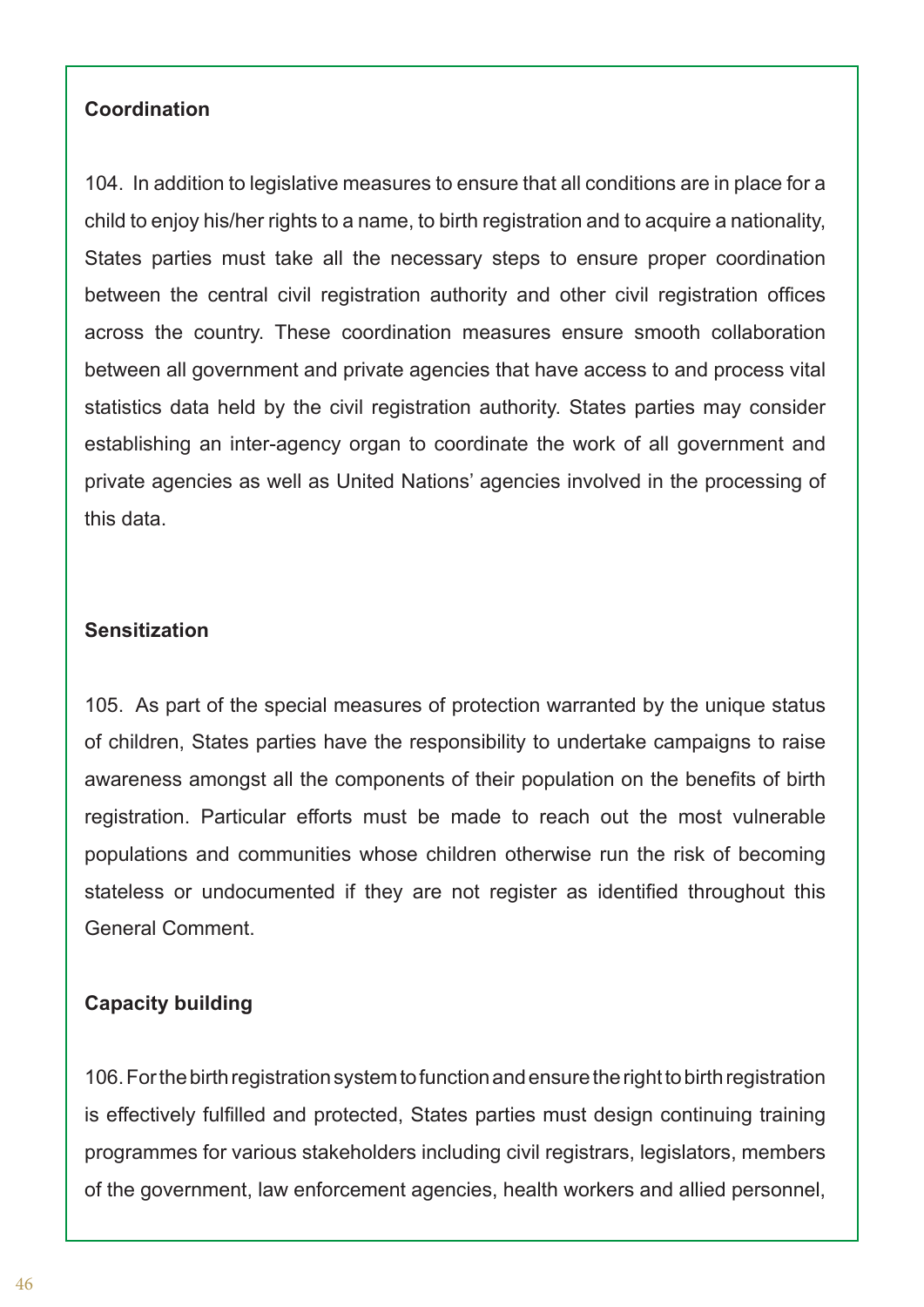and the judiciary and all those involved in the processing of vital statistics at all levels. Training of the civil registrars must not only focus on technical skills related to civil registration but also on the human rights dimension of birth registration. This will enhance actor's sense of civic responsibilities relating to the overall significance of birth registration for children and for the country's development at large. The human rights-based approach to birth registration will also keep civil registry personnel alert to the fact that birth registration is a right for all children including migrants, refugee children and children of asylum seekers among others.

107. The Committee notes that in some States parties, the functions of birth registration constitute extra work for staff already overcrowded with their own normal duties. The job of civil registrar should, at certain levels of territorial administration, have a permanent status with all the employee benefits of a full career in the public service.

108. Civil registrars must also be kept updated on all the improvements and modifications made to the civil registration system. User friendly manuals must be developed and distributed at all levels of civil registration across the country. Training must also advocate a customer service orientation, as is expected of civil registrars. They must adopt a friendly attitude towards parents or caregivers who come to register their children, particularly when they are dealing with vulnerable children such as those born to indigenous peoples, refugees, asylum seekers and persons with undocumented status.

109. Capacity building programmes should also target legislators and policy makers with particular focus on both the human –rights approach to birth registration and its significance for the political, social and economic development of the country. An effective fully functioning, universal, free and accessible birth registration system, which is at the same time integrated with other civil registration services and government agencies that use vital statistics, plays an essential role in ensuring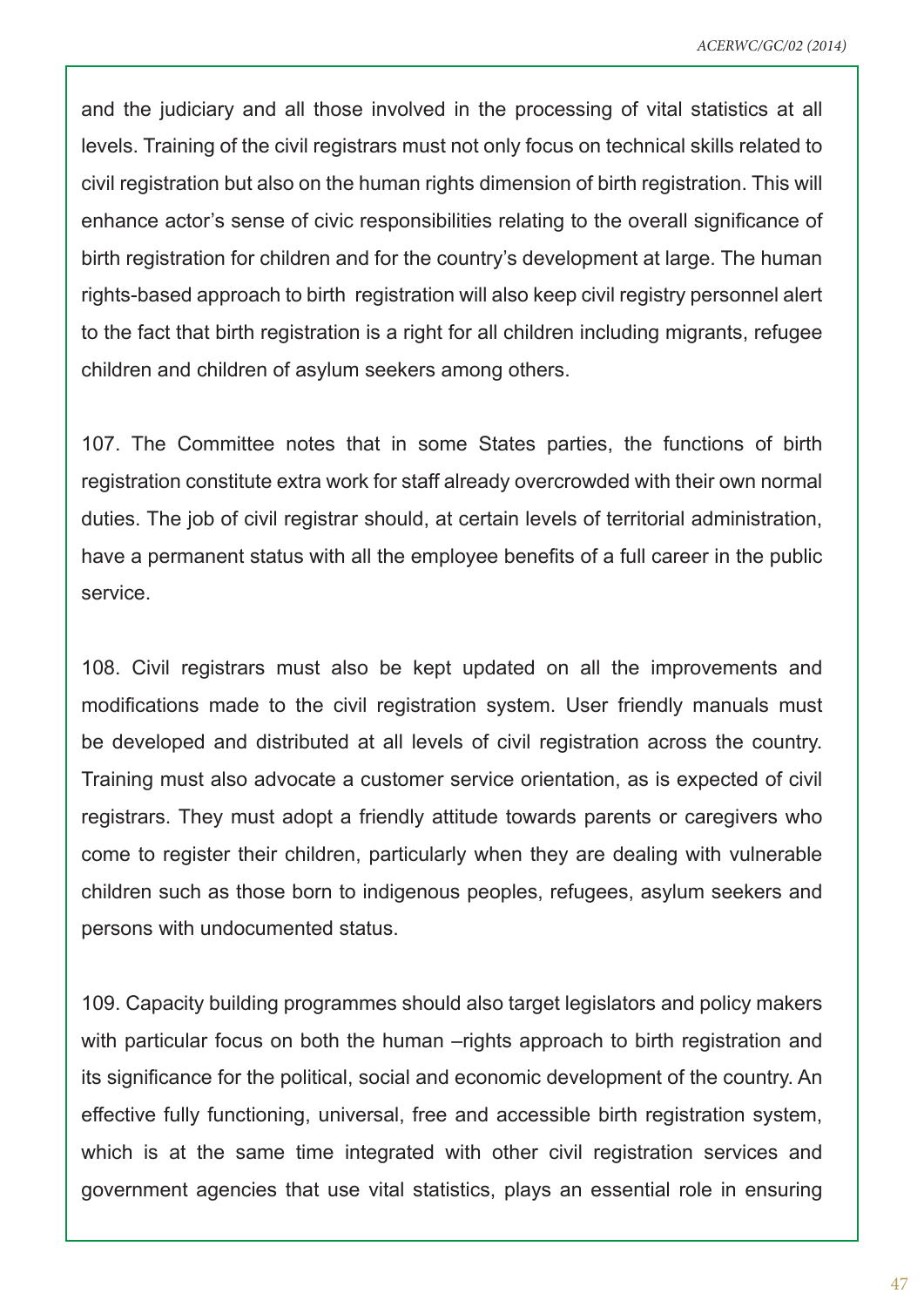democratic governance in the country. For example, it informs the electoral process as to the numbers of the eligible voting population and those able to stand for elected positions. From a socio-economic point of view, a functioning birth registration system integrated with other civil registration services informs government social services agencies on the details of the current beneficiaries of services as well as on those who no longer qualify for them because they have died or exited the requisite age to benefit from those services. A fully functioning birth registration system contributes to good economic governance of the country as it provides accurate statistical data for planning purposes. This has the advantage of preventing and minimising corrupt and mismanagement practices in public offices where the absence of accurate data leads to unnecessary surveys, use of proxy data, and over or under-evaluation of data. With improved economic governance and an environment conducive to the fulfilment of children's and human rights, the country is better placed to attract foreign investors, which can lead to enhanced job creation and economic growth.

110. Finally, capacity building programmes should also be directed to law enforcement agencies such as the police, prosecutors, regulatory bodies, officials of the ministry of the interior, and members of the judiciary. Since a fully functioning birth registration system offers documented proof of identity, law enforcement agencies should be trained on how to access identity data during investigations, prosecutions and trials.

111. The Committee hereby calls upon States parties to particularly:

- a. establish legal frameworks in accordance with, or align them to, this General Comment in all of the respects outlined above;
- b. establish a functioning, well managed, resourced, integrated, universal, free and accessible birth registration system;
- c. establish an inter-agency coordination unit in charge of the oversight of the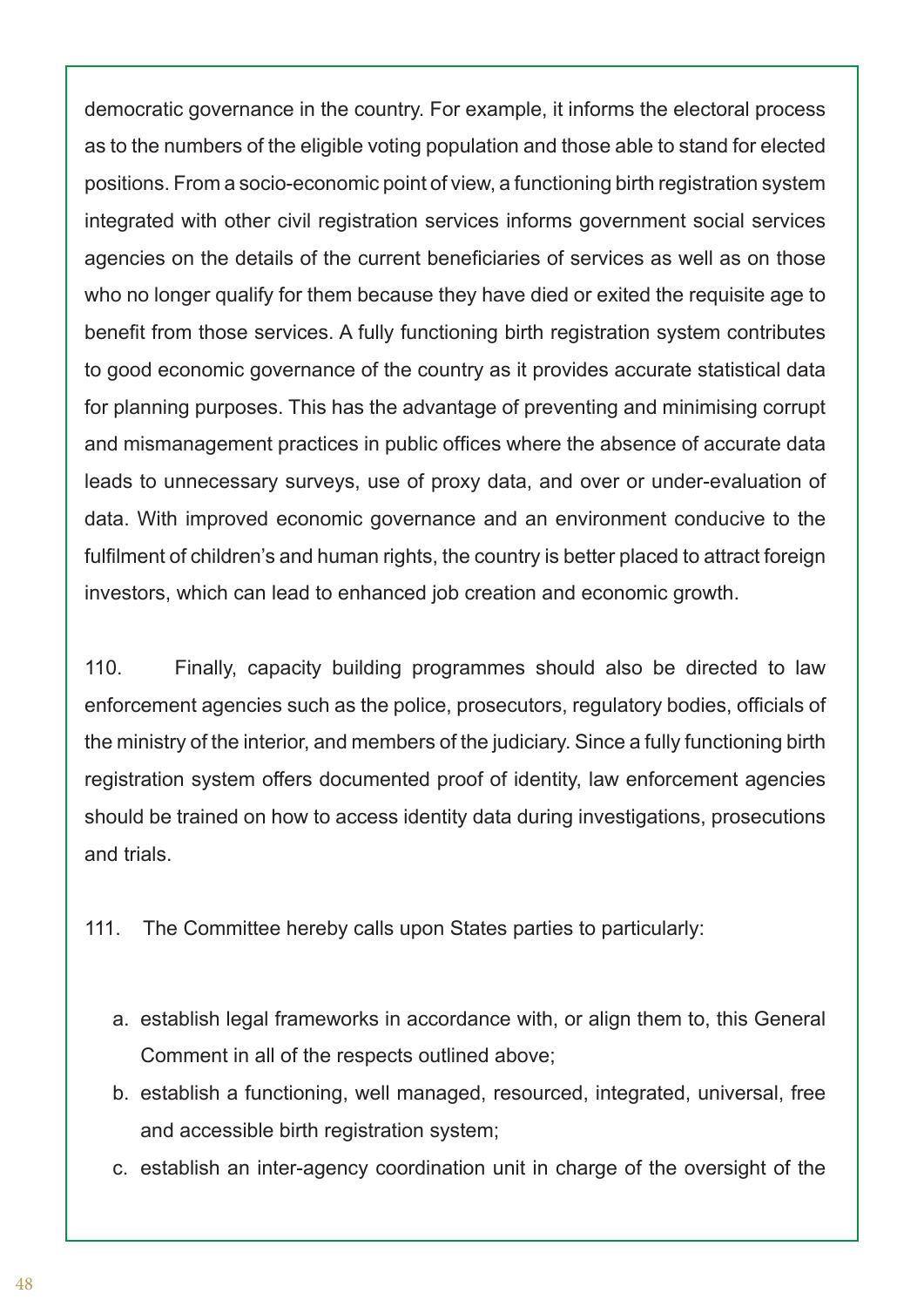whole integrated civil registration system;

- d. put in place policies, programmes, strategies and plans of action for dissemination of information on the importance of birth registration countrywide;
- e. put in place policies and programmes for continuing training of various birth registration stakeholders, including: policy makers, legislators, law enforcement agencies, and civil registry staff; and allocate sufficient resources to acquisition of the requisite equipment for civil registration offices;
- f. Respect the principle of international law that statelessness shall be avoided; and in particular that, as required by Article 6(4), a child who, at the time of birth, is not granted nationality by any other State in accordance with its laws acquires the nationality of the State in the territory of which he or she has been born.
- g. Do not distinguish on the basis of "the child's or his/her parents' or legal guardians' race, ethnic group, colour, sex, language, religion, political or other opinion, national and social origin, fortune, birth or other status", including the child's birth in or out of wedlock.
- h. Provide that children found abandoned in the territory of a State Party (foundlings) acquire the nationality of that State.
- i. Facilitate the acquisition of nationality by children adopted by a national of that State.
- j. Provide protections against statelessness for children where the status of one or both parents changes through divorce, marriage, loss, deprivation or renunciation of nationality.
- k. Respect the right of children to express their wishes in relation to nationality, as they grow older.

112. The Committee calls on State Parties to the African Children's Charter to cooperate with other States and with international organizations to resolve cases where an individual may have two or more nationalities, and take steps to ensure that at least one nationality is recognized and documentation proving that nationality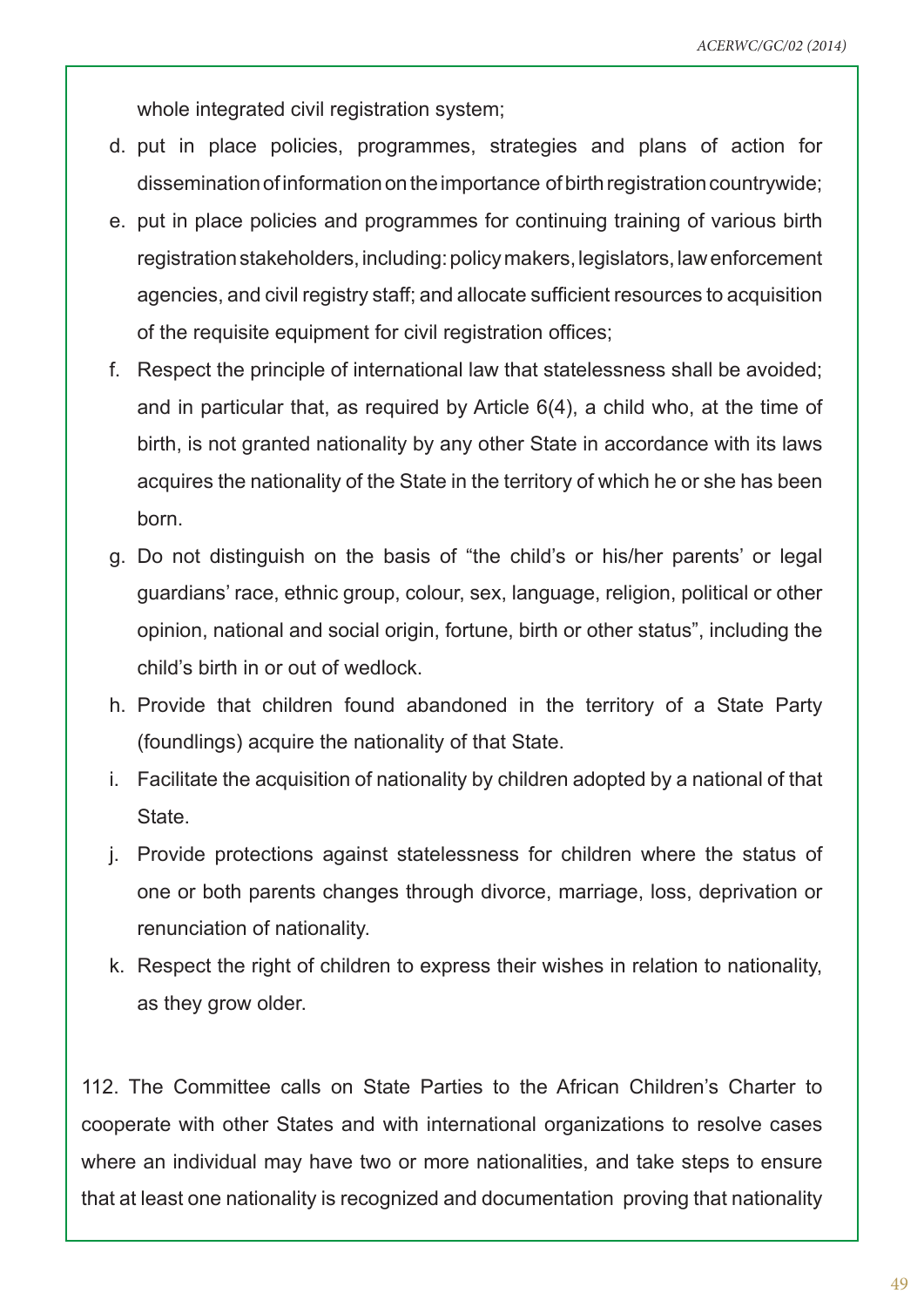is given to the individual concerned.

113. In order to promote international cooperation, the Committee calls upon the international organizations and agencies involved in the promotion and protection of children's rights to extend their collaboration to the States parties in the implementation of laws, policies, programmes and strategies aimed at the realization of the right to birth registration and the acquisition of a nationality.

114. Non-governmental organizations, civil society groups, such as youth groups, faith-based organizations, women's organizations and traditional leaders all have an important role to play in the promotion and dissemination of awareness on the right to birth registration.